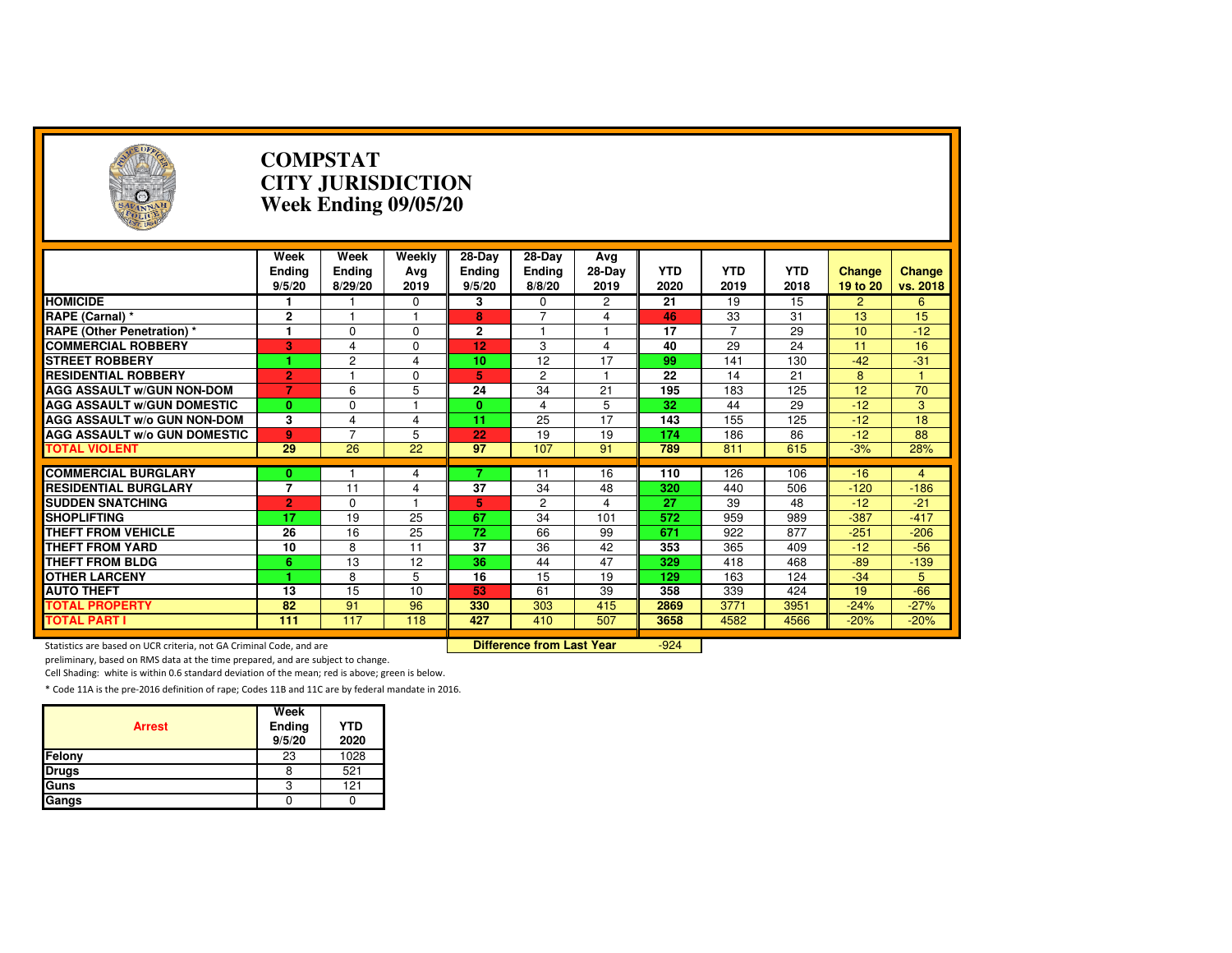

#### **COMPSTATNORTH PRECINCTWeek Ending 09/05/20**

#### **PRECINCT COMMANDER:**

**CAPT. CARY HILL**



|                                     | Week<br><b>Ending</b><br>9/5/20 | Week<br><b>Ending</b><br>8/29/20 | Weekly<br>Ava<br>2019 | 28-Day<br><b>Ending</b><br>9/5/20 | 28-Day<br>Ending<br>8/8/20 | Avg<br>28-Day<br>2019   | <b>YTD</b><br>2020 | <b>YTD</b><br>2019 | <b>YTD</b><br>2018 | <b>Change</b><br>19 to 20 | <b>Change</b><br>vs. 2018 |
|-------------------------------------|---------------------------------|----------------------------------|-----------------------|-----------------------------------|----------------------------|-------------------------|--------------------|--------------------|--------------------|---------------------------|---------------------------|
| <b>HOMICIDE</b>                     |                                 |                                  | $\Omega$              | $\overline{2}$                    | $\Omega$                   | $\Omega$                | 5                  | 5                  |                    | $\Omega$                  | $\overline{4}$            |
| RAPE (Carnal) *                     | $\overline{\phantom{a}}$        | $\Omega$                         | $\Omega$              | м                                 |                            | $\overline{1}$          | 13                 | $\overline{7}$     | $\overline{7}$     | 6                         | 6                         |
| <b>RAPE (Other Penetration) *</b>   | 1                               | $\Omega$                         | $\Omega$              | и                                 | $\Omega$                   | $\Omega$                | 4                  | 5                  | 5                  | $-1$                      | $\bullet$                 |
| <b>COMMERCIAL ROBBERY</b>           |                                 |                                  | $\Omega$              | $\overline{2}$                    | 0                          |                         | 5                  | 3                  | 5.                 | $\overline{2}$            | $\Omega$                  |
| <b>STREET ROBBERY</b>               |                                 | $\overline{c}$                   |                       | 4                                 | 5                          | 5                       | 32                 | 38                 | 40                 | $-6$                      | $-8$                      |
| <b>RESIDENTIAL ROBBERY</b>          | $\mathbf{0}$                    | $\Omega$                         | $\Omega$              | 0                                 | $\Omega$                   | $\Omega$                | 4                  | 3                  | 5.                 |                           | 47                        |
| <b>AGG ASSAULT W/GUN NON-DOM</b>    |                                 | 3                                |                       | 6                                 | 8                          | 4                       | 54                 | 45                 | 32                 | 9                         | 22                        |
| <b>AGG ASSAULT W/GUN DOMESTIC</b>   | $\mathbf{0}$                    | $\Omega$                         | $\Omega$              | 0                                 | $\Omega$                   | $\overline{\mathbf{1}}$ | 7                  | 8                  | 8                  | $-1$                      | $-1$                      |
| <b>AGG ASSAULT w/o GUN NON-DOM</b>  | $\mathbf{2}$                    |                                  |                       | 4                                 | 12                         | 6                       | 45                 | 53                 | 42                 | $-8$                      | 3                         |
| <b>AGG ASSAULT W/o GUN DOMESTIC</b> | 3                               | 3                                |                       | 8                                 | 4                          | 5                       | 32                 | 44                 | 21                 | $-12$                     | 11                        |
| <b>TOTAL VIOLENT</b>                | 11                              | 11                               | 6                     | 28                                | 30                         | 24                      | 201                | 211                | 166                | $-5%$                     | 21%                       |
|                                     |                                 |                                  |                       |                                   |                            |                         |                    |                    |                    |                           |                           |
| <b>COMMERCIAL BURGLARY</b>          | 0<br>٠                          |                                  |                       | $\mathbf{2}$                      | $\overline{c}$             | 4                       | $\overline{33}$    | 31                 | 22                 | $\overline{2}$            | 11                        |
| <b>RESIDENTIAL BURGLARY</b>         |                                 | $\overline{c}$                   |                       | 6                                 | 6                          | $\overline{7}$          | 65                 | 61                 | 59                 | 4                         | 6                         |
| <b>SUDDEN SNATCHING</b>             | $\bf{0}$                        | $\Omega$                         | $\Omega$              | $\mathbf{0}$                      | $\Omega$                   |                         | 12                 | 13                 | 24                 | -1                        | $-12$                     |
| <b>SHOPLIFTING</b>                  | ٠                               | $\overline{c}$                   | 3                     | 6                                 | 4                          | 12                      | 89                 | 110                | 178                | $-21$                     | $-89$                     |
| <b>THEFT FROM VEHICLE</b>           | $\overline{7}$                  | 6                                | 6                     | 16                                | 17                         | 24                      | 132                | 221                | 183                | $-89$                     | $-51$                     |
| <b>THEFT FROM YARD</b>              | 3                               | 3                                | 3                     | 9                                 | 11                         | 11                      | 97                 | 93                 | 107                | 4                         | $-10$                     |
| <b>THEFT FROM BLDG</b>              | 4                               | 6                                | 3                     | $\overline{11}$                   | 5                          | 11                      | 61                 | 96                 | 131                | $-35$                     | $-70$                     |
| <b>OTHER LARCENY</b>                | $\bf{0}$                        | 3                                |                       | 4                                 | 5                          | 4                       | 27                 | 26                 | 33                 |                           | $-6$                      |
| <b>AUTO THEFT</b>                   | 3                               | 5                                | 2                     | 13                                | 24                         | 8                       | 85                 | 65                 | 83                 | 20                        | $\overline{2}$            |
| <b>TOTAL PROPERTY</b>               | 16                              | 28                               | 19                    | 67                                | 74                         | 82                      | 601                | 716                | 820                | $-16%$                    | $-27%$                    |
| <b>TOTAL PART I</b>                 | $\overline{27}$                 | $\overline{39}$                  | $\overline{25}$       | 95                                | 104                        | 106                     | 802                | 927                | 986                | $-13%$                    | $-19%$                    |

Statistics are based on UCR criteria, not GA Criminal Code, and are **Difference from Last Year** 

 $-125$ 

preliminary, based on RMS data at the time prepared, and are subject to change.

Cell Shading: white is within 0.6 standard deviation of the mean; red is above; green is below.

| <b>Arrests</b> | Week<br>Ending<br>9/5/20 | <b>YTD</b><br>2020 |
|----------------|--------------------------|--------------------|
| <b>Felony</b>  | 3                        | 243                |
| <b>Drugs</b>   |                          | 123                |
| Guns           |                          | 35                 |
| Gangs          |                          |                    |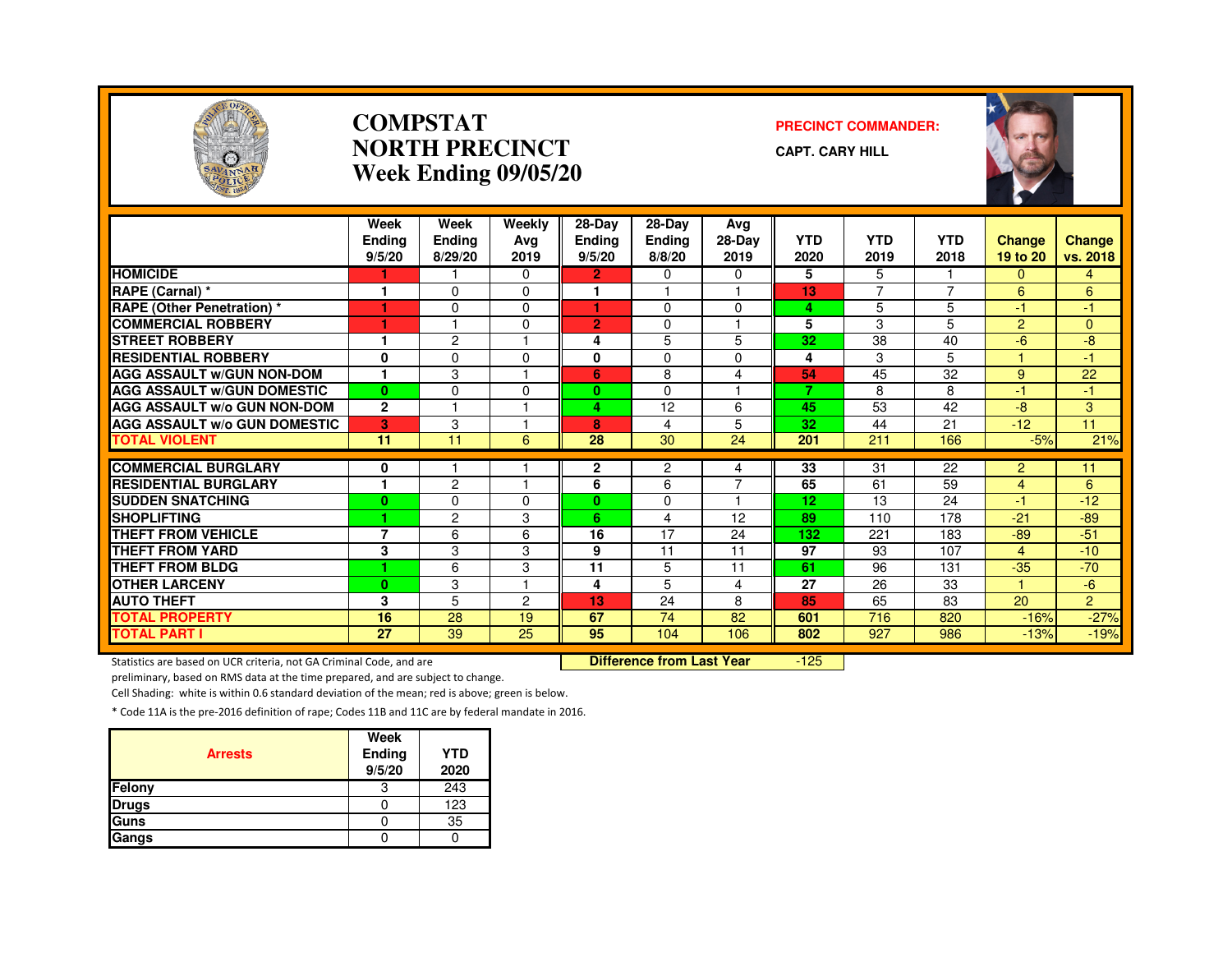

#### **COMPSTATCENTRAL PRECINCTWeek Ending 09/05/20**

#### **PRECINCT COMMANDER:**

**CAPT. TONYA REID**



|                                                                     | Week<br>Ending | Week<br><b>Ending</b> | Weekly<br>Avg                    | 28-Day<br><b>Endina</b> | 28-Day<br><b>Ending</b> | Avg<br>28-Day  | <b>YTD</b> | <b>YTD</b> | <b>YTD</b> | <b>Change</b>  | <b>Change</b>   |
|---------------------------------------------------------------------|----------------|-----------------------|----------------------------------|-------------------------|-------------------------|----------------|------------|------------|------------|----------------|-----------------|
|                                                                     | 9/5/20         | 8/29/20               | 2019                             | 9/5/20                  | 8/8/20                  | 2019           | 2020       | 2019       | 2018       | 19 to 20       | vs. 2018        |
| <b>HOMICIDE</b>                                                     | 0              | 0                     | 0                                | 1                       | 0                       | 0              | 11         | 5.         |            | 6              | 10 <sup>°</sup> |
| RAPE (Carnal) *                                                     | 0              | $\Omega$              | $\Omega$                         | 5                       | 4                       |                | 18         | 6          | 10         | 12             | 8               |
| <b>RAPE (Other Penetration) *</b>                                   | 0              | $\Omega$              | $\Omega$                         | $\bf{0}$                | $\mathbf 0$             | $\mathbf 0$    | 3          |            | 6          | $\overline{2}$ | $-3$            |
| <b>COMMERCIAL ROBBERY</b>                                           | 1              | 0                     | 0                                | 4                       | 0                       | $\overline{2}$ | 9          | 11         | 6          | $-2$           | 3               |
| <b>STREET ROBBERY</b>                                               | $\bf{0}$       | 0                     |                                  | $\mathbf{2}$            | 3                       | 5              | 30         | 44         | 36         | $-14$          | $-6$            |
| <b>RESIDENTIAL ROBBERY</b>                                          | $\overline{2}$ | 0                     | 0                                | 3                       |                         | 0              | 9          | 3          | 6          | 6              | 3               |
| <b>AGG ASSAULT W/GUN NON-DOM</b>                                    | 5              |                       | $\overline{2}$                   | 10                      | 3                       | $\overline{7}$ | 48         | 58         | 43         | $-10$          | $\overline{5}$  |
| <b>AGG ASSAULT W/GUN DOMESTIC</b>                                   | $\bf{0}$       | 0                     | $\Omega$                         | $\bf{0}$                |                         |                | 7          | 12         | 10         | $-5$           | $\overline{a}$  |
| <b>AGG ASSAULT w/o GUN NON-DOM</b>                                  | $\mathbf{0}$   |                       |                                  |                         | 5                       | 4              | 28         | 36         | 30         | $-8$           | $-2$            |
| <b>AGG ASSAULT W/o GUN DOMESTIC</b>                                 |                | $\Omega$              |                                  |                         | $\overline{7}$          | 5              | 46         | 46         | 25         | $\mathbf{0}$   | 21              |
| <b>TOTAL VIOLENT</b>                                                | 9              | $\overline{2}$        | 6                                | 27                      | 24                      | 26             | 209        | 222        | 173        | $-6%$          | 21%             |
| <b>COMMERCIAL BURGLARY</b>                                          | 0              | 0                     |                                  | 3                       | 4                       | 6              | 34         | 34         | 27         | 0              |                 |
| <b>RESIDENTIAL BURGLARY</b>                                         | $\mathbf{2}$   | $\overline{2}$        |                                  | 12                      | 9                       | 16             | 99         | 143        | 145        | $-44$          | $-46$           |
| <b>SUDDEN SNATCHING</b>                                             |                | 0                     | $\Omega$                         | 1                       |                         |                | 5.         | 8          | 7          | $-3$           | $-2$            |
| <b>SHOPLIFTING</b>                                                  | 3              | 4                     | 5                                | 10 <sub>1</sub>         | 9                       | 19             | 108        | 177        | 141        | $-69$          | $-33$           |
| <b>THEFT FROM VEHICLE</b>                                           | 5              | 3                     | 6                                | 17                      | 20                      | 25             | 154        | 228        | 216        | $-74$          | $-62$           |
| <b>THEFT FROM YARD</b>                                              | 3              | 3                     | $\overline{4}$                   | $\overline{11}$         | 12                      | 15             | 112        | 132        | 126        | $-20$          | $-14$           |
| <b>THEFT FROM BLDG</b>                                              |                | $\overline{c}$        | 3                                | 6                       | 11                      | 10             | 80         | 91         | 121        | $-11$          | $-41$           |
| <b>OTHER LARCENY</b>                                                | $\bf{0}$       |                       | $\overline{2}$                   | 5                       | 5                       | $\overline{7}$ | 39         | 56         | 28         | $-17$          | 11              |
| <b>AUTO THEFT</b>                                                   | 3              |                       | $\overline{2}$                   | 8                       | 10                      | 10             | 97         | 82         | 131        | 15             | $-34$           |
| <b>TOTAL PROPERTY</b>                                               | 18             | 16                    | 24                               | 73                      | 81                      | 107            | 728        | 951        | 942        | $-23%$         | $-23%$          |
| <b>TOTAL PART I</b>                                                 | 27             | 18                    | 30                               | 100                     | 105                     | 133            | 937        | 1173       | 1115       | $-20%$         | $-16%$          |
| Statistics are based on UCR criteria, not GA Criminal Code, and are |                |                       | <b>Difference from Last Year</b> |                         | $-236$                  |                |            |            |            |                |                 |

Statistics are based on UCR criteria, not GA Criminal Code, and are **Difference from Last Year** 

preliminary, based on RMS data at the time prepared, and are subject to change.

Cell Shading: white is within 0.6 standard deviation of the mean; red is above; green is below.

| <b>Arrests</b> | Week<br>Ending<br>9/5/20 | <b>YTD</b><br>2020 |
|----------------|--------------------------|--------------------|
| Felony         | 13                       | 413                |
| <b>Drugs</b>   |                          | 247                |
| Guns           | 2                        | 54                 |
| Gangs          |                          |                    |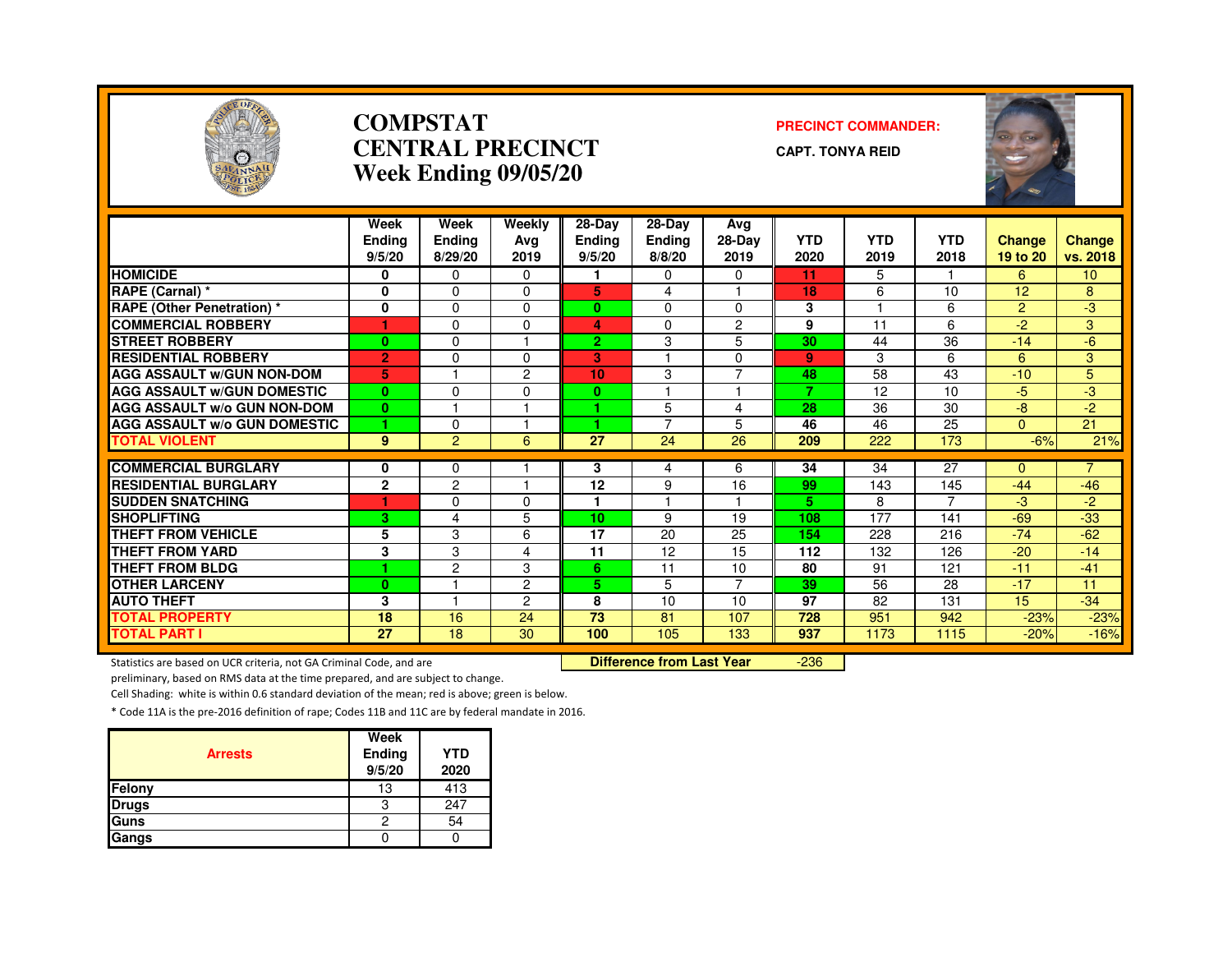

#### **COMPSTATSOUTH PRECINCTWeek Ending 09/05/20**

#### **PRECINCT COMMANDER:**

**CAPT. MICHELLE HALFORD**



|                                     | Week<br><b>Endina</b><br>9/5/20 | Week<br>Ending<br>8/29/20 | Weekly<br>Ava<br>2019 | 28-Day<br><b>Ending</b><br>9/5/20 | 28-Day<br><b>Ending</b><br>8/8/20 | Avg<br>$28-Dav$<br>2019 | <b>YTD</b><br>2020 | <b>YTD</b><br>2019 | <b>YTD</b><br>2018 | <b>Change</b><br>19 to 20 | <b>Change</b><br>vs. 2018 |
|-------------------------------------|---------------------------------|---------------------------|-----------------------|-----------------------------------|-----------------------------------|-------------------------|--------------------|--------------------|--------------------|---------------------------|---------------------------|
| <b>HOMICIDE</b>                     | 0                               | $\Omega$                  | $\Omega$              | 0                                 | $\mathbf{0}$                      |                         | $\mathbf{2}$       | 5                  | 4                  | $-3$                      | $-2$                      |
| RAPE (Carnal) *                     |                                 | $\Omega$                  | $\Omega$              |                                   | $\overline{2}$                    |                         | 14                 | 9                  | 6                  | 5                         | 8                         |
| <b>RAPE (Other Penetration)*</b>    | $\bf{0}$                        | $\Omega$                  | $\Omega$              | $\mathbf{0}$                      | $\Omega$                          | $\Omega$                | 5                  | н                  | 13                 | $\overline{4}$            | -8                        |
| <b>COMMERCIAL ROBBERY</b>           | 0                               | $\overline{c}$            | $\Omega$              | 3.                                | $\overline{2}$                    |                         | 18                 | 12                 | 8                  | 6                         | 10                        |
| <b>STREET ROBBERY</b>               | $\bf{0}$                        | $\Omega$                  |                       | 3                                 | $\overline{c}$                    | 3                       | 20                 | 25                 | 27                 | -5                        | $-7$                      |
| <b>RESIDENTIAL ROBBERY</b>          | 0                               |                           | $\Omega$              | $\overline{2}$                    | $\Omega$                          | $\Omega$                | 6                  | 3                  | 8                  | 3                         | $-2$                      |
| <b>AGG ASSAULT W/GUN NON-DOM</b>    |                                 | $\mathbf 0$               |                       | 3                                 | 9                                 | 3                       | 46                 | 29                 | 10                 | $\overline{17}$           | 36                        |
| <b>AGG ASSAULT W/GUN DOMESTIC</b>   | $\bf{0}$                        | $\Omega$                  | $\Omega$              | $\bf{0}$                          |                                   |                         | 6                  | 11                 | 6                  | -5                        | $\mathbf{0}$              |
| <b>AGG ASSAULT w/o GUN NON-DOM</b>  | $\mathbf{1}$                    |                           |                       | 4                                 | $\overline{c}$                    | $\overline{2}$          | 23                 | 23                 | 15                 | $\Omega$                  | 8                         |
| <b>AGG ASSAULT w/o GUN DOMESTIC</b> | 4                               | 4                         |                       | 11                                | $\overline{c}$                    | 4                       | 39                 | 39                 | 17                 | $\Omega$                  | 22                        |
| <b>TOTAL VIOLENT</b>                | $\overline{7}$                  | 8                         | 4                     | 27                                | 20                                | 17                      | 179                | 157                | 114                | 14%                       | 57%                       |
| <b>COMMERCIAL BURGLARY</b>          | 0                               | 0                         |                       |                                   | 3                                 | 5                       | 24                 | 46                 | 40                 | $-22$                     | $-16$                     |
| <b>RESIDENTIAL BURGLARY</b>         | 3                               |                           |                       | 7                                 | 8                                 | 9                       | 62                 | 81                 | 138                | $-19$                     | $-76$                     |
| <b>SUDDEN SNATCHING</b>             | $\bf{0}$                        | 0                         | $\Omega$              | $\overline{2}$                    | $\Omega$                          |                         | 5                  | 10                 | 8                  | -5                        | -3                        |
| <b>SHOPLIFTING</b>                  | 10                              | 6                         | 12                    | 36                                | 16                                | 48                      | 214                | 454                | 449                | $-240$                    | $-235$                    |
| THEFT FROM VEHICLE                  | 5                               | 2                         | 7                     | 20                                | 22                                | 26                      | 216                | 255                | 246                | $-39$                     | $-30$                     |
| <b>THEFT FROM YARD</b>              | 0                               |                           |                       | 7                                 | $\overline{7}$                    | 6                       | 62                 | 53                 | 74                 | 9                         | $-12$                     |
| <b>THEFT FROM BLDG</b>              | $\mathbf{2}$                    |                           | 3                     | 8                                 | 18                                | 13                      | 86                 | 124                | 103                | $-38$                     | $-17$                     |
| <b>OTHER LARCENY</b>                | $\bf{0}$                        | $\Omega$                  |                       | 4.                                | 3                                 | 4                       | 26                 | 39                 | 20                 | $-13$                     | 6                         |
| <b>AUTO THEFT</b>                   | $\mathbf{2}$                    | 6                         | 3                     | 17                                | 19                                | 11                      | 102                | 99                 | 101                | 3                         | 1                         |
| <b>TOTAL PROPERTY</b>               | 22                              | 17                        | 29                    | 99                                | 96                                | 123                     | 797                | 1161               | 1179               | $-31%$                    | $-32%$                    |
| <b>TOTAL PART I</b>                 | 29                              | 25                        | 34                    | 126                               | 116                               | 141                     | 976                | 1318               | 1293               | $-26%$                    | $-25%$                    |

Statistics are based on UCR criteria, not GA Criminal Code, and are **Difference from Last Year** 

-342

preliminary, based on RMS data at the time prepared, and are subject to change.

Cell Shading: white is within 0.6 standard deviation of the mean; red is above; green is below.

| <b>Arrests</b> | Week<br>Ending<br>9/5/20 | <b>YTD</b><br>2020 |
|----------------|--------------------------|--------------------|
| Felony         |                          | 220                |
| <b>Drugs</b>   | 2                        | 106                |
| Guns           |                          | 18                 |
| Gangs          |                          |                    |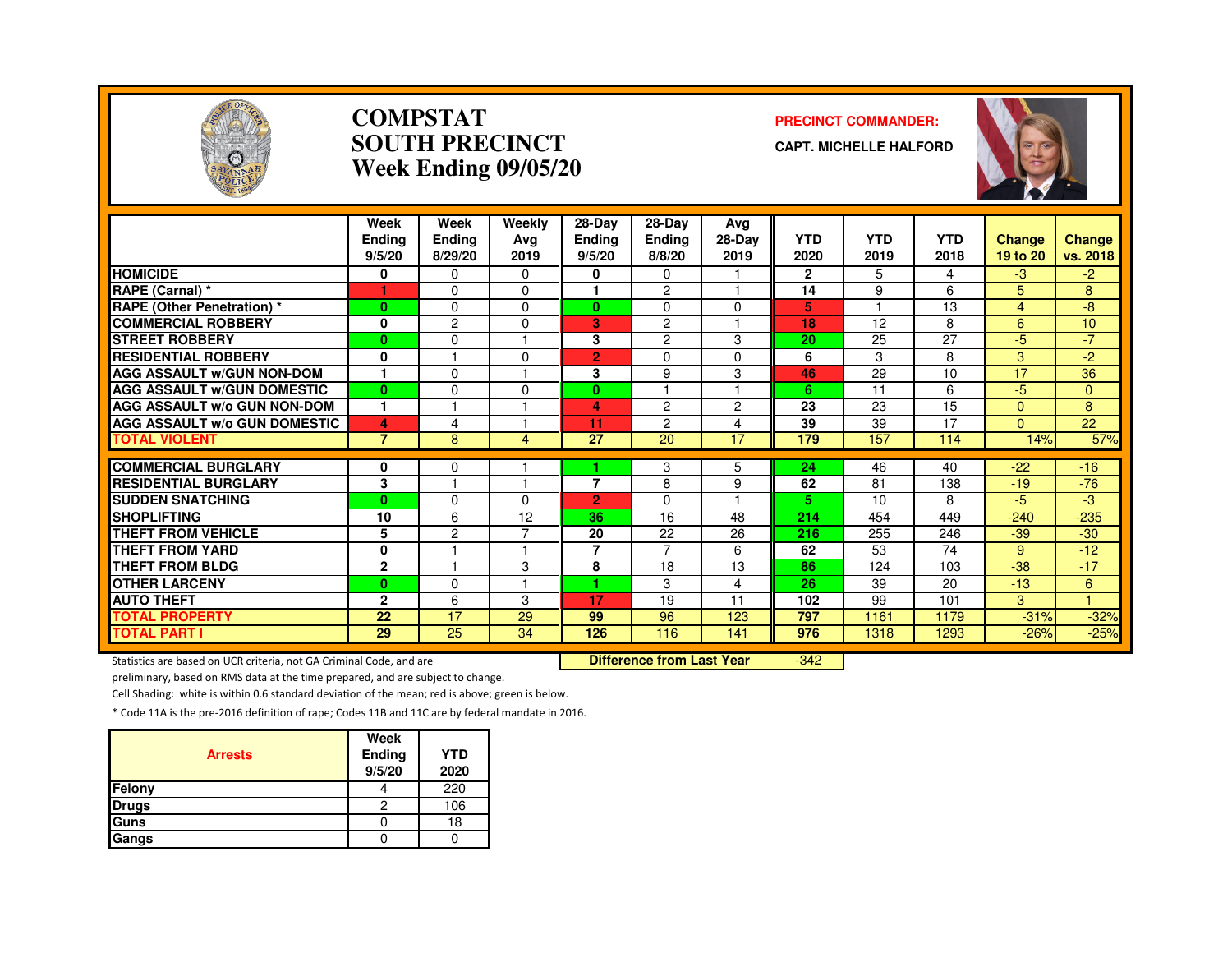

#### **COMPSTATEAST PRECINCTWeek Ending 09/05/20**

#### **PRECINCT COMMANDER:**

**CAPT. GEORGE GUNDICH**



|                                     | Week<br>Endina<br>9/5/20 | Week<br><b>Ending</b><br>8/29/20 | Weekly<br>Ava<br>2019 | $28-Dav$<br><b>Endina</b><br>9/5/20 | 28-Day<br><b>Ending</b><br>8/8/20 | Avg<br>$28-Dav$<br>2019 | <b>YTD</b><br>2020 | <b>YTD</b><br>2019 | <b>YTD</b><br>2018 | <b>Change</b><br>19 to 20 | Change<br>vs. 2018 |
|-------------------------------------|--------------------------|----------------------------------|-----------------------|-------------------------------------|-----------------------------------|-------------------------|--------------------|--------------------|--------------------|---------------------------|--------------------|
| <b>HOMICIDE</b>                     | 0                        | $\Omega$                         | $\Omega$              | 0                                   | 0                                 | $\Omega$                | 3                  | 4                  | 9                  | -1.                       | $-6$               |
| RAPE (Carnal) *                     | 0                        |                                  | $\Omega$              |                                     | $\Omega$                          |                         |                    | 11                 | 8                  | $-10$                     | $-7$               |
| <b>RAPE (Other Penetration) *</b>   | 0                        | $\Omega$                         | $\Omega$              | 1                                   |                                   | $\Omega$                | 5                  | $\Omega$           | 5                  | 5                         | $\Omega$           |
| <b>COMMERCIAL ROBBERY</b>           |                          |                                  | $\Omega$              | 3                                   |                                   |                         | 8                  | 3                  | 5                  | 5                         | 3                  |
| <b>STREET ROBBERY</b>               | $\mathbf{0}$             | $\Omega$                         |                       |                                     | 2                                 | 4                       | 17                 | 34                 | 27                 | $-17$                     | $-10$              |
| <b>RESIDENTIAL ROBBERY</b>          | 0                        | $\Omega$                         | $\Omega$              | $\mathbf{0}$                        |                                   |                         | 3                  | 5                  | $\overline{2}$     | $-2$                      |                    |
| <b>AGG ASSAULT W/GUN NON-DOM</b>    | $\mathbf{0}$             | $\overline{c}$                   | 2                     | 5                                   | 14                                | 6                       | $\overline{47}$    | 51                 | 40                 | $-4$                      | $\overline{7}$     |
| <b>AGG ASSAULT W/GUN DOMESTIC</b>   | $\bf{0}$                 | $\Omega$                         | $\Omega$              | $\mathbf{0}$                        | $\overline{c}$                    | $\overline{2}$          | 12                 | 13                 | 5                  | $-1$                      | $\overline{7}$     |
| <b>AGG ASSAULT w/o GUN NON-DOM</b>  | $\mathbf{0}$             |                                  |                       | $\overline{2}$                      | 6                                 | 5                       | 47                 | 43                 | 38                 | 4                         | 9                  |
| <b>AGG ASSAULT W/o GUN DOMESTIC</b> | 1                        | $\Omega$                         |                       | $\overline{2}$                      | 6                                 | 5                       | 57                 | 57                 | 23                 | $\Omega$                  | 34                 |
| <b>TOTAL VIOLENT</b>                | $\overline{2}$           | 5                                | 6                     | 15                                  | 33                                | 24                      | 200                | 221                | 162                | $-10%$                    | 23%                |
|                                     |                          |                                  |                       |                                     |                                   |                         |                    |                    |                    |                           |                    |
| <b>COMMERCIAL BURGLARY</b>          | 0                        | 0                                | 0                     |                                     | 2                                 | $\overline{2}$          | 19                 | 15                 | 17                 | 4                         | $\overline{2}$     |
| <b>RESIDENTIAL BURGLARY</b>         |                          | 6                                | $\overline{c}$        | 12                                  | 11                                | 17                      | 94                 | 155                | 164                | $-61$                     | $-70$              |
| <b>SUDDEN SNATCHING</b>             |                          | $\Omega$                         | 0                     | $\overline{2}$                      |                                   |                         | 5.                 | 8                  | 9                  | -3                        | $-4$               |
| <b>SHOPLIFTING</b>                  | 3                        | $\overline{7}$                   | 6                     | 15                                  | 5                                 | 23                      | 161                | 218                | 221                | $-57$                     | $-60$              |
| THEFT FROM VEHICLE                  | 9                        | 5                                | 6                     | 19                                  | 7                                 | 24                      | 169                | 218                | 232                | $-49$                     | $-63$              |
| <b>THEFT FROM YARD</b>              | 4                        |                                  | $\overline{2}$        | 10                                  | 6                                 | 10                      | 82                 | 87                 | 102                | $-5$                      | $-20$              |
| <b>THEFT FROM BLDG</b>              | $\mathbf{2}$             | 4                                | 3                     | 11                                  | 10                                | 12                      | 102                | 107                | 113                | $-5$                      | $-11$              |
| <b>OTHER LARCENY</b>                | 1                        | 4                                |                       | 6                                   | $\overline{c}$                    | 5.                      | 37                 | 42                 | 43                 | $-5$                      | $-6$               |
| <b>AUTO THEFT</b>                   | 5                        | 3                                | 2                     | 15                                  | 8                                 | 10                      | 74                 | 93                 | 109                | $-19$                     | $-35$              |
| <b>TOTAL PROPERTY</b>               | 26                       | 30                               | 23                    | 91                                  | 52                                | 103                     | 743                | 943                | 1010               | $-21%$                    | $-26%$             |
| <b>TOTAL PART I</b>                 | 28                       | 35                               | 29                    | 106                                 | 85                                | 127                     | 943                | 1164               | 1172               | $-19%$                    | $-20%$             |

Statistics are based on UCR criteria, not GA Criminal Code, and are **Difference from Last Year** 

-221

preliminary, based on RMS data at the time prepared, and are subject to change.

Cell Shading: white is within 0.6 standard deviation of the mean; red is above; green is below.

| <b>Arrests</b> | Week<br>Ending<br>9/5/20 | <b>YTD</b><br>2020 |
|----------------|--------------------------|--------------------|
| Felony         | 3                        | 152                |
| <b>Drugs</b>   | 3                        | 45                 |
| Guns           |                          | 14                 |
| Gangs          |                          |                    |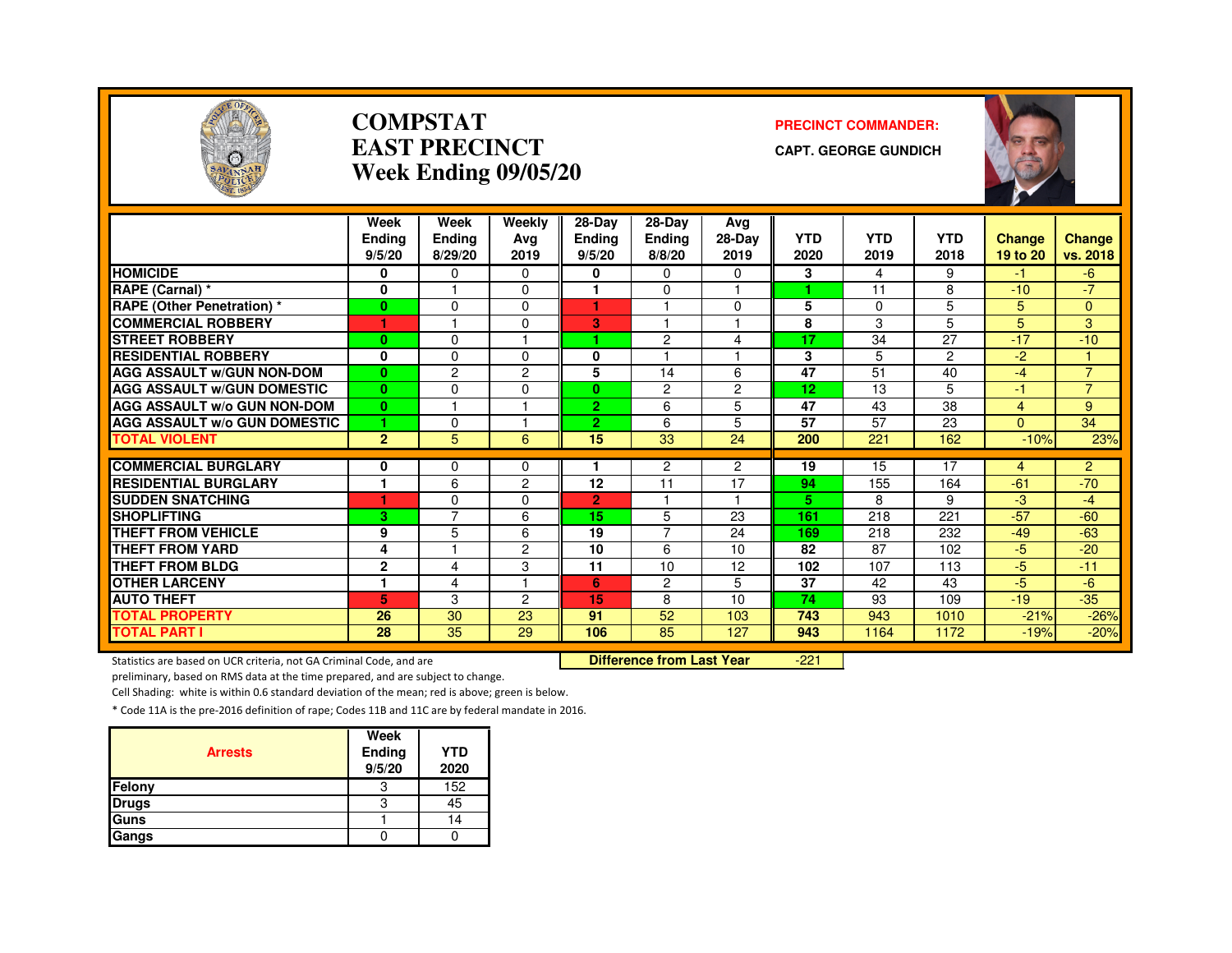# **BEAT 21 North PrecinctWeek Ending 09/05/20**

|                                     |                | <b>Last 4 Weeks</b> |                |                   | 28 Days        | 28 Day  |                |              |                |                |                |
|-------------------------------------|----------------|---------------------|----------------|-------------------|----------------|---------|----------------|--------------|----------------|----------------|----------------|
|                                     | <b>Endina</b>  | Ending              | <b>Endina</b>  | <b>Endina</b>     | <b>Endina</b>  | Average | <b>YTD</b>     | <b>YTD</b>   | <b>YTD</b>     | <b>Change</b>  | <b>Change</b>  |
|                                     | 08/15/20       | 08/22/20            |                | 08/29/20 09/05/20 | 09/05/20       | 2019    | 2020           | 2019         | 2018           | 19 to 20       | vs. 2018       |
| <b>HOMICIDE</b>                     | 0              | 0                   | 0              | 0                 | 0              | 0.0     | $\mathbf{0}$   | 0            | 0              | $\mathbf{0}$   | $\mathbf{0}$   |
| RAPE (Carnal) *                     | $\Omega$       | $\Omega$            | $\Omega$       | $\Omega$          | $\Omega$       | 0.2     | $\mathbf{1}$   | $\mathbf{1}$ | $\Omega$       | $\Omega$       | $\mathbf{1}$   |
| <b>RAPE (Other Penetration) *</b>   | 0              | $\Omega$            | $\Omega$       | $\Omega$          | $\Omega$       | 0.0     | $\Omega$       | $\Omega$     | $\mathbf{1}$   | $\Omega$       | $-1$           |
| <b>COMMERCIAL ROBBERY</b>           | 0              | 0                   | 0              | $\Omega$          | $\Omega$       | 0.0     | $\Omega$       | $\Omega$     | $\Omega$       | $\Omega$       | $\Omega$       |
| <b>STREET ROBBERY</b>               | $\mathbf{1}$   | $\Omega$            | 0              | $\Omega$          | $\mathbf{1}$   | 0.0     | 3              | $\Omega$     | $\Omega$       | 3              | 3              |
| <b>RESIDENTIAL ROBBERY</b>          | 0              | $\Omega$            | 0              | $\Omega$          | 0              | 0.0     | 0              | 0            | $\Omega$       | $\Omega$       | $\Omega$       |
| <b>AGG ASSAULT W/GUN NON-DOM</b>    | $\Omega$       | $\mathbf 0$         | $\Omega$       | $\Omega$          | $\Omega$       | 0.1     | $\overline{2}$ | 3            | $\mathbf{1}$   | $-1$           | 1              |
| <b>AGG ASSAULT W/GUN DOMESTIC</b>   | $\Omega$       | $\Omega$            | 0              | 0                 | $\Omega$       | 0.0     | $\overline{2}$ | 0            | $\mathbf{1}$   | $\overline{2}$ | 1              |
| <b>AGG ASSAULT W/o GUN NON-DOM</b>  | $\Omega$       | 0                   | $\Omega$       | 0                 | $\Omega$       | 0.2     | $\Omega$       | $\mathbf{1}$ | $\overline{2}$ | $-1$           | $-2$           |
| <b>AGG ASSAULT W/o GUN DOMESTIC</b> | $\Omega$       | 0                   | 0              | $\mathbf{1}$      | $\mathbf{1}$   | 0.4     | 5              | 1            | 1              | $\overline{4}$ | $\overline{4}$ |
| <b>TOTAL VIOLENT</b>                | $\mathbf{1}$   | $\Omega$            | $\Omega$       | $\mathbf{1}$      | $\overline{2}$ | 0.8     | 13             | 6            | 6              | 117%           | 117%           |
|                                     |                |                     |                |                   |                |         |                |              |                |                |                |
| <b>COMMERCIAL BURGLARY</b>          | 0              | 0                   | $\Omega$       | 0                 | $\Omega$       | 0.1     | $\mathbf{1}$   | $\mathbf{1}$ | 3              | $\Omega$       | $-2$           |
| <b>RESIDENTIAL BURGLARY</b>         | 1              | 0                   | 0              | $\Omega$          | $\mathbf{1}$   | 1.3     | 5              | 13           | 11             | $-8$           | $-6$           |
| <b>SUDDEN SNATCHING</b>             | 0              | 0                   | $\Omega$       | $\Omega$          | $\Omega$       | 0.0     | $\Omega$       | $\Omega$     | $\Omega$       | $\Omega$       | $\Omega$       |
| <b>SHOPLIFTING</b>                  | $\mathbf 0$    | 0                   | $\Omega$       | $\Omega$          | 0              | 0.5     | $\overline{2}$ | 6            | $\overline{2}$ | $-4$           | $\Omega$       |
| <b>THEFT FROM VEHICLE</b>           | 0              | $\mathbf{1}$        | $\Omega$       | $\Omega$          | $\mathbf{1}$   | 3.8     | 5              | 40           | 25             | $-35$          | $-20$          |
| <b>THEFT FROM YARD</b>              | 0              | 0                   | $\Omega$       | $\Omega$          | $\Omega$       | 0.6     | $\overline{2}$ | 4            | 12             | $-2$           | $-10$          |
| <b>THEFT FROM BLDG</b>              | 0              | 0                   | 0              | 1                 | 1              | 0.5     | 6              | 6            | 12             | $\mathbf{0}$   | $-6$           |
| <b>OTHER LARCENY</b>                | 0              | $\Omega$            | 0              | 0                 | $\Omega$       | 0.6     | $\Omega$       | 3            | 10             | $-3$           | $-10$          |
| <b>AUTO THEFT</b>                   | $\overline{2}$ | 0                   | $\Omega$       | $\Omega$          | $\overline{2}$ | 1.5     | 12             | 14           | 11             | $-2$           | $\mathbf{1}$   |
| <b>TOTAL PROPERTY</b>               | 3              | $\mathbf{1}$        | $\Omega$       | $\mathbf{1}$      | 5              | 8.7     | 33             | 87           | 86             | $-62%$         | $-62%$         |
| <b>TOTAL PART I</b>                 | 4              | $\mathbf{1}$        | $\overline{0}$ | $\overline{2}$    | $\overline{7}$ | 9.5     | 46             | 93           | 92             | $-51%$         | $-50%$         |

 **Difference from Last Year**

-47

Statistics are based on UCR criteria, not GA Criminal Code.

\* Rape Code 11A is the historical definition of rape (aka Legacy Rape); Rape Codes 11B and 11C are those moved from Part II to Part I in 2017.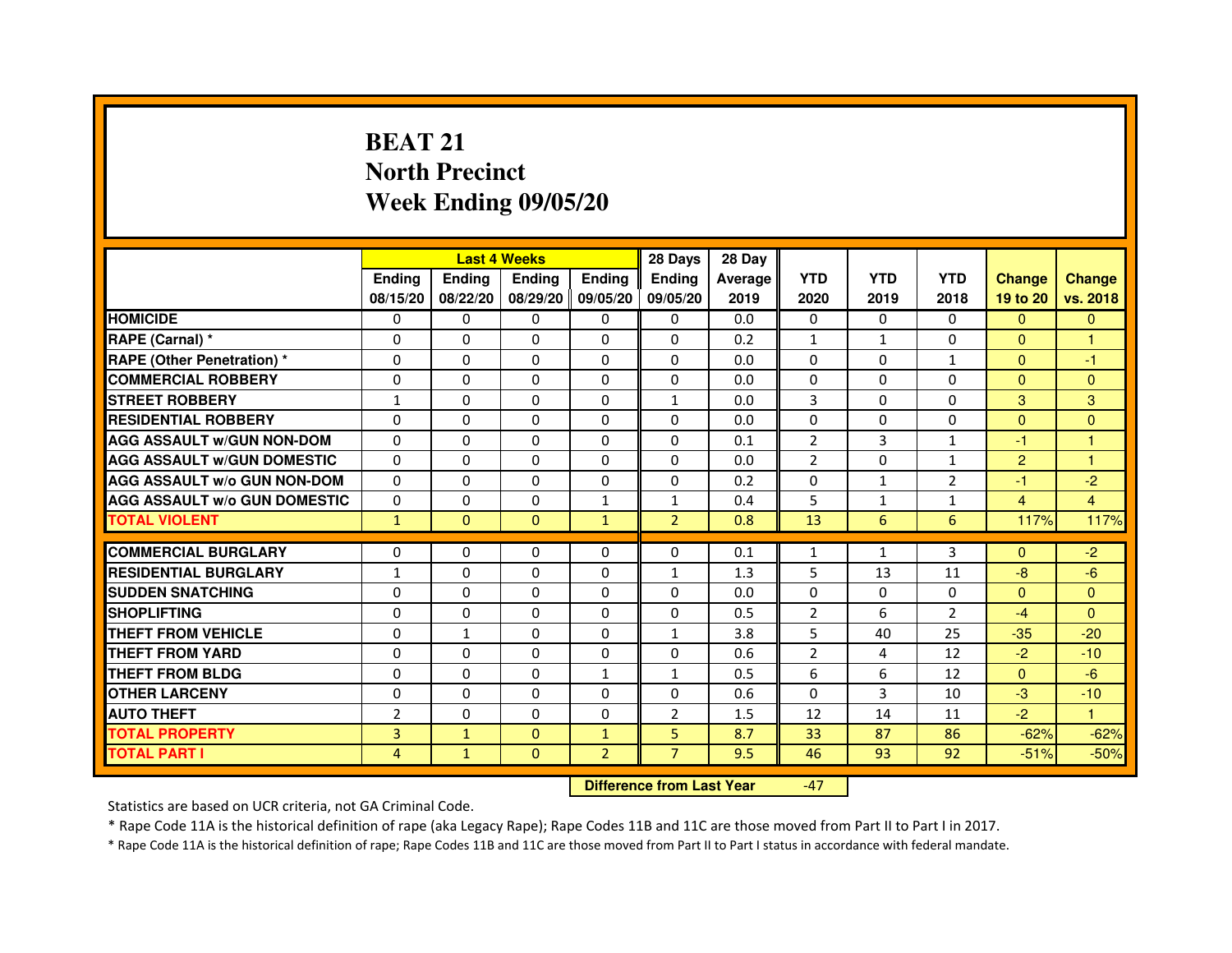# **BEAT 22 North PrecinctWeek Ending 09/05/20**

|                                     |                |               | <b>Last 4 Weeks</b> |                | 28 Days                          | 28 Day  |                |                |                |                |                |
|-------------------------------------|----------------|---------------|---------------------|----------------|----------------------------------|---------|----------------|----------------|----------------|----------------|----------------|
|                                     | <b>Ending</b>  | <b>Ending</b> | <b>Ending</b>       | <b>Ending</b>  | <b>Ending</b>                    | Average | <b>YTD</b>     | <b>YTD</b>     | <b>YTD</b>     | <b>Change</b>  | <b>Change</b>  |
|                                     | 08/15/20       | 08/22/20      | 08/29/20            | 09/05/20       | 09/05/20                         | 2019    | 2020           | 2019           | 2018           | 19 to 20       | vs. 2018       |
| <b>HOMICIDE</b>                     | 0              | $\Omega$      | $\Omega$            | $\Omega$       | 0                                | 0.1     | $\mathbf{1}$   | $\mathbf{1}$   | 0              | $\Omega$       | 1.             |
| RAPE (Carnal) *                     | 0              | $\Omega$      | $\Omega$            | $\Omega$       | 0                                | 0.2     | $\overline{2}$ | $\mathbf{1}$   | $\overline{2}$ | 1.             | $\mathbf{0}$   |
| <b>RAPE (Other Penetration) *</b>   | $\Omega$       | $\Omega$      | $\Omega$            | $\Omega$       | $\Omega$                         | 0.0     | $\mathbf{1}$   | $\Omega$       | $\mathbf{1}$   | $\mathbf{1}$   | $\mathbf{0}$   |
| <b>COMMERCIAL ROBBERY</b>           | $\Omega$       | $\mathbf{0}$  | $\Omega$            | $\Omega$       | $\Omega$                         | 0.2     | $\mathbf{1}$   | $\mathbf{1}$   | $\overline{2}$ | $\Omega$       | $-1$           |
| <b>STREET ROBBERY</b>               | $\Omega$       | $\Omega$      | $\Omega$            | $\mathbf{1}$   | $\mathbf{1}$                     | 0.7     | 3              | $\overline{7}$ | 8              | $-4$           | $-5$           |
| <b>RESIDENTIAL ROBBERY</b>          | $\Omega$       | $\Omega$      | $\Omega$            | $\Omega$       | $\Omega$                         | 0.1     | $\overline{2}$ | $\mathbf{1}$   | $\Omega$       | 1              | $\overline{2}$ |
| <b>AGG ASSAULT w/GUN NON-DOM</b>    | $\Omega$       | $\Omega$      | $\mathbf{1}$        | $\Omega$       | $\mathbf{1}$                     | 1.5     | 24             | 14             | 8              | 10             | 16             |
| <b>AGG ASSAULT w/GUN DOMESTIC</b>   | $\Omega$       | $\Omega$      | $\Omega$            | $\Omega$       | $\Omega$                         | 0.4     | $\mathbf{1}$   | $\overline{3}$ | $\mathbf{1}$   | $-2$           | $\Omega$       |
| <b>AGG ASSAULT w/o GUN NON-DOM</b>  | $\Omega$       | 0             | $\Omega$            | 0              | 0                                | 1.2     | 3              | 9              | 8              | $-6$           | $-5$           |
| <b>AGG ASSAULT w/o GUN DOMESTIC</b> | $\Omega$       | 0             | $\overline{2}$      | 0              | $\overline{2}$                   | 1.6     | 6              | 17             | 6              | $-11$          | $\Omega$       |
| <b>TOTAL VIOLENT</b>                | $\mathbf{0}$   | $\mathbf{0}$  | 3                   | $\mathbf{1}$   | $\overline{4}$                   | 5.8     | 44             | 54             | 36             | $-19%$         | 22%            |
| <b>COMMERCIAL BURGLARY</b>          | 0              | 0             | 0                   | 0              | 0                                | 0.5     | 3              | 4              | 3              | -1             | $\Omega$       |
| <b>RESIDENTIAL BURGLARY</b>         | 0              | $\Omega$      | $\mathbf{1}$        | $\Omega$       | $\mathbf{1}$                     | 1.3     | 28             | 10             | 18             | 18             | 10             |
| <b>SUDDEN SNATCHING</b>             | $\Omega$       | $\Omega$      | $\Omega$            | $\Omega$       | $\Omega$                         | 0.2     | $\mathbf{1}$   | $\overline{2}$ | 3              | $-1$           | $-2$           |
| <b>SHOPLIFTING</b>                  | 0              | $\Omega$      | 0                   | 0              | 0                                | 0.9     | 5              | 7              | 29             | $-2$           | $-24$          |
| <b>THEFT FROM VEHICLE</b>           | $\mathbf{1}$   | 0             | $\Omega$            | $\mathbf{1}$   | $\overline{2}$                   | 2.8     | 19             | 21             | 27             | $-2$           | $-8$           |
| <b>THEFT FROM YARD</b>              | $\Omega$       | $\Omega$      | $\Omega$            | $\Omega$       | 0                                | 1.4     | 10             | 11             | 14             | $-1$           | $-4$           |
| <b>THEFT FROM BLDG</b>              | $\Omega$       | $\Omega$      | $\mathbf{1}$        | $\Omega$       | $\mathbf{1}$                     | 1.8     | 10             | 15             | 12             | $-5$           | $-2$           |
| <b>OTHER LARCENY</b>                | $\Omega$       | $\Omega$      | $\mathbf{1}$        | $\Omega$       | $\mathbf{1}$                     | 0.2     | 3              | $\mathbf{1}$   | $\mathbf{1}$   | $\overline{2}$ | $\overline{2}$ |
| <b>AUTO THEFT</b>                   | $\mathbf{1}$   | $\Omega$      | 3                   | $\Omega$       | 4                                | 1.8     | 15             | 13             | 20             | $\overline{2}$ | $-5$           |
| <b>TOTAL PROPERTY</b>               | $\overline{2}$ | $\mathbf{0}$  | 6                   | $\mathbf{1}$   | $\overline{9}$                   | 10.9    | 94             | 84             | 127            | 12%            | $-26%$         |
| <b>TOTAL PART I</b>                 | $\overline{2}$ | $\mathbf{0}$  | 9                   | $\overline{2}$ | 13                               | 16.7    | 138            | 138            | 163            | 0%             | $-15%$         |
|                                     |                |               |                     |                | <b>Difference from Last Year</b> |         | $\mathbf{0}$   |                |                |                |                |

 **Difference from Last Year**

Statistics are based on UCR criteria, not GA Criminal Code.

\* Rape Code 11A is the historical definition of rape (aka Legacy Rape); Rape Codes 11B and 11C are those moved from Part II to Part I in 2017.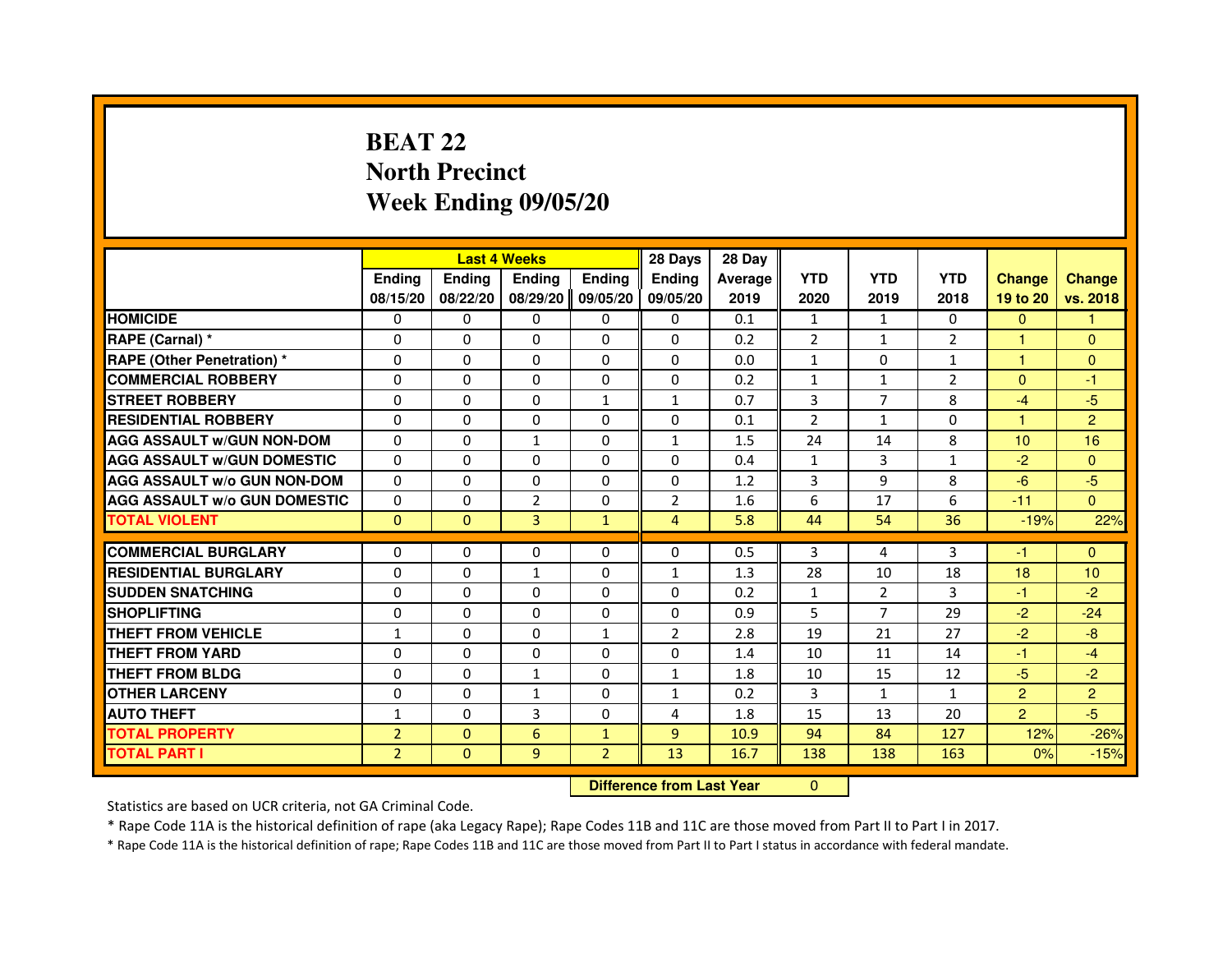# **BEAT 23 North PrecinctWeek Ending 09/05/20**

|                                     |                |                                  | <b>Last 4 Weeks</b> |                | 28 Days        | 28 Day         |                |                |                |                |                |
|-------------------------------------|----------------|----------------------------------|---------------------|----------------|----------------|----------------|----------------|----------------|----------------|----------------|----------------|
|                                     | <b>Ending</b>  | <b>Ending</b>                    | <b>Ending</b>       | <b>Ending</b>  | <b>Ending</b>  | <b>Average</b> | <b>YTD</b>     | <b>YTD</b>     | <b>YTD</b>     | <b>Change</b>  | <b>Change</b>  |
|                                     | 08/15/20       | 08/22/20                         | 08/29/20            | 09/05/20       | 09/05/20       | 2019           | 2020           | 2019           | 2018           | 19 to 20       | vs. 2018       |
| <b>HOMICIDE</b>                     | 0              | 0                                | $\Omega$            | $\mathbf{1}$   | $\mathbf{1}$   | 0.2            | $\overline{2}$ | $\mathbf{2}$   | $\mathbf{1}$   | $\mathbf{0}$   | $\mathbf{1}$   |
| RAPE (Carnal) *                     | 0              | 0                                | $\Omega$            | $\Omega$       | 0              | 0.1            | $\Omega$       | $\mathbf{1}$   | $\mathbf{1}$   | $-1$           | $-1$           |
| <b>RAPE (Other Penetration) *</b>   | $\Omega$       | $\Omega$                         | $\Omega$            | $\Omega$       | $\Omega$       | 0.0            | $\overline{2}$ | $\Omega$       | 0              | $\overline{2}$ | $\overline{c}$ |
| <b>COMMERCIAL ROBBERY</b>           | $\Omega$       | $\Omega$                         | $\Omega$            | $\Omega$       | $\Omega$       | 0.0            | $\Omega$       | $\mathbf{0}$   | $\mathbf{1}$   | $\Omega$       | $-1$           |
| <b>STREET ROBBERY</b>               | $\Omega$       | $\Omega$                         | $\Omega$            | $\Omega$       | $\Omega$       | 0.2            | 8              | 3              | 4              | 5              | $\overline{4}$ |
| <b>RESIDENTIAL ROBBERY</b>          | $\Omega$       | $\Omega$                         | $\Omega$            | $\Omega$       | $\Omega$       | 0.0            | 1              | $\mathbf{0}$   | 3              | 1              | $-2$           |
| <b>AGG ASSAULT W/GUN NON-DOM</b>    | $\Omega$       | $\Omega$                         | $\mathbf{1}$        | $\mathbf{1}$   | $\overline{2}$ | 1.0            | 6              | 9              | 11             | $-3$           | $-5$           |
| <b>AGG ASSAULT W/GUN DOMESTIC</b>   | $\Omega$       | $\Omega$                         | $\Omega$            | $\Omega$       | $\Omega$       | 0.2            | 3              | 3              | 3              | $\Omega$       | $\Omega$       |
| <b>AGG ASSAULT W/o GUN NON-DOM</b>  | 0              | 0                                | 0                   | $\mathbf{1}$   | $\mathbf{1}$   | 1.2            | 3              | 12             | 5              | $-9$           | $-2$           |
| <b>AGG ASSAULT W/o GUN DOMESTIC</b> | $\Omega$       | $\mathbf{1}$                     | $\Omega$            | $\mathbf{1}$   | $\overline{2}$ | 0.8            | 5              | 6              | $\overline{7}$ | $-1$           | $-2$           |
| <b>TOTAL VIOLENT</b>                | $\mathbf{0}$   | $\mathbf{1}$                     | $\mathbf{1}$        | $\overline{4}$ | 6              | 3.6            | 30             | 36             | 36             | $-17%$         | $-17%$         |
| <b>COMMERCIAL BURGLARY</b>          | $\Omega$       | 0                                | 0                   | 0              | $\Omega$       | 1.3            | 6              | 6              | 8              | $\Omega$       | $-2$           |
| <b>RESIDENTIAL BURGLARY</b>         | $\Omega$       | $\mathbf{1}$                     | $\Omega$            | $\mathbf{1}$   | $\overline{2}$ | 0.8            | 12             | 10             | 13             | $\overline{2}$ | $-1$           |
| <b>SUDDEN SNATCHING</b>             | $\Omega$       | $\Omega$                         | $\Omega$            | $\Omega$       | $\Omega$       | 0.2            | $\overline{2}$ | $\mathcal{P}$  | $\mathfrak{p}$ | $\Omega$       | $\Omega$       |
| <b>SHOPLIFTING</b>                  | 0              | 0                                | 0                   | 0              | 0              | 1.5            | 8              | 15             | 27             | $-7$           | $-19$          |
| THEFT FROM VEHICLE                  | 0              | $\Omega$                         | $\mathbf{1}$        | $\mathbf{1}$   | $\overline{2}$ | 2.5            | 24             | 20             | 25             | 4              | $-1$           |
| <b>THEFT FROM YARD</b>              | $\overline{2}$ | 0                                | $\mathbf{1}$        | $\mathbf{1}$   | 4              | 1.0            | 22             | 6              | 17             | 16             | 5              |
| <b>THEFT FROM BLDG</b>              | $\mathbf{1}$   | $\Omega$                         | $\mathbf{1}$        | $\Omega$       | 2              | 1.0            | 8              | 11             | 18             | $-3$           | $-10$          |
| <b>OTHER LARCENY</b>                | $\Omega$       | $\Omega$                         | $\mathbf{1}$        | 0              | $\mathbf{1}$   | 0.2            | 3              | $\overline{2}$ | 5              | $\mathbf{1}$   | $-2$           |
| <b>AUTO THEFT</b>                   | $\mathbf{1}$   | $\Omega$                         | $\mathbf{1}$        | $\Omega$       | $\overline{2}$ | 1.1            | 11             | 10             | 11             | $\mathbf{1}$   | $\Omega$       |
| <b>TOTAL PROPERTY</b>               | $\overline{4}$ | $\mathbf{1}$                     | 5                   | 3              | 13             | 9.6            | 96             | 82             | 126            | 17%            | $-24%$         |
| <b>TOTAL PART I</b>                 | $\overline{4}$ | $\overline{2}$                   | 6                   | $\overline{7}$ | 19             | 13.2           | 126            | 118            | 162            | 7%             | $-22%$         |
|                                     |                | <b>Difference from Last Year</b> |                     | 8              |                |                |                |                |                |                |                |

 **Difference from Last Year**

Statistics are based on UCR criteria, not GA Criminal Code.

\* Rape Code 11A is the historical definition of rape (aka Legacy Rape); Rape Codes 11B and 11C are those moved from Part II to Part I in 2017.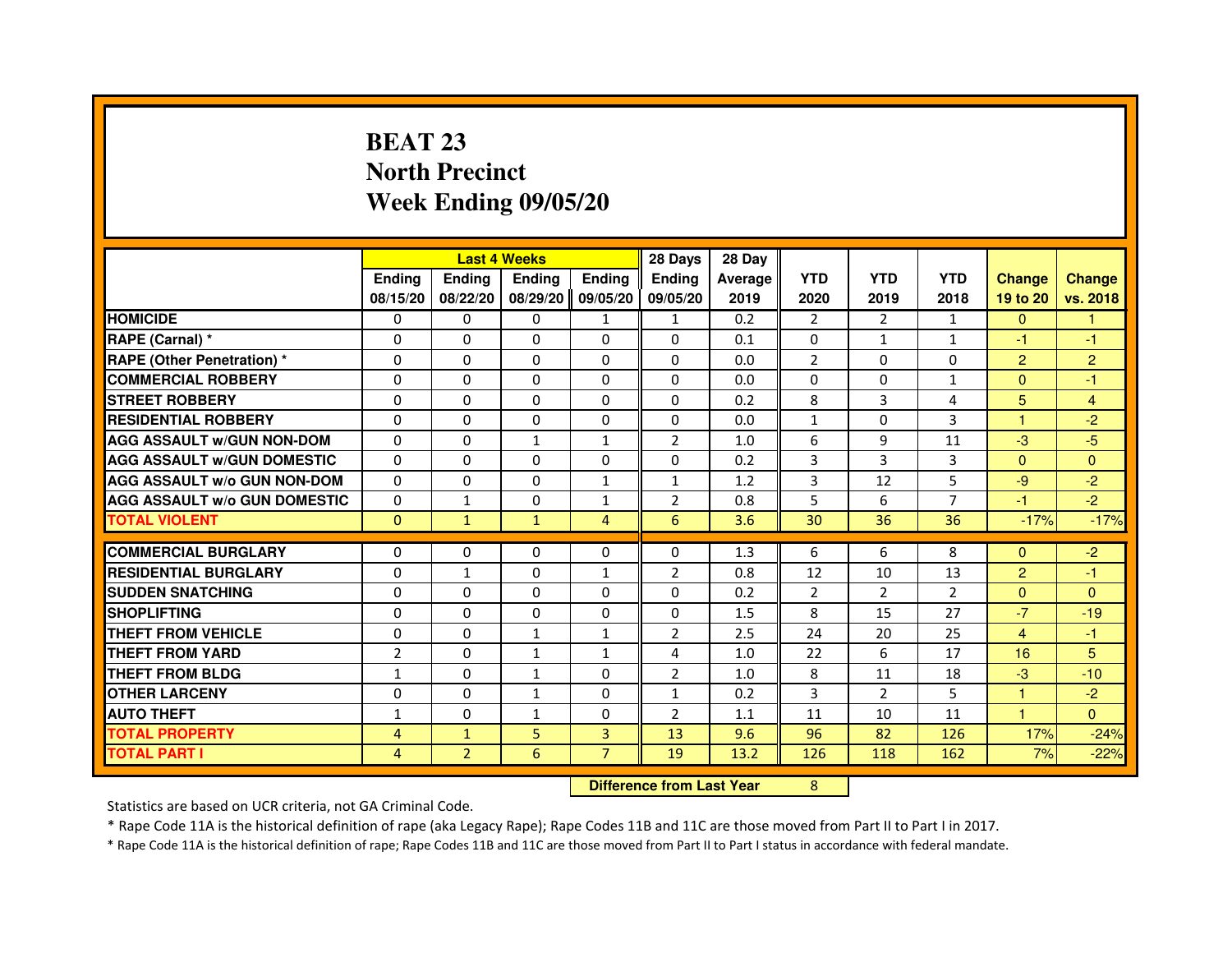# **BEAT 24 North PrecinctWeek Ending 09/05/20**

|                                     |               |                | <b>Last 4 Weeks</b> |                | 28 Days       | 28 Day  |                |                |                |                |                |
|-------------------------------------|---------------|----------------|---------------------|----------------|---------------|---------|----------------|----------------|----------------|----------------|----------------|
|                                     | <b>Endina</b> | Ending         | <b>Endina</b>       | <b>Endina</b>  | <b>Endina</b> | Average | <b>YTD</b>     | <b>YTD</b>     | <b>YTD</b>     | <b>Change</b>  | <b>Change</b>  |
|                                     | 08/15/20      | 08/22/20       | 08/29/20            | 09/05/20       | 09/05/20      | 2019    | 2020           | 2019           | 2018           | 19 to 20       | vs. 2018       |
| <b>HOMICIDE</b>                     | $\mathbf{0}$  | 0              | 0                   | 0              | 0             | 0.0     | 1              | 0              | 0              | $\mathbf{1}$   |                |
| RAPE (Carnal) *                     | $\Omega$      | $\Omega$       | $\Omega$            | $\mathbf{1}$   | $\mathbf{1}$  | 0.2     | $\overline{2}$ | $\overline{2}$ | $\Omega$       | $\Omega$       | $\overline{2}$ |
| RAPE (Other Penetration) *          | 0             | $\Omega$       | $\Omega$            | $\Omega$       | $\Omega$      | 0.2     | $\Omega$       | $\overline{2}$ | $\Omega$       | $-2$           | $\Omega$       |
| <b>COMMERCIAL ROBBERY</b>           | 0             | 0              | $\mathbf{1}$        | 1              | 2             | 0.2     | 3              | 0              | 0              | 3              | 3              |
| <b>STREET ROBBERY</b>               | $\Omega$      | $\Omega$       | 0                   | $\Omega$       | 0             | 0.8     | 4              | 5              | 4              | $-1$           | $\Omega$       |
| <b>RESIDENTIAL ROBBERY</b>          | 0             | $\Omega$       | 0                   | $\Omega$       | $\Omega$      | 0.1     | $\Omega$       | $\mathbf{1}$   | $\Omega$       | $-1$           | $\Omega$       |
| <b>AGG ASSAULT W/GUN NON-DOM</b>    | $\Omega$      | 1              | $\Omega$            | $\Omega$       | $\mathbf{1}$  | 0.3     | 6              | 3              | $\mathbf{1}$   | 3              | 5              |
| <b>AGG ASSAULT W/GUN DOMESTIC</b>   | $\Omega$      | $\Omega$       | $\Omega$            | $\Omega$       | 0             | 0.0     | 0              | $\Omega$       | 0              | $\mathbf{0}$   | $\Omega$       |
| <b>AGG ASSAULT W/o GUN NON-DOM</b>  | 0             | 0              | 0                   | 0              | $\Omega$      | 0.4     | 4              | 4              | 4              | $\Omega$       | $\Omega$       |
| <b>AGG ASSAULT W/o GUN DOMESTIC</b> | 0             | 0              | 0                   | 0              | 0             | 0.5     | $\overline{2}$ | 3              | $\overline{2}$ | -1             | $\Omega$       |
| <b>TOTAL VIOLENT</b>                | $\mathbf{0}$  | $\mathbf{1}$   | $\mathbf{1}$        | $\overline{2}$ | 4             | 2.7     | 22             | 20             | 11             | 10%            | 100%           |
|                                     |               |                |                     |                |               |         |                |                |                |                |                |
| <b>COMMERCIAL BURGLARY</b>          | 0             | 1              | 0                   | $\mathbf{0}$   | $\mathbf{1}$  | 0.4     | 2              | 5              | $\mathbf{1}$   | $-3$           | 1              |
| <b>RESIDENTIAL BURGLARY</b>         | 0             | $\mathbf{1}$   | 0                   | $\Omega$       | $\mathbf{1}$  | 1.2     | 6              | 8              | 6              | $-2$           | $\mathbf{0}$   |
| <b>SUDDEN SNATCHING</b>             | 0             | $\Omega$       | 0                   | $\Omega$       | 0             | 0.2     | $\mathbf{1}$   | $\mathbf{1}$   | 3              | $\Omega$       | $-2$           |
| <b>SHOPLIFTING</b>                  | 0             | $\Omega$       | 0                   | $\Omega$       | 0             | 2.1     | 20             | 23             | 57             | $-3$           | $-37$          |
| <b>THEFT FROM VEHICLE</b>           | $\Omega$      | $\Omega$       | $\mathbf{1}$        | $\Omega$       | $\mathbf{1}$  | 3.6     | 21             | 39             | 29             | $-18$          | $-8$           |
| <b>THEFT FROM YARD</b>              | $\Omega$      | $\Omega$       | $\Omega$            | $\Omega$       | $\Omega$      | 4.1     | 15             | 39             | 16             | $-24$          | $-1$           |
| <b>THEFT FROM BLDG</b>              | 1             | $\mathbf{0}$   | 0                   | 0              | $\mathbf{1}$  | 1.1     | $\overline{7}$ | 10             | 18             | $-3$           | $-11$          |
| <b>OTHER LARCENY</b>                | 0             | $\mathbf{0}$   | $\mathbf{1}$        | $\Omega$       | $\mathbf{1}$  | 1.4     | 11             | 9              | 3              | $\overline{2}$ | 8              |
| <b>AUTO THEFT</b>                   | $\Omega$      | $\Omega$       | $\Omega$            | 1              | $\mathbf{1}$  | 0.7     | 12             | $\overline{7}$ | 8              | 5              | 4              |
| <b>TOTAL PROPERTY</b>               | $\mathbf{1}$  | $\overline{2}$ | $\overline{2}$      | $\mathbf{1}$   | 6             | 14.8    | 95             | 141            | 141            | $-33%$         | $-33%$         |
| <b>TOTAL PART I</b>                 | $\mathbf{1}$  | 3              | 3                   | 3              | 10            | 17.5    | 117            | 161            | 152            | $-27%$         | $-23%$         |

 **Difference from Last Year**-44

Statistics are based on UCR criteria, not GA Criminal Code.

\* Rape Code 11A is the historical definition of rape (aka Legacy Rape); Rape Codes 11B and 11C are those moved from Part II to Part I in 2017.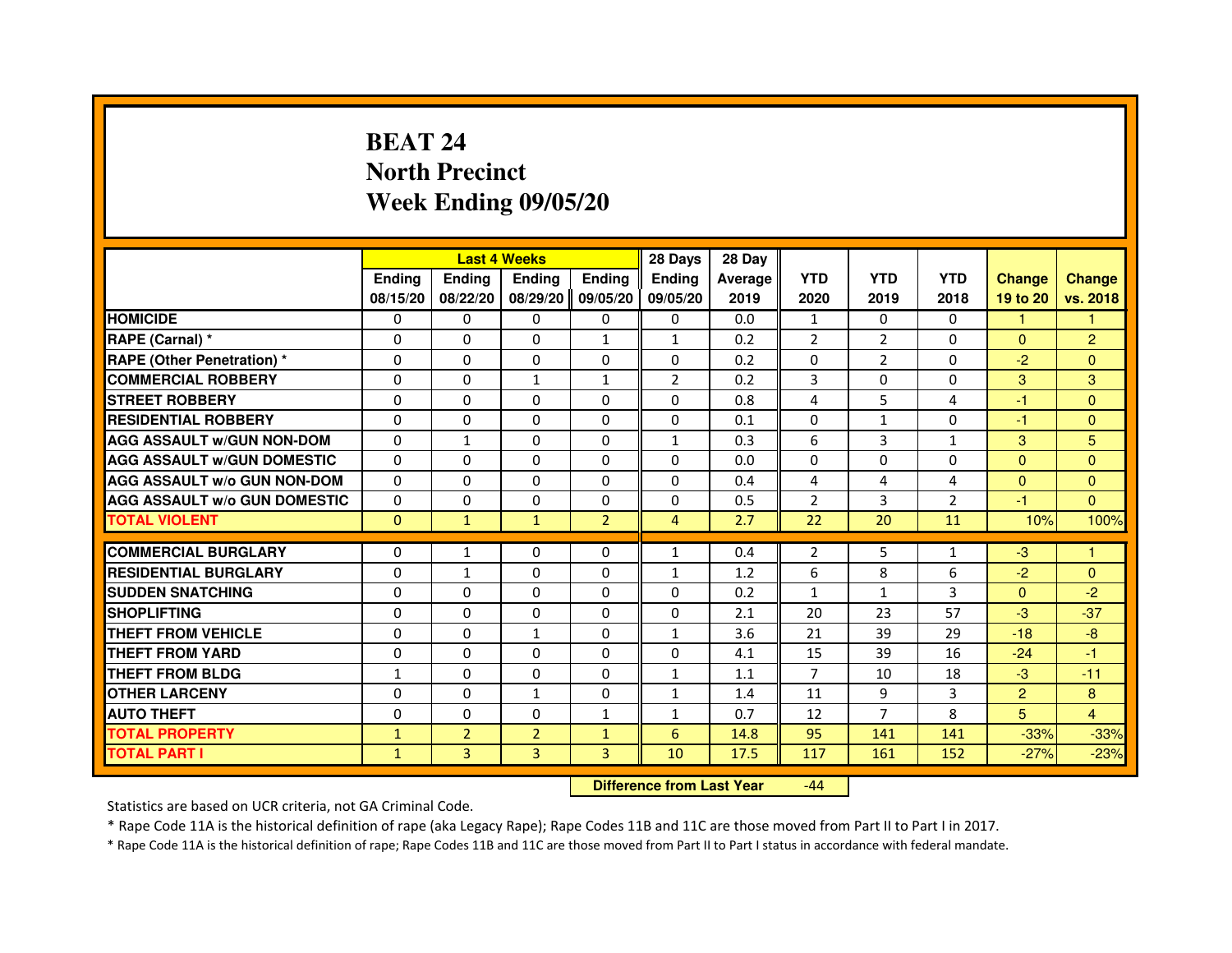## **BEAT 25 North PrecinctWeek Ending 09/05/20**

|                                     |                |                                  | <b>Last 4 Weeks</b> |               | 28 Days       | 28 Day  |                |                |                |                |                |
|-------------------------------------|----------------|----------------------------------|---------------------|---------------|---------------|---------|----------------|----------------|----------------|----------------|----------------|
|                                     | <b>Ending</b>  | <b>Ending</b>                    | <b>Ending</b>       | <b>Ending</b> | <b>Endina</b> | Average | <b>YTD</b>     | <b>YTD</b>     | <b>YTD</b>     | <b>Change</b>  | <b>Change</b>  |
|                                     | 08/15/20       | 08/22/20                         | 08/29/20            | 09/05/20      | 09/05/20      | 2019    | 2020           | 2019           | 2018           | 19 to 20       | vs. 2018       |
| <b>HOMICIDE</b>                     | 0              | $\mathbf{0}$                     | $\mathbf{1}$        | $\mathbf{0}$  | $\mathbf{1}$  | 0.0     | $\mathbf{1}$   | $\Omega$       | $\Omega$       | $\mathbf{1}$   | 1.             |
| RAPE (Carnal) *                     | 0              | $\Omega$                         | 0                   | $\Omega$      | $\Omega$      | 0.1     | $\overline{2}$ | $\mathbf{1}$   | 2              | $\mathbf{1}$   | $\Omega$       |
| <b>RAPE (Other Penetration) *</b>   | $\Omega$       | $\Omega$                         | $\Omega$            | $\Omega$      | $\Omega$      | 0.0     | $\Omega$       | $\Omega$       | $\Omega$       | $\Omega$       | $\Omega$       |
| <b>COMMERCIAL ROBBERY</b>           | 0              | $\Omega$                         | $\Omega$            | $\Omega$      | $\Omega$      | 0.1     | $\Omega$       | $\mathbf{1}$   | $\Omega$       | $-1$           | $\Omega$       |
| <b>STREET ROBBERY</b>               | $\Omega$       | $\Omega$                         | 0                   | $\Omega$      | $\Omega$      | 0.5     | $\Omega$       | 4              | 8              | $-4$           | $-8$           |
| <b>RESIDENTIAL ROBBERY</b>          | $\Omega$       | $\Omega$                         | 0                   | $\Omega$      | 0             | 0.0     | $\mathbf{1}$   | $\Omega$       | $\Omega$       | $\mathbf{1}$   | 1              |
| <b>AGG ASSAULT W/GUN NON-DOM</b>    | $\Omega$       | $\Omega$                         | 0                   | $\Omega$      | $\Omega$      | 0.2     | $\Omega$       | $\overline{2}$ | $\Omega$       | $-2$           | $\Omega$       |
| <b>AGG ASSAULT W/GUN DOMESTIC</b>   | $\Omega$       | $\Omega$                         | $\Omega$            | $\Omega$      | $\Omega$      | 0.0     | 0              | $\Omega$       | $\overline{2}$ | $\Omega$       | $-2$           |
| <b>AGG ASSAULT w/o GUN NON-DOM</b>  | 0              | 0                                | 0                   | 0             | $\mathbf{0}$  | 0.2     | 5              | 3              | 2              | 2              | 3              |
| <b>AGG ASSAULT w/o GUN DOMESTIC</b> | $\Omega$       | 0                                | 0                   | $\Omega$      | 0             | 0.2     | 6              | $\mathbf{1}$   | 2              | 5              | $\overline{4}$ |
| <b>TOTAL VIOLENT</b>                | $\mathbf 0$    | $\mathbf{0}$                     | $\mathbf{1}$        | $\mathbf{0}$  | $\mathbf{1}$  | 1.2     | 15             | 12             | 16             | 25%            | $-6%$          |
| <b>COMMERCIAL BURGLARY</b>          | $\Omega$       | 0                                | 0                   | $\Omega$      | 0             | 0.8     | 6              | $\overline{7}$ | $\mathbf{1}$   | $-1$           | 5              |
| <b>RESIDENTIAL BURGLARY</b>         | $\Omega$       | $\Omega$                         | 1                   | $\Omega$      | 1             | 1.4     | 10             | 14             | 3              | $-4$           | $\overline{7}$ |
| <b>SUDDEN SNATCHING</b>             | $\Omega$       | $\Omega$                         | $\Omega$            | $\Omega$      | $\Omega$      | 0.1     | $\overline{2}$ | $\mathbf{1}$   | $\Omega$       | $\mathbf{1}$   | $\overline{2}$ |
| <b>SHOPLIFTING</b>                  | 1              | $\mathbf{1}$                     | 0                   | 1             | 3             | 1.5     | 17             | 12             | 9              | 5              | 8              |
| <b>THEFT FROM VEHICLE</b>           | $\Omega$       | $\Omega$                         | 0                   | 3             | 3             | 5.0     | 23             | 44             | 35             | $-21$          | $-12$          |
| <b>THEFT FROM YARD</b>              | 0              | 0                                | $\Omega$            | $\mathbf{1}$  | $\mathbf{1}$  | 1.8     | 14             | 15             | 19             | $-1$           | $-5$           |
| <b>THEFT FROM BLDG</b>              | $\Omega$       | $\Omega$                         | $\Omega$            | $\Omega$      | $\Omega$      | 2.0     | 6              | 14             | 17             | $-8$           | $-11$          |
| <b>OTHER LARCENY</b>                | 0              | $\mathbf{1}$                     | 0                   | $\Omega$      | $\mathbf{1}$  | 0.5     | 8              | 4              | $\overline{7}$ | $\overline{4}$ | 1              |
| <b>AUTO THEFT</b>                   | $\mathbf{1}$   | $\Omega$                         | $\Omega$            | $\Omega$      | $\mathbf{1}$  | 1.3     | 8              | 8              | 10             | $\Omega$       | $-2$           |
| <b>TOTAL PROPERTY</b>               | $\overline{2}$ | $\overline{2}$                   | $\mathbf{1}$        | 5             | 10            | 14.3    | 94             | 119            | 101            | $-21%$         | $-7%$          |
| <b>TOTAL PART I</b>                 | $\overline{2}$ | $\overline{2}$                   | $\overline{2}$      | 5             | 11            | 15.4    | 109            | 131            | 117            | $-17%$         | $-7%$          |
|                                     |                | <b>Difference from Last Year</b> |                     | $-22$         |               |         |                |                |                |                |                |

Statistics are based on UCR criteria, not GA Criminal Code.

\* Rape Code 11A is the historical definition of rape (aka Legacy Rape); Rape Codes 11B and 11C are those moved from Part II to Part I in 2017.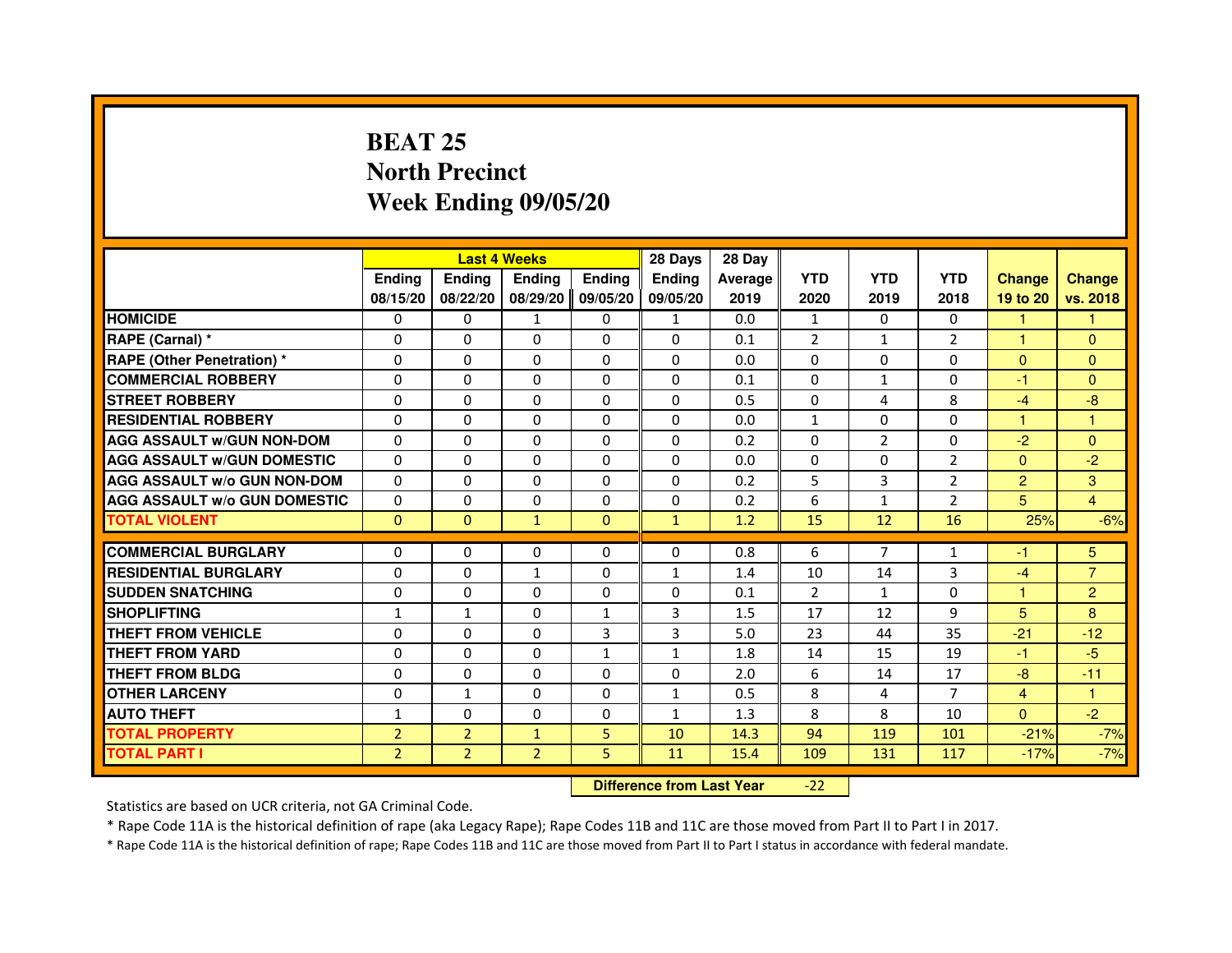# **BEAT 26 North PrecinctWeek Ending 09/05/20**

|                                     |                | <b>Last 4 Weeks</b>              |                |                |                | 28 Day  |                |              |              |                |                |
|-------------------------------------|----------------|----------------------------------|----------------|----------------|----------------|---------|----------------|--------------|--------------|----------------|----------------|
|                                     | <b>Ending</b>  | Ending                           | <b>Ending</b>  | <b>Ending</b>  | <b>Ending</b>  | Average | <b>YTD</b>     | <b>YTD</b>   | <b>YTD</b>   | <b>Change</b>  | <b>Change</b>  |
|                                     | 08/15/20       | 08/22/20                         | 08/29/20       | 09/05/20       | 09/05/20       | 2019    | 2020           | 2019         | 2018         | 19 to 20       | vs. 2018       |
| <b>HOMICIDE</b>                     | 0              | $\Omega$                         | $\Omega$       | $\Omega$       | 0              | 0.1     | $\Omega$       | $\mathbf{1}$ | $\Omega$     | $-1$           | $\mathbf{0}$   |
| RAPE (Carnal) *                     | 0              | 0                                | 0              | 0              | 0              | 0.2     | 4              | $\mathbf{1}$ | 2            | 3              | $\overline{2}$ |
| RAPE (Other Penetration) *          | $\Omega$       | 0                                | $\Omega$       | $\mathbf{1}$   | $\mathbf{1}$   | 0.0     | $\mathbf{1}$   | $\Omega$     | 1            | 1              | $\mathbf{0}$   |
| <b>COMMERCIAL ROBBERY</b>           | $\Omega$       | $\Omega$                         | $\Omega$       | $\Omega$       | 0              | 0.1     | $\mathbf{1}$   | $\Omega$     | $\Omega$     | $\mathbf{1}$   | $\mathbf{1}$   |
| <b>STREET ROBBERY</b>               | $\Omega$       | $\Omega$                         | $\mathbf{1}$   | $\Omega$       | $\mathbf{1}$   | 1.2     | $\overline{7}$ | 8            | 10           | $-1$           | $-3$           |
| <b>RESIDENTIAL ROBBERY</b>          | 0              | 0                                | $\Omega$       | 0              | 0              | 0.0     | 0              | $\Omega$     | $\Omega$     | $\Omega$       | $\mathbf{0}$   |
| <b>AGG ASSAULT W/GUN NON-DOM</b>    | $\Omega$       | $\Omega$                         | $\Omega$       | $\Omega$       | $\Omega$       | 0.4     | 4              | 4            | $\mathbf{1}$ | $\Omega$       | 3              |
| <b>AGG ASSAULT W/GUN DOMESTIC</b>   | $\Omega$       | $\Omega$                         | $\Omega$       | $\Omega$       | $\Omega$       | 0.0     | $\Omega$       | $\Omega$     | $\Omega$     | $\Omega$       | $\Omega$       |
| <b>AGG ASSAULT W/o GUN NON-DOM</b>  | $\Omega$       | $\Omega$                         | $\Omega$       | $\mathbf{1}$   | $\mathbf{1}$   | 1.2     | 16             | 11           | 16           | 5              | $\Omega$       |
| <b>AGG ASSAULT W/o GUN DOMESTIC</b> | $\Omega$       | $\mathbf{1}$                     | 0              | $\mathbf{1}$   | 2              | 0.2     | 5              | 3            | $\mathbf{1}$ | $\overline{2}$ | 4              |
| <b>TOTAL VIOLENT</b>                | $\mathbf{0}$   | $\mathbf{1}$                     | $\mathbf{1}$   | 3              | 5              | 3.4     | 38             | 28           | 31           | 36%            | 23%            |
| <b>COMMERCIAL BURGLARY</b>          | 0              | 0                                | 1              | 0              | $\mathbf{1}$   | 0.5     | 13             | 5            | $\mathbf{1}$ | 8              | 12             |
| <b>RESIDENTIAL BURGLARY</b>         | 0              | $\Omega$                         | $\Omega$       | $\Omega$       | $\Omega$       | 0.2     | $\Omega$       | $\mathbf{1}$ | 1            | $-1$           | $-1$           |
| <b>SUDDEN SNATCHING</b>             | $\Omega$       | $\Omega$                         | $\Omega$       | $\Omega$       | $\Omega$       | 0.5     | $\overline{2}$ | 5            | 9            | $-3$           | $-7$           |
| <b>SHOPLIFTING</b>                  | 0              | 0                                | $\overline{2}$ | 0              | $\overline{2}$ | 2.6     | 20             | 22           | 22           | $-2$           | $-2$           |
| THEFT FROM VEHICLE                  | 1              | $\Omega$                         | 3              | 1              | 5              | 2.9     | 22             | 28           | 24           | $-6$           | $-2$           |
| <b>THEFT FROM YARD</b>              | $\Omega$       | $\Omega$                         | $\Omega$       | $\mathbf{1}$   | $\mathbf{1}$   | 1.7     | 16             | 14           | 14           | $\overline{2}$ | $\overline{2}$ |
| <b>THEFT FROM BLDG</b>              | $\mathbf{1}$   | $\Omega$                         | 3              | $\Omega$       | 4              | 2.5     | 9              | 16           | 25           | $-7$           | $-16$          |
| <b>OTHER LARCENY</b>                | 0              | $\Omega$                         | $\Omega$       | 0              | 0              | 0.4     | $\mathbf{1}$   | 4            | 5            | $-3$           | $-4$           |
| <b>AUTO THEFT</b>                   | $\Omega$       | $\Omega$                         | $\mathbf{1}$   | $\Omega$       | $\mathbf{1}$   | 0.7     | 11             | 5            | 14           | 6              | $-3$           |
| <b>TOTAL PROPERTY</b>               | $\overline{2}$ | $\mathbf{0}$                     | 10             | $\overline{2}$ | 14             | 11.9    | 94             | 100          | 115          | $-6%$          | $-18%$         |
| <b>TOTAL PART I</b>                 | $\overline{2}$ | $\mathbf{1}$                     | 11             | 5              | 19             | 15.3    | 132            | 128          | 146          | 3%             | $-10%$         |
|                                     |                | <b>Difference from Last Year</b> |                | $\overline{4}$ |                |         |                |              |              |                |                |

#### **Difference from Last Year**

Statistics are based on UCR criteria, not GA Criminal Code.

\* Rape Code 11A is the historical definition of rape (aka Legacy Rape); Rape Codes 11B and 11C are those moved from Part II to Part I in 2017.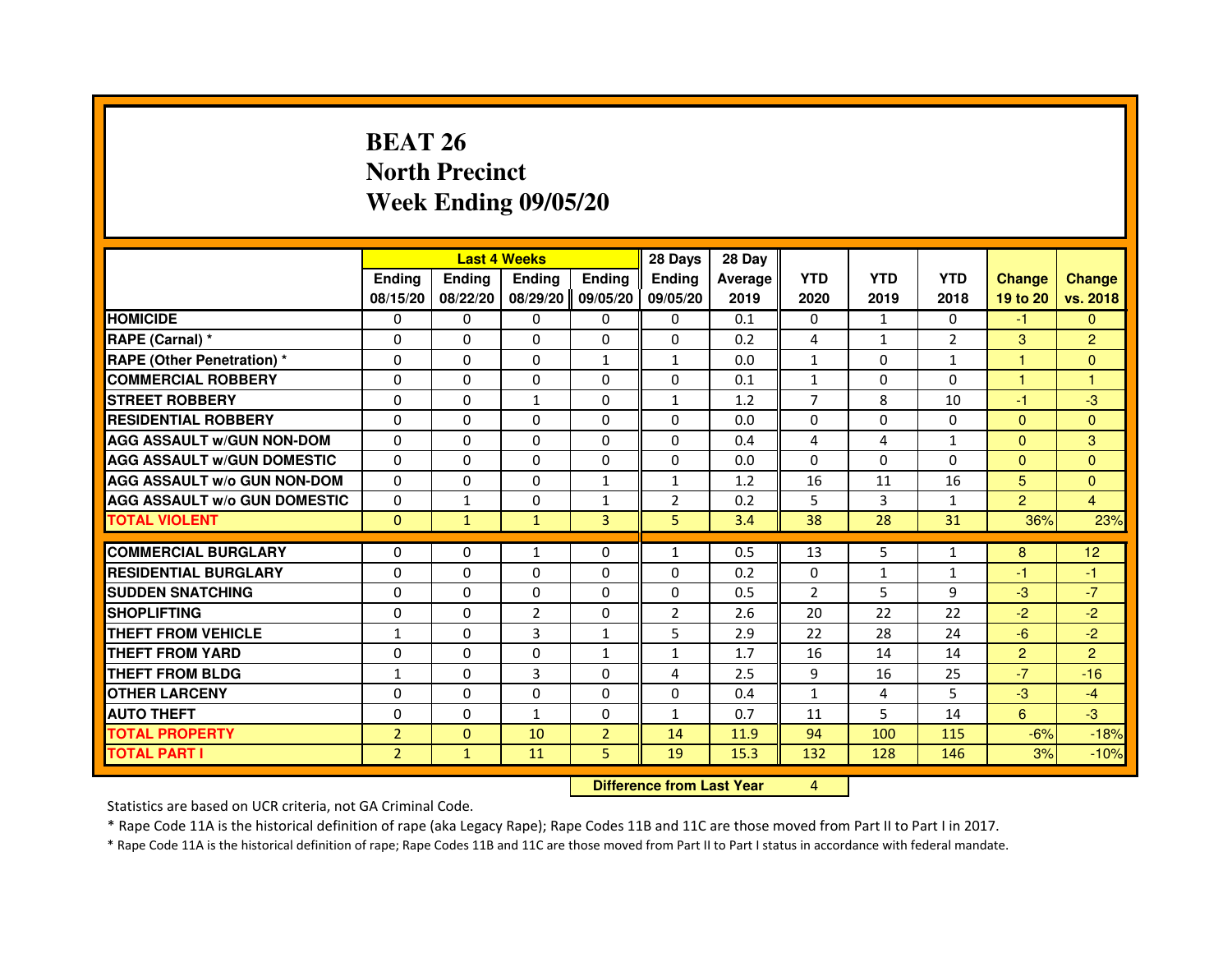# **BEAT 27 North PrecinctWeek Ending 09/05/20**

|                                     |               | <b>Last 4 Weeks</b> |                |                   | 28 Days        | 28 Day  |                |               |                |                |                |
|-------------------------------------|---------------|---------------------|----------------|-------------------|----------------|---------|----------------|---------------|----------------|----------------|----------------|
|                                     | <b>Endina</b> | Ending              | <b>Endina</b>  | <b>Endina</b>     | <b>Endina</b>  | Average | <b>YTD</b>     | <b>YTD</b>    | <b>YTD</b>     | <b>Change</b>  | <b>Change</b>  |
|                                     | 08/15/20      | 08/22/20            |                | 08/29/20 09/05/20 | 09/05/20       | 2019    | 2020           | 2019          | 2018           | 19 to 20       | vs. 2018       |
| <b>HOMICIDE</b>                     | 0             | 0                   | 0              | 0                 | 0              | 0.1     | $\mathbf{0}$   | $\mathbf{1}$  | $\Omega$       | -1             | $\mathbf{0}$   |
| RAPE (Carnal) *                     | $\Omega$      | $\Omega$            | $\Omega$       | $\Omega$          | $\Omega$       | 0.3     | $\overline{2}$ | $\Omega$      | $\Omega$       | $\overline{2}$ | $\overline{2}$ |
| <b>RAPE (Other Penetration)*</b>    | $\Omega$      | $\Omega$            | $\Omega$       | $\Omega$          | $\Omega$       | 0.2     | $\Omega$       | 3             | 2              | $-3$           | $-2$           |
| <b>COMMERCIAL ROBBERY</b>           | 0             | 0                   | 0              | 0                 | 0              | 0.1     | 0              | $\mathbf{1}$  | 2              | -1             | $-2$           |
| <b>STREET ROBBERY</b>               | 0             | $\Omega$            | $\mathbf{1}$   | 0                 | $\mathbf{1}$   | 1.4     | 7              | 11            | 6              | $-4$           | 1              |
| <b>RESIDENTIAL ROBBERY</b>          | 0             | $\Omega$            | 0              | $\Omega$          | $\Omega$       | 0.1     | $\Omega$       | $\mathbf{1}$  | $\overline{2}$ | $-1$           | $-2$           |
| <b>AGG ASSAULT W/GUN NON-GUN</b>    | $\mathbf{1}$  | $\Omega$            | $\mathbf{1}$   | $\mathbf{0}$      | $\overline{2}$ | 1.0     | 12             | 10            | 10             | $\overline{2}$ | $\overline{2}$ |
| <b>AGG ASSAULT W/GUN DOMESTIC</b>   | $\Omega$      | 0                   | $\Omega$       | $\Omega$          | $\Omega$       | 0.2     | $\mathbf{1}$   | $\mathcal{P}$ | $\mathbf{1}$   | $-1$           | $\Omega$       |
| <b>AGG ASSAULT W/o GUN NON-DOM</b>  | 0             | 1                   | 1              | 0                 | $\overline{2}$ | 1.5     | 14             | 13            | 5              | 1              | 9              |
| <b>AGG ASSAULT W/o GUN DOMESTIC</b> | 0             | 0                   | $\mathbf{1}$   | $\mathbf{0}$      | 1              | 1.3     | 3              | 13            | $\overline{2}$ | $-10$          | 1              |
| <b>TOTAL VIOLENT</b>                | $\mathbf{1}$  | $\mathbf{1}$        | 4              | $\mathbf{0}$      | 6              | 6.2     | 39             | 55            | 30             | $-29%$         | 30%            |
|                                     |               |                     |                |                   |                |         |                |               |                |                |                |
| <b>COMMERCIAL BURGLARY</b>          | 0             | 0                   | 0              | 0                 | $\Omega$       | 0.7     | 2              | 3             | 5              | -1             | $-3$           |
| <b>RESIDENTIAL BURGLARY</b>         | 0             | $\Omega$            | 0              | $\Omega$          | $\Omega$       | 0.5     | 4              | 5             | 7              | $-1$           | -3             |
| <b>SUDDEN SNATCHING</b>             | 0             | $\Omega$            | $\Omega$       | $\Omega$          | $\Omega$       | 0.3     | $\overline{4}$ | 2             | $\overline{7}$ | $\overline{2}$ | -3             |
| <b>SHOPLIFTING</b>                  | $\Omega$      | $\mathbf{1}$        | $\Omega$       | $\mathbf{0}$      | $\mathbf{1}$   | 3.1     | 17             | 25            | 32             | $-8$           | $-15$          |
| <b>THEFT FROM VEHICLE</b>           | 0             | $\Omega$            | $\mathbf{1}$   | $\mathbf{1}$      | $\overline{2}$ | 3.1     | 18             | 29            | 18             | $-11$          | $\Omega$       |
| <b>THEFT FROM YARD</b>              | $\Omega$      | 1                   | $\overline{2}$ | $\Omega$          | 3              | 0.8     | 18             | 4             | 15             | 14             | 3              |
| <b>THEFT FROM BLDG</b>              | 0             | 1                   | 1              | $\mathbf{0}$      | $\overline{2}$ | 2.4     | 15             | 24            | 29             | $-9$           | $-14$          |
| <b>OTHER LARCENY</b>                | 0             | 0                   | $\Omega$       | $\Omega$          | $\Omega$       | 0.2     | $\mathbf{1}$   | 3             | $\overline{2}$ | $-2$           | $-1$           |
| <b>AUTO THEFT</b>                   | 0             | $\mathbf 0$         | 0              | $\overline{2}$    | $\overline{2}$ | 0.9     | 16             | 8             | 9              | 8              | $\overline{7}$ |
| <b>TOTAL PROPERTY</b>               | $\Omega$      | 3                   | 4              | 3                 | 10             | 12.0    | 95             | 103           | 124            | $-8%$          | $-23%$         |
| <b>TOTAL PART I</b>                 | $\mathbf{1}$  | 4                   | 8              | 3                 | 16             | 18.3    | 134            | 158           | 154            | $-15%$         | $-13%$         |

 **Difference from Last Year**-24

Statistics are based on UCR criteria, not GA Criminal Code.

\* Rape Code 11A is the historical definition of rape (aka Legacy Rape); Rape Codes 11B and 11C are those moved from Part II to Part I in 2017.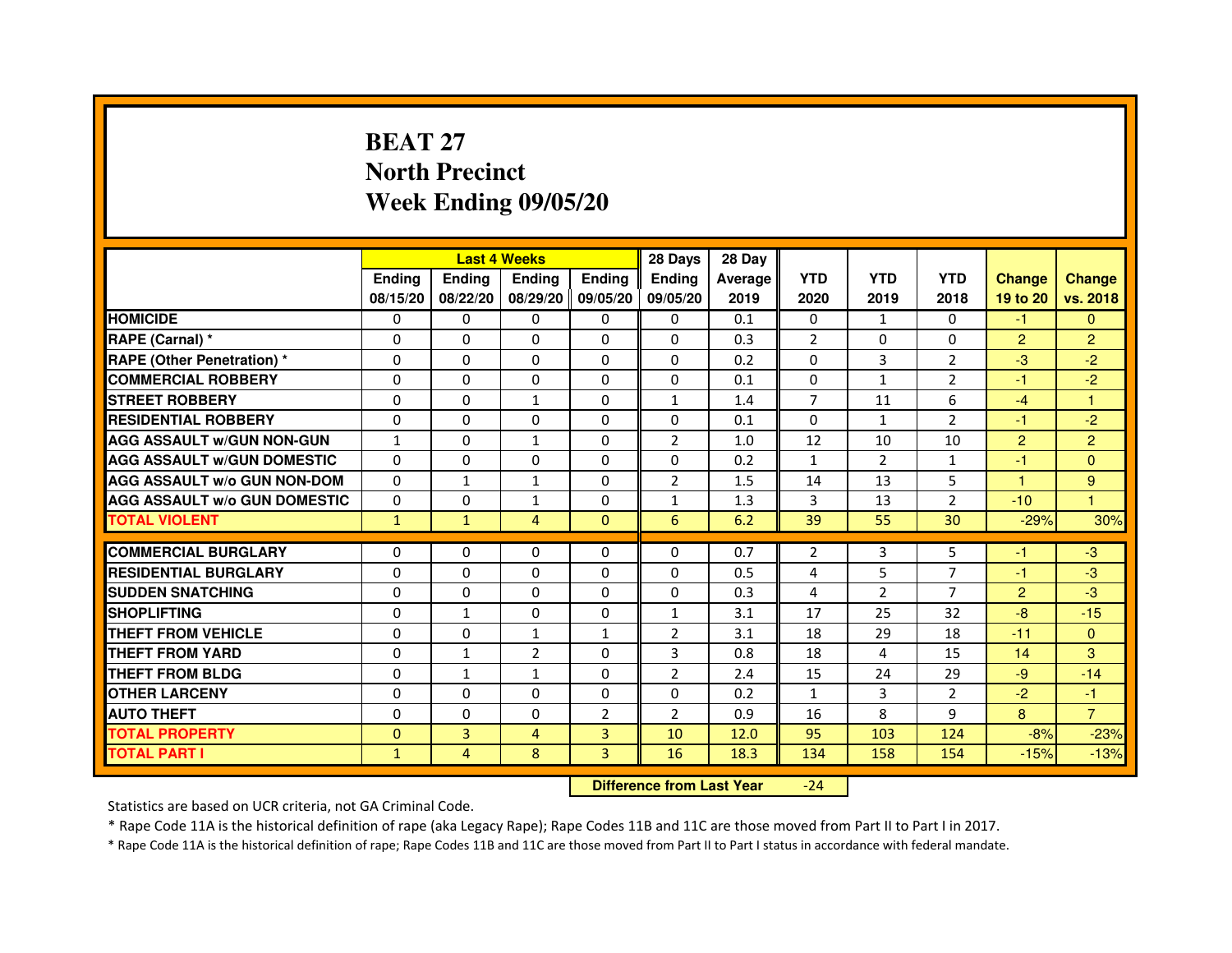# **BEAT 31 Central PrecinctWeek Ending 09/05/20**

|                                     |                | <b>Last 4 Weeks</b>              |                   |                | 28 Days        | 28 Day  |                |                |                |                |                |
|-------------------------------------|----------------|----------------------------------|-------------------|----------------|----------------|---------|----------------|----------------|----------------|----------------|----------------|
|                                     | Ending         | Ending                           | Ending            | <b>Ending</b>  | Ending         | Average | <b>YTD</b>     | <b>YTD</b>     | <b>YTD</b>     | <b>Change</b>  | <b>Change</b>  |
|                                     | 08/15/20       | 08/22/20                         | 08/29/20 09/05/20 |                | 09/05/20       | 2019    | 2020           | 2019           | 2018           | 19 to 20       | vs. 2018       |
| <b>HOMICIDE</b>                     | 0              | 0                                | $\mathbf{0}$      | 0              | 0              | 0.1     | $\mathbf{1}$   | $\mathbf{1}$   | $\Omega$       | $\Omega$       | 1.             |
| RAPE (Carnal) *                     | 0              | 0                                | 0                 | 0              | 0              | 0.3     | 4              | 3              | $\Omega$       | 1              | $\overline{4}$ |
| RAPE (Other Penetration) *          | $\Omega$       | $\mathbf 0$                      | $\Omega$          | 0              | 0              | 0.2     | $\mathbf{1}$   | $\mathbf{0}$   | 1              | $\mathbf{1}$   | $\Omega$       |
| <b>COMMERCIAL ROBBERY</b>           | $\mathbf 0$    | 0                                | $\Omega$          | $\mathbf 0$    | $\Omega$       | 0.0     | $\Omega$       | $\mathbf{0}$   | $\mathbf{1}$   | $\Omega$       | $-1$           |
| <b>STREET ROBBERY</b>               | $\Omega$       | $\Omega$                         | $\Omega$          | $\Omega$       | $\Omega$       | 0.7     | 4              | 5              | 6              | $-1$           | $-2$           |
| <b>RESIDENTIAL ROBBERY</b>          | 1              | 0                                | 0                 | $\mathbf{1}$   | $\overline{2}$ | 0.0     | 4              | $\mathbf{0}$   | 0              | $\overline{4}$ | $\overline{4}$ |
| <b>AGG ASSAULT w/GUN NON-DOM</b>    | $\Omega$       | $\mathbf{1}$                     | $\mathbf{1}$      | $\Omega$       | $\overline{2}$ | 1.1     | 9              | 11             | 6              | $-2$           | 3              |
| <b>AGG ASSAULT W/GUN DOMESTIC</b>   | $\Omega$       | $\Omega$                         | $\mathbf 0$       | $\Omega$       | 0              | 0.2     | $\overline{2}$ | $\overline{2}$ | $\mathbf{1}$   | $\Omega$       | $\mathbf{1}$   |
| <b>AGG ASSAULT W/o GUN NON-DOM</b>  | $\Omega$       | $\Omega$                         | $\Omega$          | $\Omega$       | $\Omega$       | 0.7     | 3              | $\overline{7}$ | 4              | $-4$           | $-1$           |
| <b>AGG ASSAULT w/o GUN DOMESTIC</b> | $\Omega$       | $\mathbf 0$                      | $\Omega$          | 0              | 0              | 0.9     | 4              | 9              | $\overline{2}$ | $-5$           | $\overline{2}$ |
| <b>TOTAL VIOLENT</b>                | $\mathbf{1}$   | $\mathbf{1}$                     | $\mathbf{1}$      | $\mathbf{1}$   | $\overline{4}$ | 4.1     | 32             | 38             | 21             | $-16%$         | 52%            |
| <b>COMMERCIAL BURGLARY</b>          | 1              | 1                                | 0                 | 0              | 2              | 1.2     | 7              | 9              | 7              | $-2$           | $\mathbf{0}$   |
| <b>RESIDENTIAL BURGLARY</b>         | 1              | $\mathbf 0$                      | 0                 | $\mathbf{1}$   | $\overline{2}$ | 3.5     | 23             | 31             | 21             | $-8$           | $\overline{c}$ |
| <b>SUDDEN SNATCHING</b>             | $\Omega$       | $\mathbf 0$                      | $\Omega$          | $\Omega$       | $\Omega$       | 0.3     | $\Omega$       | 3              | $\mathbf{1}$   | $-3$           | $-1$           |
| <b>SHOPLIFTING</b>                  | 0              | $\Omega$                         | $\Omega$          | 0              | 0              | 0.4     | 6              | 3              | 2              | 3              | $\overline{4}$ |
| THEFT FROM VEHICLE                  | $\Omega$       | 0                                | $\Omega$          | $\mathbf{1}$   | $\mathbf{1}$   | 4.3     | 19             | 46             | 42             | $-27$          | $-23$          |
| <b>THEFT FROM YARD</b>              | $\Omega$       | $\overline{2}$                   | $\mathbf{1}$      | $\mathbf{1}$   | 4              | 4.4     | 27             | 40             | 27             | $-13$          | $\Omega$       |
| <b>THEFT FROM BLDG</b>              | $\Omega$       | $\mathbf{1}$                     | $\Omega$          | $\Omega$       | $\mathbf{1}$   | 1.5     | 13             | 14             | 19             | $-1$           | $-6$           |
| <b>OTHER LARCENY</b>                | $\Omega$       | $\overline{2}$                   | $\mathbf{1}$      | $\Omega$       | 3              | 1.9     | 12             | 14             | 3              | $-2$           | 9              |
| <b>AUTO THEFT</b>                   | $\Omega$       | $\Omega$                         | $\mathbf 0$       | $\Omega$       | $\Omega$       | 1.1     | 17             | 10             | 17             | $\overline{7}$ | $\Omega$       |
| <b>TOTAL PROPERTY</b>               | $\overline{2}$ | $6\phantom{1}$                   | $\overline{2}$    | 3              | 13             | 18.6    | 124            | 170            | 139            | $-27%$         | $-11%$         |
| <b>TOTAL PART I</b>                 | 3              | $\overline{7}$                   | 3                 | $\overline{4}$ | 17             | 22.7    | 156            | 208            | 160            | $-25%$         | $-3%$          |
|                                     |                | <b>Difference from Last Year</b> |                   | $-52$          |                |         |                |                |                |                |                |

 **Difference from Last Year**

Statistics are based on UCR criteria, not GA Criminal Code.

\* Rape Code 11A is the historical definition of rape (aka Legacy Rape); Rape Codes 11B and 11C are those moved from Part II to Part I in 2017.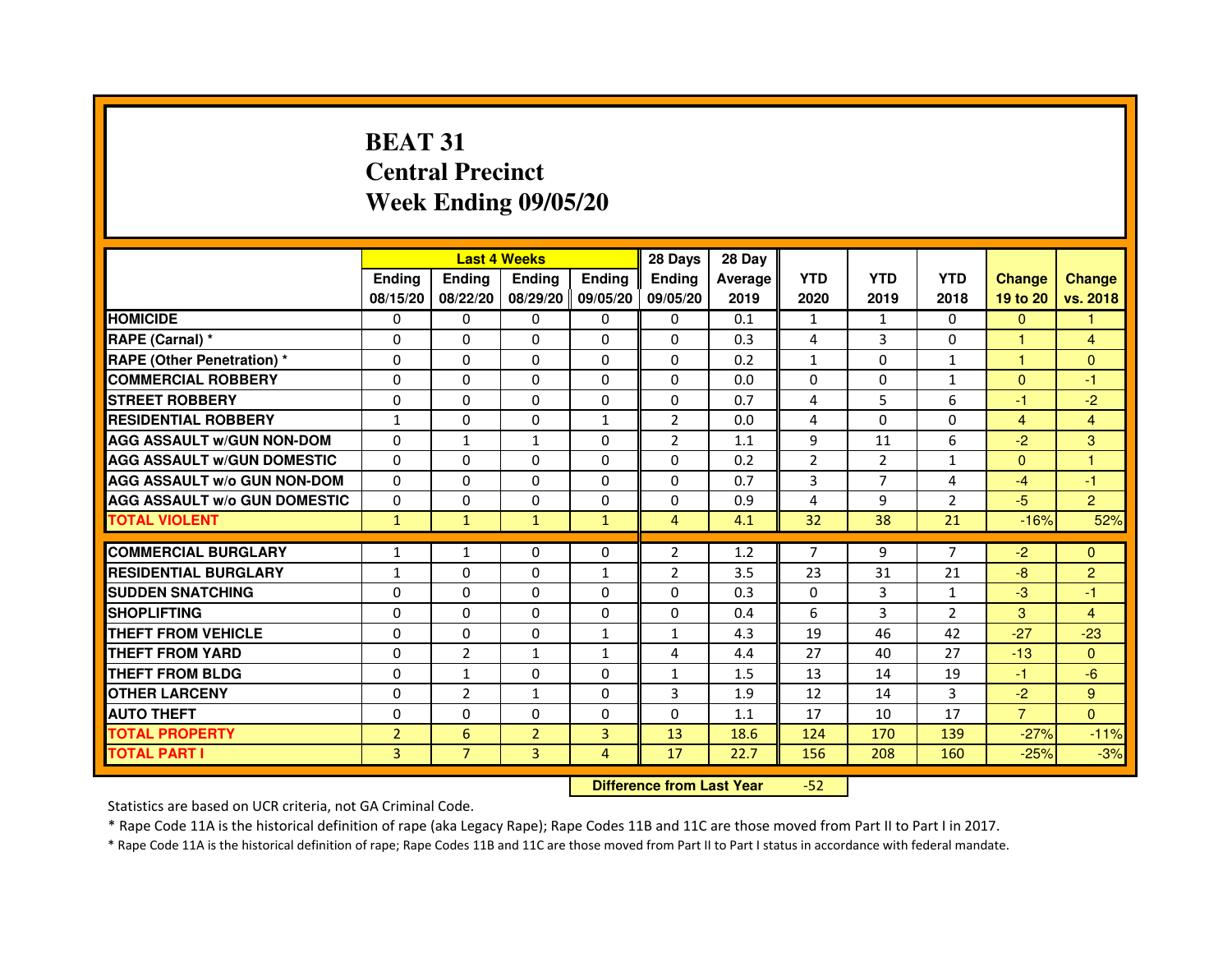# **BEAT 32 Central PrecinctWeek Ending 09/05/20**

|                                     |                | <b>Last 4 Weeks</b>              |                |                | 28 Days        | 28 Day  |                |                |                |                |                      |
|-------------------------------------|----------------|----------------------------------|----------------|----------------|----------------|---------|----------------|----------------|----------------|----------------|----------------------|
|                                     | <b>Ending</b>  | <b>Ending</b>                    | <b>Ending</b>  | <b>Ending</b>  | <b>Ending</b>  | Average | <b>YTD</b>     | <b>YTD</b>     | <b>YTD</b>     | <b>Change</b>  | <b>Change</b>        |
|                                     | 08/15/20       | 08/22/20                         | 08/29/20       | 09/05/20       | 09/05/20       | 2019    | 2020           | 2019           | 2018           | 19 to 20       | vs. 2018             |
| <b>HOMICIDE</b>                     | $\Omega$       | $\Omega$                         | $\mathbf{0}$   | $\mathbf{0}$   | $\mathbf{0}$   | 0.1     | $\Omega$       | $\mathbf{1}$   | $\Omega$       | $-1$           | $\mathbf{0}$         |
| RAPE (Carnal) *                     | 0              | $\Omega$                         | 0              | $\Omega$       | $\mathbf{0}$   | 0.2     | $\mathbf{1}$   | $\mathbf{0}$   | $\mathbf{1}$   | 1.             | $\mathbf{0}$         |
| <b>RAPE (Other Penetration) *</b>   | $\Omega$       | $\Omega$                         | $\Omega$       | $\Omega$       | $\Omega$       | 0.1     | $\Omega$       | $\Omega$       | $\mathbf{1}$   | $\mathbf{0}$   | $-1$                 |
| <b>COMMERCIAL ROBBERY</b>           | 0              | $\overline{2}$                   | $\Omega$       | $\Omega$       | $\overline{2}$ | 0.9     | 4              | 8              | 3              | $-4$           | $\mathbf{1}$         |
| <b>STREET ROBBERY</b>               | 0              | $\Omega$                         | 0              | $\Omega$       | $\Omega$       | 0.2     | $\Omega$       | 3              | 4              | $-3$           | $-4$                 |
| <b>RESIDENTIAL ROBBERY</b>          | 0              | $\Omega$                         | 0              | $\Omega$       | $\Omega$       | 0.0     | $\Omega$       | $\Omega$       | $\Omega$       | $\Omega$       | $\Omega$             |
| <b>AGG ASSAULT W/GUN NON-DOM</b>    | $\mathbf{1}$   | $\Omega$                         | 0              | $\Omega$       | $\mathbf{1}$   | 0.2     | 4              | $\overline{2}$ | 4              | $\overline{2}$ | $\overline{0}$       |
| <b>AGG ASSAULT W/GUN DOMESTIC</b>   | $\Omega$       | $\Omega$                         | $\Omega$       | $\Omega$       | $\Omega$       | 0.0     | $\mathbf{1}$   | $\Omega$       | $\Omega$       | $\mathbf{1}$   | $\mathbf{1}$         |
| <b>AGG ASSAULT w/o GUN NON-DOM</b>  | $\Omega$       | $\mathbf{0}$                     | 0              | $\mathbf{0}$   | 0              | 0.3     | $\overline{2}$ | 4              | $\overline{2}$ | $-2$           | $\mathbf{0}$         |
| <b>AGG ASSAULT W/o GUN DOMESTIC</b> | 0              | 0                                | 0              | $\Omega$       | $\mathbf{0}$   | 0.4     | 3              | 4              | $\overline{2}$ | $-1$           | $\blacktriangleleft$ |
| <b>TOTAL VIOLENT</b>                | $\mathbf{1}$   | $\overline{2}$                   | $\mathbf{0}$   | $\mathbf{0}$   | 3              | 2.5     | 15             | 22             | 17             | $-32%$         | $-12%$               |
| <b>COMMERCIAL BURGLARY</b>          | 0              | 0                                | 0              | $\mathbf{0}$   | 0              | 0.3     | 6              | 3              | $\overline{2}$ | 3              | 4                    |
| <b>RESIDENTIAL BURGLARY</b>         | $\Omega$       | $\Omega$                         | $\mathbf{1}$   | $\Omega$       | $\mathbf{1}$   | 1.8     | 12             | 18             | 20             | $-6$           | $-8$                 |
| <b>SUDDEN SNATCHING</b>             | $\Omega$       | $\Omega$                         | $\Omega$       | $\Omega$       | $\Omega$       | 0.2     | $\Omega$       | $\mathbf{1}$   | $\Omega$       | $-1$           | $\Omega$             |
| <b>SHOPLIFTING</b>                  | 0              | 0                                | 1              | 0              | $\mathbf{1}$   | 3.1     | 19             | 32             | 54             | $-13$          | $-35$                |
| THEFT FROM VEHICLE                  | 0              | $\Omega$                         | 0              | $\overline{2}$ | $\overline{2}$ | 4.9     | 30             | 41             | 51             | $-11$          | $-21$                |
| THEFT FROM YARD                     | 0              | 0                                | $\Omega$       | $\mathbf{1}$   | $\mathbf{1}$   | 2.6     | 22             | 22             | 36             | $\overline{0}$ | $-14$                |
| <b>THEFT FROM BLDG</b>              | $\mathbf{1}$   | $\Omega$                         | $\Omega$       | $\Omega$       | $\mathbf{1}$   | 2.5     | 14             | 22             | 26             | $-8-$          | $-12$                |
| <b>OTHER LARCENY</b>                | 0              | $\Omega$                         | 0              | $\Omega$       | $\Omega$       | 0.8     | 13             | 3              | 14             | 10             | $-1$                 |
| <b>AUTO THEFT</b>                   | $\Omega$       | $\Omega$                         | $\Omega$       | $\Omega$       | $\Omega$       | 1.2     | $\overline{7}$ | 11             | 16             | $-4$           | $-9$                 |
| <b>TOTAL PROPERTY</b>               | $\mathbf{1}$   | $\mathbf{0}$                     | $\overline{2}$ | 3              | 6              | 17.3    | 123            | 153            | 219            | $-20%$         | $-44%$               |
| <b>TOTAL PART I</b>                 | $\overline{2}$ | $\overline{2}$                   | $\overline{2}$ | 3              | 9              | 19.8    | 138            | 175            | 236            | $-21%$         | $-42%$               |
|                                     |                | <b>Difference from Last Year</b> |                | $-37$          |                |         |                |                |                |                |                      |

 **Difference from Last Year**

Statistics are based on UCR criteria, not GA Criminal Code.

\* Rape Code 11A is the historical definition of rape (aka Legacy Rape); Rape Codes 11B and 11C are those moved from Part II to Part I in 2017.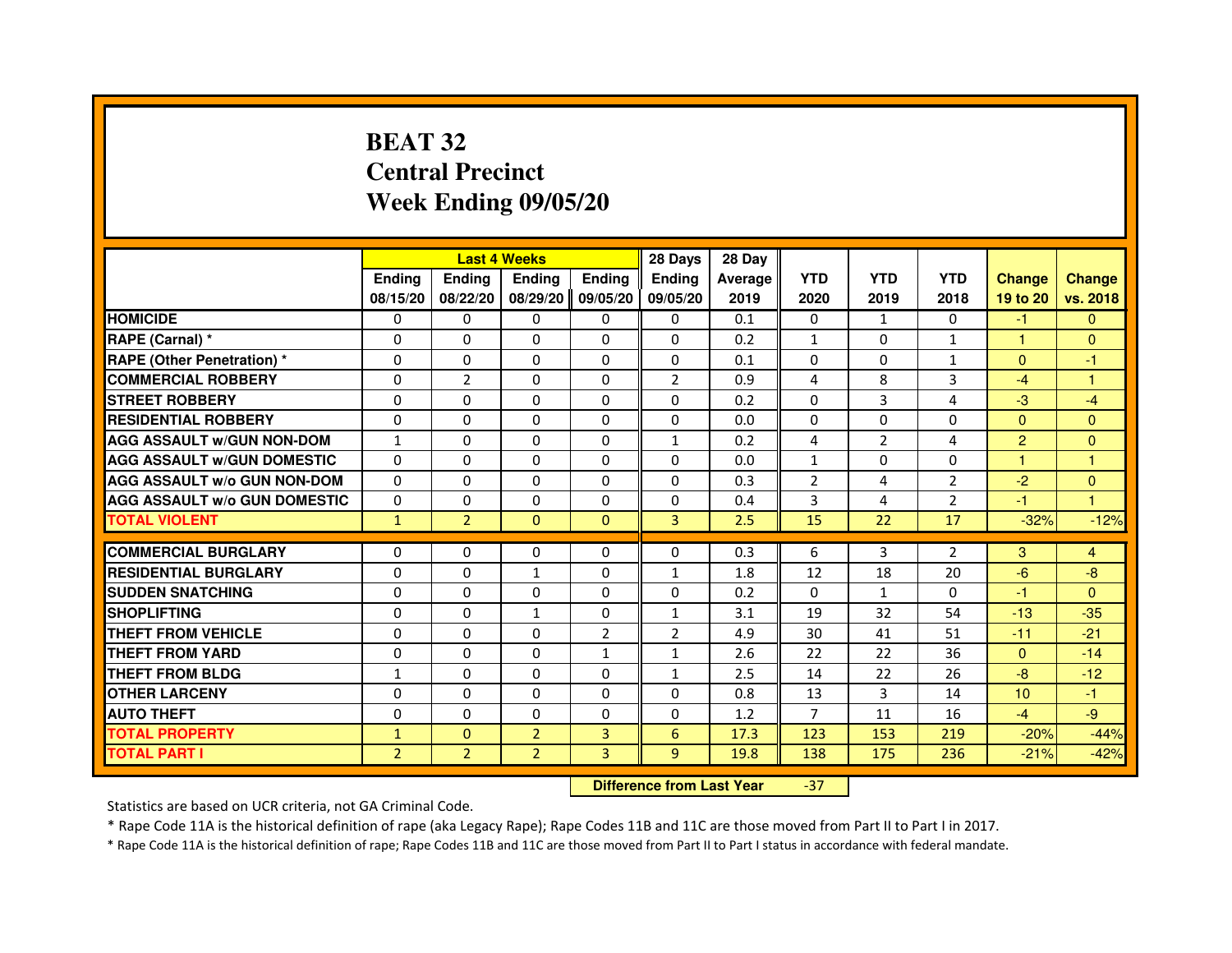# **BEAT 33 Central PrecinctWeek Ending 09/05/20**

|                                     |               |                | <b>Last 4 Weeks</b> |                | 28 Days        | 28 Day  |                |                |                |                |                      |
|-------------------------------------|---------------|----------------|---------------------|----------------|----------------|---------|----------------|----------------|----------------|----------------|----------------------|
|                                     | <b>Endina</b> | Ending         | <b>Ending</b>       | <b>Ending</b>  | <b>Endina</b>  | Average | <b>YTD</b>     | <b>YTD</b>     | <b>YTD</b>     | <b>Change</b>  | <b>Change</b>        |
|                                     | 08/15/20      | 08/22/20       | 08/29/20            | 09/05/20       | 09/05/20       | 2019    | 2020           | 2019           | 2018           | 19 to 20       | vs. 2018             |
| <b>HOMICIDE</b>                     | 0             | $\Omega$       | 0                   | 0              | 0              | 0.2     | $\mathbf{1}$   | $\overline{2}$ | 0              | $-1$           |                      |
| RAPE (Carnal) *                     | 0             | $\mathbf{1}$   | $\Omega$            | $\Omega$       | $\mathbf{1}$   | 0.0     | $\mathbf{1}$   | $\Omega$       | 3              | $\mathbf{1}$   | $-2$                 |
| <b>RAPE (Other Penetration) *</b>   | 0             | $\Omega$       | $\Omega$            | $\Omega$       | 0              | 0.1     | $\Omega$       | $\Omega$       | $\mathbf{1}$   | $\Omega$       | -1                   |
| <b>COMMERCIAL ROBBERY</b>           | 0             | $\Omega$       | 0                   | 1              | 1              | 0.3     | $\overline{2}$ | 2              | $\mathbf{1}$   | $\Omega$       | $\blacktriangleleft$ |
| <b>STREET ROBBERY</b>               | 0             | $\Omega$       | $\Omega$            | 0              | 0              | 1.3     | 7              | 12             | 16             | $-5$           | -9                   |
| <b>RESIDENTIAL ROBBERY</b>          | 0             | $\Omega$       | 0                   | 0              | $\Omega$       | 0.0     | $\Omega$       | $\Omega$       | $\Omega$       | $\Omega$       | $\Omega$             |
| <b>AGG ASSAULT W/GUN NON-DOM</b>    | $\Omega$      | $\mathbf{1}$   | $\mathbf 0$         | 0              | $\mathbf{1}$   | 1.0     | $\overline{7}$ | 8              | $\overline{7}$ | $-1$           | $\mathbf{0}$         |
| <b>AGG ASSAULT W/GUN DOMESTIC</b>   | $\Omega$      | $\Omega$       | 0                   | $\Omega$       | 0              | 0.2     | $\mathbf{1}$   | $\overline{2}$ | $\Omega$       | $-1$           | $\mathbf{1}$         |
| <b>AGG ASSAULT W/o GUN NON-DOM</b>  | $\Omega$      | 0              | 0                   | 0              | $\Omega$       | 0.9     | $\overline{7}$ | 10             | 3              | $-3$           | $\overline{4}$       |
| <b>AGG ASSAULT W/o GUN DOMESTIC</b> | $\Omega$      | 0              | 0                   | 0              | 0              | 0.7     | 7              | 8              | $\mathbf{1}$   | -1             | 6                    |
| <b>TOTAL VIOLENT</b>                | $\Omega$      | $\overline{2}$ | $\Omega$            | $\mathbf{1}$   | 3              | 4.7     | 33             | 44             | 32             | $-25%$         | 3%                   |
|                                     |               |                |                     |                |                |         |                |                |                |                |                      |
| <b>COMMERCIAL BURGLARY</b>          | 0             | 0              | 0                   | 0              | 0              | 1.3     | 7              | 5.             | 8              | $\overline{2}$ | -1                   |
| <b>RESIDENTIAL BURGLARY</b>         | 0             | 1              | 0                   | 0              | $\mathbf{1}$   | 1.8     | 12             | 20             | 14             | -8             | $-2$                 |
| <b>SUDDEN SNATCHING</b>             | 0             | $\Omega$       | 0                   | 0              | 0              | 0.1     | $\overline{2}$ | $\mathbf{1}$   | 3              | -1             | $-1$                 |
| <b>SHOPLIFTING</b>                  | $\mathbf{1}$  | 0              | $\Omega$            | 0              | $\mathbf{1}$   | 7.9     | 22             | 77             | 35             | $-55$          | $-13$                |
| <b>THEFT FROM VEHICLE</b>           | 1             | $\mathbf{1}$   | $\Omega$            | $\mathbf{1}$   | 3              | 3.4     | 28             | 35             | 31             | $-7$           | -3                   |
| <b>THEFT FROM YARD</b>              | $\mathbf{1}$  | $\mathbf{1}$   | 0                   | $\Omega$       | $\overline{2}$ | 3.6     | 35             | 38             | 29             | $-3$           | 6                    |
| THEFT FROM BLDG                     | 1             | $\Omega$       | 0                   | 0              | 1              | 1.7     | 13             | 14             | 22             | $-1$           | -9                   |
| <b>OTHER LARCENY</b>                | $\mathbf{1}$  | $\mathbf{1}$   | 0                   | 0              | $\overline{2}$ | 2.0     | 6              | 24             | 4              | $-18$          | $\overline{2}$       |
| <b>AUTO THEFT</b>                   | $\Omega$      | 0              | 1                   | 0              | $\mathbf{1}$   | 1.4     | 13             | 11             | 30             | $\overline{2}$ | $-17$                |
| <b>TOTAL PROPERTY</b>               | 5             | $\overline{4}$ | $\mathbf{1}$        | $\mathbf{1}$   | 11             | 23.2    | 138            | 225            | 176            | $-39%$         | $-22%$               |
| <b>TOTAL PART I</b>                 | 5             | 6              | $\mathbf{1}$        | $\overline{2}$ | 14             | 27.8    | 171            | 269            | 208            | $-36%$         | $-18%$               |

 **Difference from Last Year**-98

Statistics are based on UCR criteria, not GA Criminal Code.

\* Rape Code 11A is the historical definition of rape (aka Legacy Rape); Rape Codes 11B and 11C are those moved from Part II to Part I in 2017.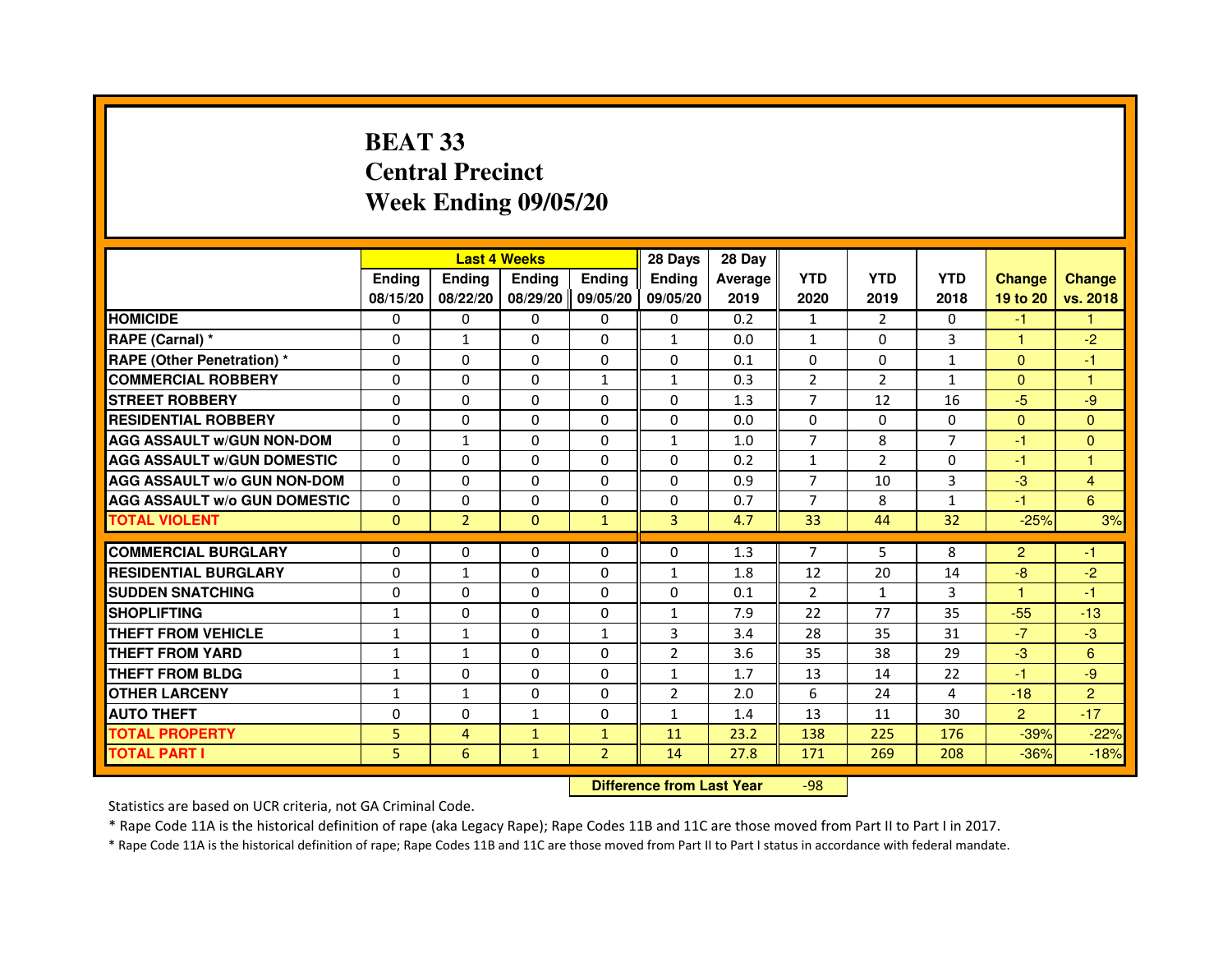# **BEAT 34 Central PrecinctWeek Ending 09/05/20**

|                                     |                | <b>Last 4 Weeks</b> |               |                   | 28 Days        | 28 Day  |                |                |                |                |                |
|-------------------------------------|----------------|---------------------|---------------|-------------------|----------------|---------|----------------|----------------|----------------|----------------|----------------|
|                                     | <b>Endina</b>  | Ending              | <b>Endina</b> | <b>Endina</b>     | <b>Endina</b>  | Average | <b>YTD</b>     | <b>YTD</b>     | <b>YTD</b>     | <b>Change</b>  | <b>Change</b>  |
|                                     | 08/15/20       | 08/22/20            |               | 08/29/20 09/05/20 | 09/05/20       | 2019    | 2020           | 2019           | 2018           | 19 to 20       | vs. 2018       |
| <b>HOMICIDE</b>                     | 0              | 0                   | 0             | 0                 | 0              | 0.1     | 2              | $\mathbf{1}$   | $\mathbf{1}$   | $\mathbf{1}$   | 1              |
| RAPE (Carnal) *                     | $\mathbf{1}$   | $\Omega$            | $\Omega$      | $\Omega$          | $\mathbf{1}$   | 0.2     | 5              | $\overline{2}$ | $\mathbf{1}$   | 3              | $\overline{4}$ |
| <b>RAPE (Other Penetration)*</b>    | $\Omega$       | $\Omega$            | $\Omega$      | $\Omega$          | $\Omega$       | 0.1     | $\mathbf{1}$   | $\mathbf{1}$   | $\Omega$       | $\Omega$       | $\mathbf{1}$   |
| <b>COMMERCIAL ROBBERY</b>           | 0              | 1                   | 0             | 0                 | $\mathbf{1}$   | 0.0     | $\mathbf{1}$   | 0              | 0              | 1              | 1              |
| <b>STREET ROBBERY</b>               | 0              | $\Omega$            | 0             | $\Omega$          | 0              | 0.9     | 12             | 9              | 5              | 3              | $\overline{7}$ |
| <b>RESIDENTIAL ROBBERY</b>          | 0              | $\Omega$            | 0             | $\Omega$          | $\Omega$       | 0.2     | $\Omega$       | $\overline{2}$ | $\mathbf{1}$   | $-2$           | $-1$           |
| <b>AGG ASSAULT w/GUN NON-DOM</b>    | $\mathbf{1}$   | $\Omega$            | $\Omega$      | $\overline{2}$    | 3              | 1.8     | 13             | 11             | 11             | $\overline{2}$ | $\overline{2}$ |
| <b>AGG ASSAULT W/GUN DOMESTIC</b>   | $\Omega$       | $\Omega$            | $\Omega$      | $\Omega$          | $\Omega$       | 0.5     | $\Omega$       | 4              | 3              | $-4$           | $-3$           |
| <b>AGG ASSAULT W/o GUN NON-DOM</b>  | 0              | 0                   | 1             | 0                 | $\mathbf{1}$   | 0.9     | 11             | 8              | 11             | 3              | $\Omega$       |
| <b>AGG ASSAULT W/o GUN DOMESTIC</b> | 0              | 0                   | 0             | 1                 | 1              | 1.6     | 15             | 15             | 12             | $\Omega$       | 3              |
| <b>TOTAL VIOLENT</b>                | $\overline{2}$ | $\mathbf{1}$        | $\mathbf{1}$  | $\overline{3}$    | $\overline{7}$ | 6.2     | 60             | 53             | 45             | 13%            | 33%            |
|                                     |                |                     |               |                   |                |         |                |                |                |                |                |
| <b>COMMERCIAL BURGLARY</b>          | 0              | 0                   | 0             | 0                 | $\Omega$       | 0.5     | 3              | 3              | 1              | $\Omega$       | $\overline{2}$ |
| <b>RESIDENTIAL BURGLARY</b>         | $\mathbf{1}$   | $\mathbf{1}$        | 0             | $\mathbf{1}$      | 3              | 3.2     | 21             | 30             | 42             | -9             | $-21$          |
| <b>SUDDEN SNATCHING</b>             | 0              | $\Omega$            | $\Omega$      | $\Omega$          | $\Omega$       | 0.2     | $\mathbf{1}$   | $\mathbf{1}$   | $\overline{2}$ | $\Omega$       | $-1$           |
| <b>SHOPLIFTING</b>                  | $\Omega$       | $\Omega$            | $\Omega$      | $\mathbf{0}$      | $\Omega$       | 1.2     | 4              | 8              | 6              | $-4$           | $-2$           |
| <b>THEFT FROM VEHICLE</b>           | $\overline{2}$ | $\mathbf{1}$        | $\mathbf{1}$  | $\mathbf{1}$      | 5              | 2.3     | 23             | 21             | 29             | $\overline{2}$ | $-6$           |
| <b>THEFT FROM YARD</b>              | $\Omega$       | 0                   | 1             | $\Omega$          | $\mathbf{1}$   | 2.3     | 12             | 20             | 12             | $-8$           | $\Omega$       |
| <b>THEFT FROM BLDG</b>              | 0              | $\Omega$            | 1             | $\mathbf{0}$      | 1              | 1.4     | 14             | 10             | 21             | $\overline{4}$ | $-7$           |
| <b>OTHER LARCENY</b>                | 0              | 0                   | $\Omega$      | $\Omega$          | $\Omega$       | 0.3     | $\mathfrak{p}$ | 4              | 1              | $-2$           | 1              |
| <b>AUTO THEFT</b>                   | $\mathbf 0$    | $\mathbf{1}$        | $\mathbf 0$   | $\Omega$          | $\mathbf{1}$   | 2.0     | 15             | 18             | 24             | $-3$           | $-9$           |
| <b>TOTAL PROPERTY</b>               | 3              | 3                   | 3             | $\overline{2}$    | 11             | 13.3    | 95             | 115            | 138            | $-17%$         | $-31%$         |
| <b>TOTAL PART I</b>                 | 5              | 4                   | 4             | 5                 | 18             | 19.6    | 155            | 168            | 183            | $-8%$          | $-15%$         |

 **Difference from Last Year**-13

Statistics are based on UCR criteria, not GA Criminal Code.

\* Rape Code 11A is the historical definition of rape (aka Legacy Rape); Rape Codes 11B and 11C are those moved from Part II to Part I in 2017.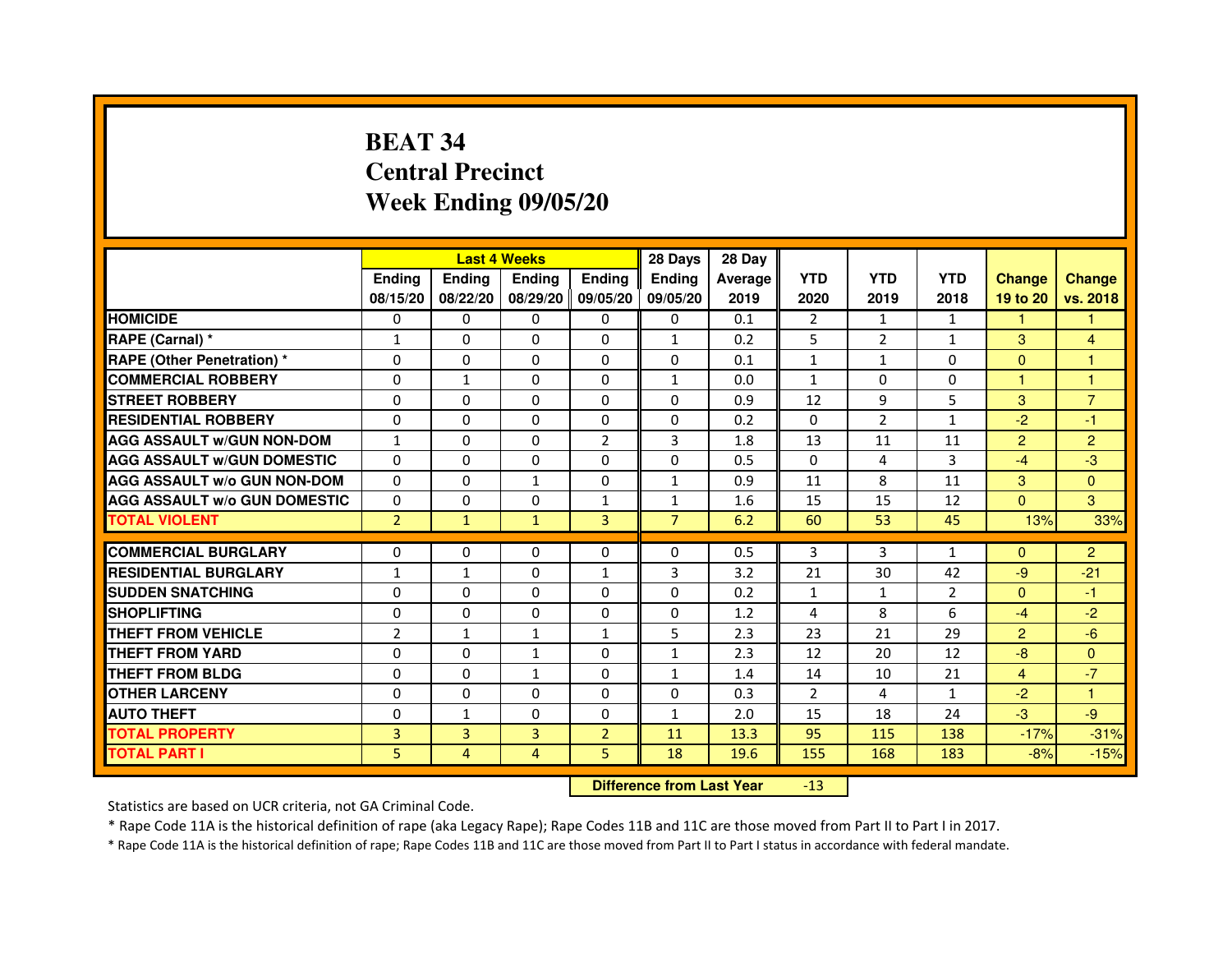# **BEAT 35 Central PrecinctWeek Ending 09/05/20**

|                                     |               | <b>Last 4 Weeks</b> |                   |                | 28 Days       | 28 Day  |                |                |                |                |                |
|-------------------------------------|---------------|---------------------|-------------------|----------------|---------------|---------|----------------|----------------|----------------|----------------|----------------|
|                                     | <b>Endina</b> | <b>Ending</b>       | <b>Ending</b>     | <b>Endina</b>  | <b>Endina</b> | Average | <b>YTD</b>     | <b>YTD</b>     | <b>YTD</b>     | <b>Change</b>  | <b>Change</b>  |
|                                     | 08/15/20      | 08/22/20            | 08/29/20 09/05/20 |                | 09/05/20      | 2019    | 2020           | 2019           | 2018           | 19 to 20       | vs. 2018       |
| <b>HOMICIDE</b>                     | 1             | 0                   | 0                 | 0              | $\mathbf{1}$  | 0.0     | 6              | 0              | $\Omega$       | 6              | 6              |
| RAPE (Carnal) *                     | $\Omega$      | $\Omega$            | $\Omega$          | $\Omega$       | $\Omega$      | 0.0     | $\overline{2}$ | $\Omega$       | 3              | $\overline{2}$ | $-1$           |
| <b>RAPE (Other Penetration) *</b>   | $\Omega$      | $\Omega$            | $\Omega$          | $\Omega$       | $\Omega$      | 0.0     | $\mathbf{1}$   | $\Omega$       | 3              | 1              | $-2$           |
| <b>COMMERCIAL ROBBERY</b>           | 0             | 0                   | $\Omega$          | 0              | $\Omega$      | 0.2     | 2              | $\Omega$       | $\mathbf{1}$   | 2              | $\overline{1}$ |
| <b>STREET ROBBERY</b>               | $\Omega$      | 1                   | $\Omega$          | 0              | $\mathbf{1}$  | 1.1     | 5              | 9              | $\overline{2}$ | $-4$           | 3              |
| <b>RESIDENTIAL ROBBERY</b>          | $\Omega$      | $\Omega$            | $\Omega$          | 0              | 0             | 0.0     | $\mathbf{1}$   | $\Omega$       | $\Omega$       | 1              | 1              |
| <b>AGG ASSAULT w/GUN NON-DOM</b>    | $\Omega$      | 0                   | $\mathbf 0$       | 3              | 3             | 2.2     | 14             | 19             | 12             | $-5$           | $\overline{2}$ |
| <b>AGG ASSAULT W/GUN DOMESTIC</b>   | $\Omega$      | 0                   | 0                 | $\Omega$       | 0             | 0.2     | $\overline{2}$ | $\overline{2}$ | 5              | $\Omega$       | -3             |
| <b>AGG ASSAULT W/o GUN NON-DOM</b>  | $\Omega$      | $\Omega$            | $\Omega$          | $\Omega$       | $\Omega$      | 0.6     | 3              | 5              | 7              | $-2$           | $-4$           |
| <b>AGG ASSAULT W/o GUN DOMESTIC</b> | $\Omega$      | $\Omega$            | $\Omega$          | 0              | 0             | 0.9     | $\overline{7}$ | $\overline{7}$ | 5              | $\Omega$       | $\overline{2}$ |
| <b>TOTAL VIOLENT</b>                | $\mathbf{1}$  | $\mathbf{1}$        | $\Omega$          | $\overline{3}$ | 5             | 5.2     | 43             | 42             | 38             | 2%             | 13%            |
|                                     |               |                     |                   |                |               |         |                |                |                |                |                |
| <b>COMMERCIAL BURGLARY</b>          | $\mathbf{1}$  | $\Omega$            | $\Omega$          | $\Omega$       | 1             | 1.2     | 6              | 5              | 4              | 1              | $\overline{2}$ |
| <b>RESIDENTIAL BURGLARY</b>         | $\mathbf{1}$  | $\overline{2}$      | 1                 | 0              | 4             | 2.9     | 21             | 26             | 33             | $-5$           | $-12$          |
| <b>SUDDEN SNATCHING</b>             | 0             | $\Omega$            | 0                 | 0              | $\Omega$      | 0.2     | $\Omega$       | $\mathbf{1}$   | 1              | $-1$           | $-1$           |
| <b>SHOPLIFTING</b>                  | 0             | $\mathbf 0$         | $\overline{2}$    | $\mathbf{1}$   | 3             | 2.4     | 21             | 23             | 20             | $-2$           | 1              |
| <b>THEFT FROM VEHICLE</b>           | 1             | $\overline{2}$      | $\overline{2}$    | $\Omega$       | 5             | 6.5     | 29             | 55             | 33             | $-26$          | $-4$           |
| <b>THEFT FROM YARD</b>              | 0             | 0                   | $\Omega$          | $\Omega$       | $\Omega$      | 1.4     | 3              | $\overline{7}$ | 16             | $-4$           | $-13$          |
| <b>THEFT FROM BLDG</b>              | $\Omega$      | $\Omega$            | 0                 | $\Omega$       | 0             | 1.8     | 11             | 15             | 15             | $-4$           | $-4$           |
| <b>OTHER LARCENY</b>                | $\Omega$      | $\Omega$            | $\Omega$          | 0              | 0             | 1.2     | 3              | 10             | 5              | $-7$           | $-2$           |
| <b>AUTO THEFT</b>                   | $\mathbf 0$   | $\overline{2}$      | 0                 | $\overline{2}$ | 4             | 2.1     | 24             | 15             | 34             | 9              | $-10$          |
| <b>TOTAL PROPERTY</b>               | 3             | 6                   | 5                 | 3              | 17            | 19.7    | 118            | 157            | 161            | $-25%$         | $-27%$         |
| <b>TOTAL PART I</b>                 | 4             | $\overline{7}$      | 5                 | 6              | 22            | 24.9    | 161            | 199            | 199            | $-19%$         | $-19%$         |

 **Difference from Last Year**-38

Statistics are based on UCR criteria, not GA Criminal Code.

\* Rape Code 11A is the historical definition of rape (aka Legacy Rape); Rape Codes 11B and 11C are those moved from Part II to Part I in 2017.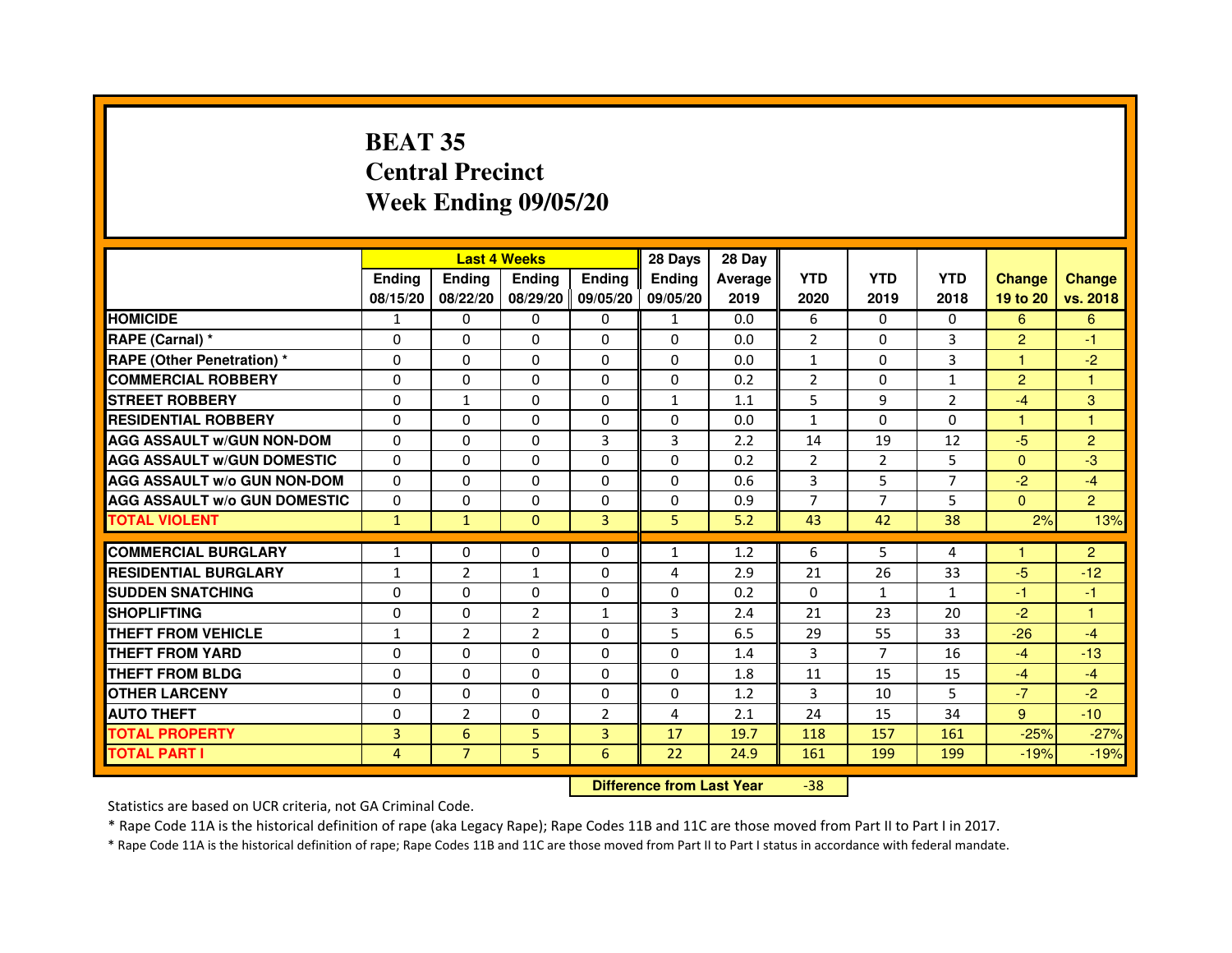#### **BEAT 36 Central PrecinctWeek Ending 09/05/20**

|                                     |                |               | <b>Last 4 Weeks</b> |                | 28 Days        | 28 Day  |                |              |                |                      |                |
|-------------------------------------|----------------|---------------|---------------------|----------------|----------------|---------|----------------|--------------|----------------|----------------------|----------------|
|                                     | <b>Endina</b>  | <b>Endina</b> | <b>Endina</b>       | <b>Endina</b>  | <b>Endina</b>  | Average | <b>YTD</b>     | <b>YTD</b>   | <b>YTD</b>     | <b>Change</b>        | <b>Change</b>  |
|                                     | 08/15/20       | 08/22/20      | 08/29/20 09/05/20   |                | 09/05/20       | 2019    | 2020           | 2019         | 2018           | 19 to 20             | vs. 2018       |
| <b>HOMICIDE</b>                     | 0              | $\Omega$      | $\mathbf{0}$        | $\mathbf{0}$   | $\mathbf{0}$   | 0.0     | $\mathbf{1}$   | 0            | 0              | 1                    | $\mathbf{1}$   |
| RAPE (Carnal) *                     | $\Omega$       | 3             | $\Omega$            | $\Omega$       | 3              | 0.2     | 5              | $\mathbf{1}$ | $\overline{2}$ | $\overline{4}$       | 3              |
| <b>RAPE (Other Penetration) *</b>   | 0              | 0             | 0                   | 0              | 0              | 0.0     | 0              | 0            | 0              | $\mathbf{0}$         | $\mathbf{0}$   |
| <b>COMMERCIAL ROBBERY</b>           | 0              | 0             | 0                   | $\Omega$       | 0              | 0.2     | 0              | $\mathbf{1}$ | 0              | $-1$                 | $\Omega$       |
| <b>STREET ROBBERY</b>               | $\mathbf{1}$   | 0             | 0                   | $\mathbf 0$    | $\mathbf{1}$   | 0.6     | $\overline{2}$ | 6            | 3              | $-4$                 | $-1$           |
| <b>RESIDENTIAL ROBBERY</b>          | $\Omega$       | $\mathbf{0}$  | $\Omega$            | $\mathbf{1}$   | $\mathbf{1}$   | 0.1     | $\overline{4}$ | $\mathbf{1}$ | 5              | 3                    | $-1$           |
| <b>AGG ASSAULT W/GUN NON-DOM</b>    | $\Omega$       | $\Omega$      | $\Omega$            | $\Omega$       | $\Omega$       | 0.8     | $\mathbf{1}$   | 7            | 3              | $-6$                 | $-2$           |
| <b>AGG ASSAULT W/GUN DOMESTIC</b>   | 0              | 0             | 0                   | 0              | 0              | 0.2     | $\mathbf{1}$   | 2            | 1              | -1                   | $\mathbf{0}$   |
| <b>AGG ASSAULT w/o GUN NON-DOM</b>  | 0              | $\mathbf{0}$  | 0                   | $\Omega$       | 0              | 0.5     | $\overline{2}$ | 2            | 3              | $\Omega$             | $-1$           |
| <b>AGG ASSAULT W/o GUN DOMESTIC</b> | $\Omega$       | $\Omega$      | $\Omega$            | $\Omega$       | $\Omega$       | 0.3     | 10             | 3            | 3              | $\overline{7}$       | $\overline{7}$ |
| <b>TOTAL VIOLENT</b>                | $\mathbf{1}$   | 3             | $\mathbf{0}$        | $\mathbf{1}$   | 5              | 2.9     | 26             | 23           | 20             | 13%                  | 30%            |
|                                     |                |               |                     |                |                |         |                |              |                |                      |                |
| <b>COMMERCIAL BURGLARY</b>          | 0              | 0             | 0                   | $\Omega$       | 0              | 1.1     | 5              | 9            | 5              | $-4$                 | $\mathbf{0}$   |
| <b>RESIDENTIAL BURGLARY</b>         | $\mathbf{1}$   | 0             | 0                   | $\Omega$       | $\mathbf{1}$   | 2.3     | 10             | 18           | 15             | -8                   | -5             |
| <b>SUDDEN SNATCHING</b>             | $\Omega$       | $\Omega$      | $\Omega$            | $\mathbf{1}$   | $\mathbf{1}$   | 0.1     | $\overline{2}$ | $\mathbf{1}$ | $\Omega$       | $\blacktriangleleft$ | $\overline{2}$ |
| <b>SHOPLIFTING</b>                  | $\overline{2}$ | $\Omega$      | $\mathbf{1}$        | $\overline{2}$ | 5              | 3.7     | 36             | 34           | 24             | $\overline{2}$       | 12             |
| <b>THEFT FROM VEHICLE</b>           | 0              | $\mathbf{1}$  | 0                   | $\Omega$       | $\mathbf{1}$   | 3.3     | 25             | 30           | 30             | $-5$                 | $-5$           |
| THEFT FROM YARD                     | $\Omega$       | $\mathbf{1}$  | $\mathbf{1}$        | $\mathbf{1}$   | 3              | 0.7     | 13             | 5            | 6              | 8                    | $\overline{7}$ |
| THEFT FROM BLDG                     | $\Omega$       | $\Omega$      | $\mathbf{1}$        | $\mathbf{1}$   | $\overline{2}$ | 1.5     | 15             | 16           | 18             | $-1$                 | $-3$           |
| <b>OTHER LARCENY</b>                | 0              | $\Omega$      | $\Omega$            | $\mathbf 0$    | $\mathbf 0$    | 0.3     | $\overline{3}$ | $\mathbf{1}$ | $\mathbf{1}$   | $\overline{c}$       | $\overline{c}$ |
| <b>AUTO THEFT</b>                   | $\Omega$       | $\mathbf{1}$  | 0                   | $\mathbf{1}$   | $\overline{2}$ | 1.8     | 21             | 17           | 10             | $\overline{4}$       | 11             |
| <b>TOTAL PROPERTY</b>               | 3              | 3             | 3                   | 6              | 15             | 14.8    | 130            | 131          | 109            | $-1%$                | 19%            |
| <b>TOTAL PART I</b>                 | 4              | 6             | $\overline{3}$      | $\overline{7}$ | 20             | 17.7    | 156            | 154          | 129            | 1%                   | 21%            |

**Difference from Last Year** 2

Statistics are based on UCR criteria, not GA Criminal Code.

\* Rape Code 11A is the historical definition of rape (aka Legacy Rape); Rape Codes 11B and 11C are those moved from Part II to Part I in 2017.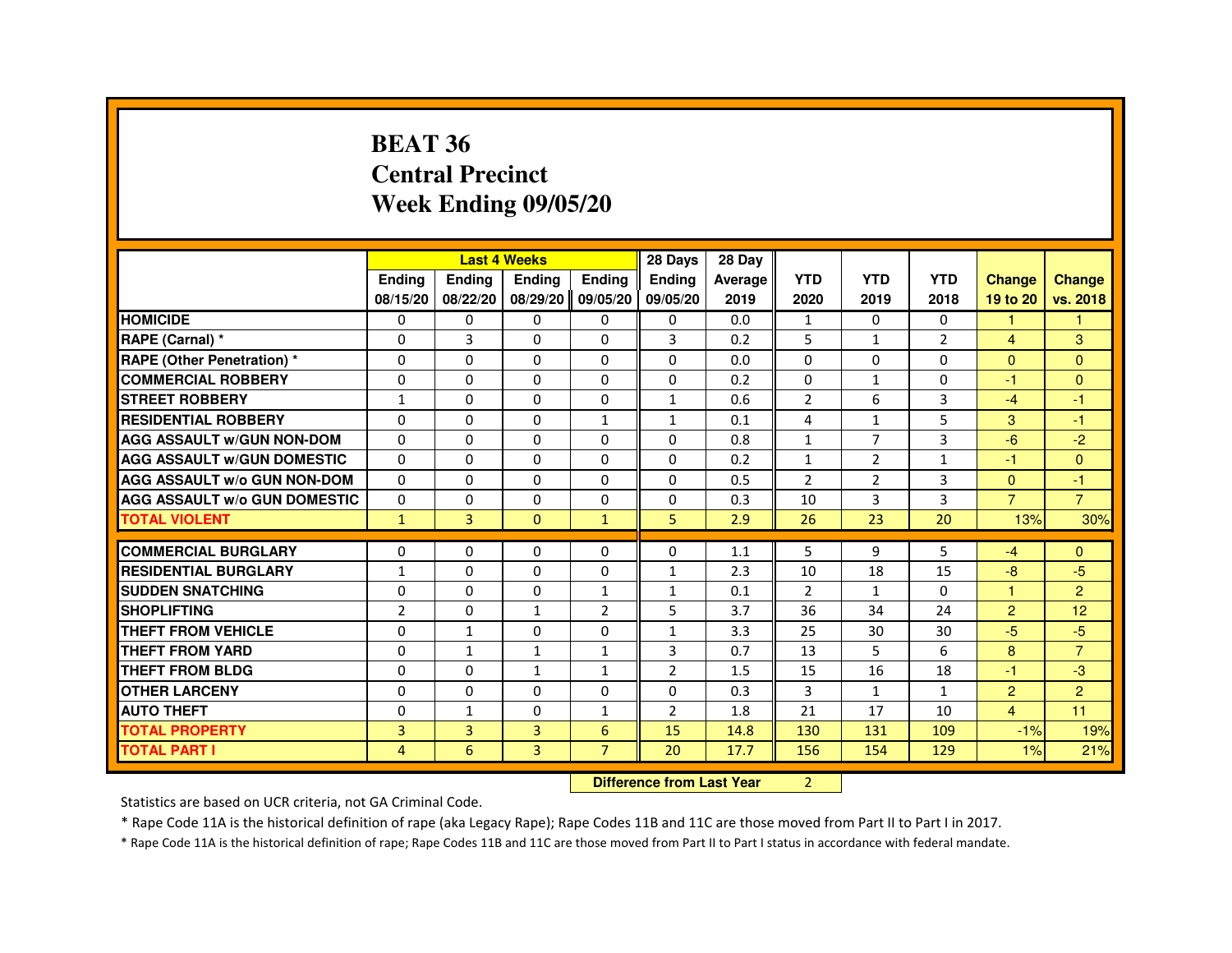# **BEAT 41 South PrecinctWeek Ending 09/05/20**

|                                     |                |                | <b>Last 4 Weeks</b>              |                | 28 Days        | 28 Day  |                |                |                |                |                |
|-------------------------------------|----------------|----------------|----------------------------------|----------------|----------------|---------|----------------|----------------|----------------|----------------|----------------|
|                                     | <b>Ending</b>  | Ending         | Ending                           | Ending         | Ending         | Average | <b>YTD</b>     | <b>YTD</b>     | <b>YTD</b>     | <b>Change</b>  | <b>Change</b>  |
|                                     | 08/15/20       | 08/22/20       | 08/29/20                         | 09/05/20       | 09/05/20       | 2019    | 2020           | 2019           | 2018           | 19 to 20       | vs. 2018       |
| <b>HOMICIDE</b>                     | 0              | 0              | 0                                | 0              | $\mathbf{0}$   | 0.1     | 0              | $\mathbf{1}$   | $\Omega$       | $-1$           | $\mathbf{0}$   |
| RAPE (Carnal) *                     | 0              | 0              | 0                                | 0              | 0              | 0.2     | 1              | 3              | 0              | $-2$           | 1              |
| RAPE (Other Penetration) *          | 0              | $\Omega$       | $\Omega$                         | $\Omega$       | $\Omega$       | 0.0     | $\Omega$       | $\Omega$       | $\mathbf{1}$   | $\Omega$       | $-1$           |
| <b>COMMERCIAL ROBBERY</b>           | 0              | $\Omega$       | $\mathbf{1}$                     | $\Omega$       | $\mathbf{1}$   | 0.6     | $\mathbf{1}$   | 3              | $\Omega$       | $-2$           | $\mathbf{1}$   |
| <b>STREET ROBBERY</b>               | $\Omega$       | $\Omega$       | $\Omega$                         | $\Omega$       | $\Omega$       | 0.9     | 5              | 8              | $\overline{a}$ | $-3$           | $\mathbf{1}$   |
| <b>RESIDENTIAL ROBBERY</b>          | 0              | 0              | 1                                | 0              | 1              | 0.1     | $\mathbf{1}$   | $\mathbf{1}$   | $\mathbf{1}$   | $\mathbf{0}$   | $\mathbf{0}$   |
| <b>AGG ASSAULT w/GUN NON-DOM</b>    | $\Omega$       | $\mathbf{1}$   | 0                                | $\Omega$       | $\mathbf{1}$   | 0.2     | 4              | $\overline{2}$ | $\Omega$       | $\overline{2}$ | 4              |
| <b>AGG ASSAULT W/GUN DOMESTIC</b>   | $\Omega$       | $\Omega$       | $\Omega$                         | $\Omega$       | $\Omega$       | 0.1     | $\mathbf{1}$   | $\mathbf{1}$   | $\Omega$       | $\Omega$       | $\mathbf{1}$   |
| <b>AGG ASSAULT W/o GUN NON-DOM</b>  | $\Omega$       | $\Omega$       | $\mathbf{1}$                     | $\Omega$       | $\mathbf{1}$   | 0.3     | 3              | $\overline{2}$ | $\mathbf{1}$   | $\mathbf{1}$   | $\overline{2}$ |
| <b>AGG ASSAULT w/o GUN DOMESTIC</b> | $\Omega$       | $\Omega$       | $\mathbf{1}$                     | $\Omega$       | $\mathbf{1}$   | 0.5     | 4              | 5              | $\mathbf{1}$   | $-1$           | 3              |
| <b>TOTAL VIOLENT</b>                | $\mathbf{0}$   | $\mathbf{1}$   | $\overline{4}$                   | $\mathbf{0}$   | 5              | 3.0     | 20             | 26             | 8              | $-23%$         | 150%           |
| <b>COMMERCIAL BURGLARY</b>          | 0              | 0              | 0                                | 0              | 0              | 1.1     | 6              | 11             | 6              | $-5$           | $\Omega$       |
| <b>RESIDENTIAL BURGLARY</b>         | $\overline{2}$ | $\Omega$       | $\Omega$                         | $\Omega$       | $\overline{2}$ | 0.8     | $\overline{7}$ | 6              | 11             | $\mathbf{1}$   | $-4$           |
| <b>SUDDEN SNATCHING</b>             | $\mathbf{1}$   | $\Omega$       | $\Omega$                         | $\Omega$       | $\mathbf{1}$   | 0.2     | $\mathbf{1}$   | $\overline{2}$ | 3              | $-1$           | $-2$           |
| <b>SHOPLIFTING</b>                  | 0              | $\mathbf{1}$   | 0                                | $\overline{2}$ | 3              | 1.8     | 6              | 20             | 17             | $-14$          | $-11$          |
| THEFT FROM VEHICLE                  | 0              | 0              | 0                                | $\Omega$       | 0              | 5.4     | 29             | 54             | 28             | $-25$          | 1              |
| <b>THEFT FROM YARD</b>              | $\Omega$       | $\mathbf{1}$   | $\Omega$                         | $\Omega$       | $\mathbf{1}$   | 0.9     | 9              | 6              | 11             | 3              | $-2$           |
| <b>THEFT FROM BLDG</b>              | $\Omega$       | $\mathbf{1}$   | $\Omega$                         | $\Omega$       | $\mathbf{1}$   | 3.3     | 17             | 31             | 17             | $-14$          | $\Omega$       |
| <b>OTHER LARCENY</b>                | 0              | $\Omega$       | 0                                | $\Omega$       | $\mathbf{0}$   | 0.3     | 3              | 3              | 2              | $\mathbf{0}$   | 1              |
| <b>AUTO THEFT</b>                   | $\Omega$       | $\Omega$       | $\mathbf{1}$                     | $\Omega$       | $\mathbf{1}$   | 1.5     | 16             | 15             | $\overline{7}$ | $\mathbf{1}$   | 9              |
| <b>TOTAL PROPERTY</b>               | $\overline{3}$ | 3              | $\mathbf{1}$                     | $\overline{2}$ | $\overline{9}$ | 15.3    | 94             | 148            | 102            | $-36%$         | $-8%$          |
| <b>TOTAL PART I</b>                 | 3              | $\overline{4}$ | 5                                | $\overline{2}$ | 14             | 18.3    | 114            | 174            | 110            | $-34%$         | 4%             |
|                                     |                |                | <b>Difference from Last Year</b> |                | $-60$          |         |                |                |                |                |                |

Statistics are based on UCR criteria, not GA Criminal Code.

\* Rape Code 11A is the historical definition of rape (aka Legacy Rape); Rape Codes 11B and 11C are those moved from Part II to Part I in 2017.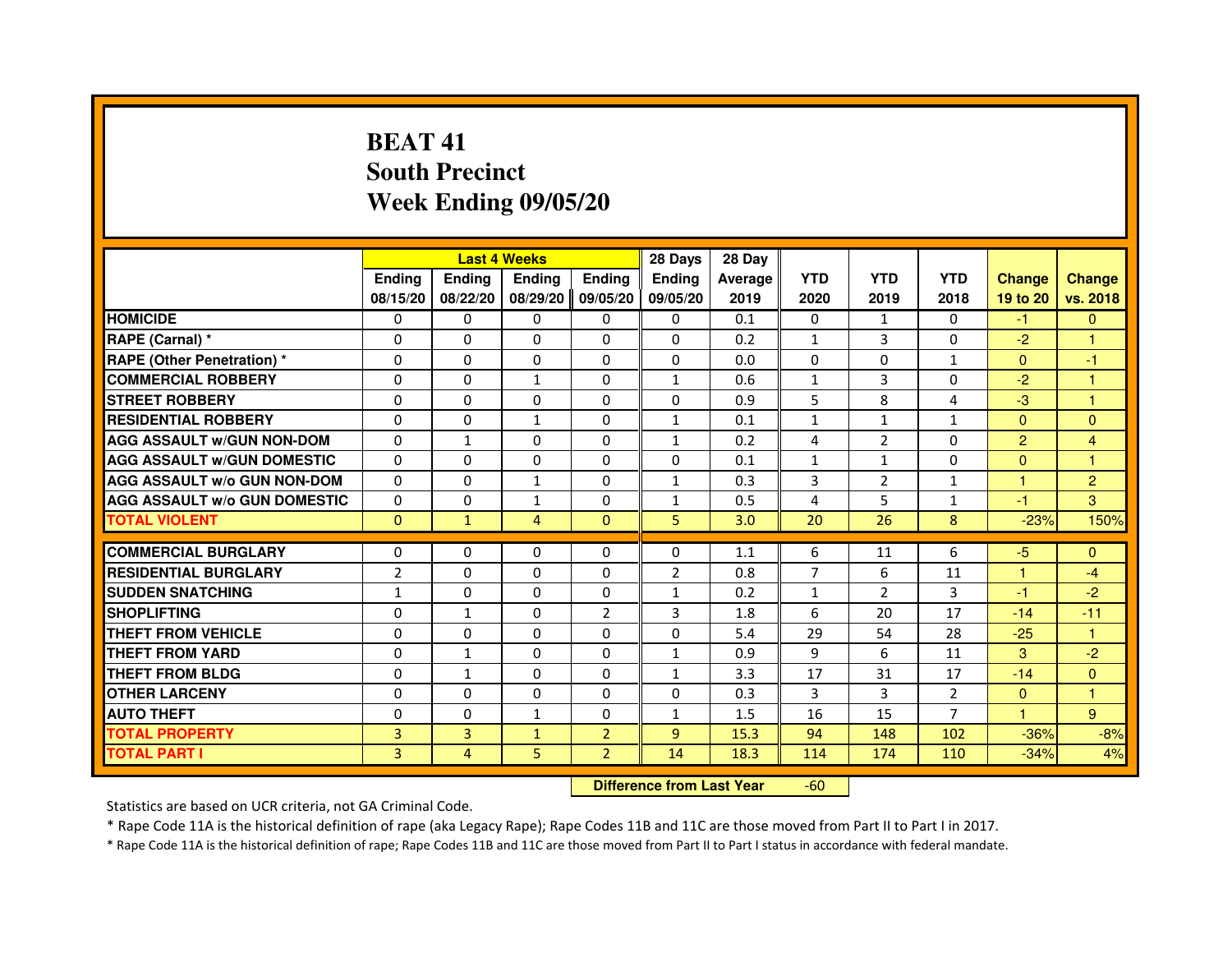# **BEAT 42 South PrecinctWeek Ending 09/05/20**

|                                     |                | <b>Last 4 Weeks</b> |               |                | 28 Days                          | 28 Day  |                |                |                |                |                |
|-------------------------------------|----------------|---------------------|---------------|----------------|----------------------------------|---------|----------------|----------------|----------------|----------------|----------------|
|                                     | <b>Ending</b>  | <b>Ending</b>       | <b>Ending</b> | <b>Ending</b>  | <b>Ending</b>                    | Average | <b>YTD</b>     | <b>YTD</b>     | <b>YTD</b>     | <b>Change</b>  | <b>Change</b>  |
|                                     | 08/15/20       | 08/22/20            | 08/29/20      | 09/05/20       | 09/05/20                         | 2019    | 2020           | 2019           | 2018           | 19 to 20       | vs. 2018       |
| <b>HOMICIDE</b>                     | 0              | 0                   | $\mathbf{0}$  | 0              | 0                                | 0.1     | $\mathbf{0}$   | $\Omega$       | $\Omega$       | $\Omega$       | $\mathbf{0}$   |
| RAPE (Carnal) *                     | 0              | 0                   | 0             | 0              | 0                                | 0.2     | 3              | 0              | 0              | 3              | 3              |
| RAPE (Other Penetration) *          | $\Omega$       | $\Omega$            | 0             | $\Omega$       | $\Omega$                         | 0.1     | 1              | 1              | 3              | $\Omega$       | $-2$           |
| <b>COMMERCIAL ROBBERY</b>           | 0              | $\Omega$            | $\Omega$      | $\Omega$       | 0                                | 0.2     | 5              | 3              | $\mathbf{1}$   | $\overline{2}$ | 4              |
| <b>STREET ROBBERY</b>               | $\mathbf{1}$   | $\Omega$            | $\Omega$      | $\Omega$       | $\mathbf{1}$                     | 0.4     | $\mathbf{1}$   | 4              | 4              | $-3$           | $-3$           |
| <b>RESIDENTIAL ROBBERY</b>          | 0              | 0                   | 0             | 0              | $\Omega$                         | 0.1     | $\overline{2}$ | 1              | $\Omega$       | $\mathbf{1}$   | $\overline{2}$ |
| <b>AGG ASSAULT W/GUN NON-DOM</b>    | $\Omega$       | $\Omega$            | 0             | $\Omega$       | $\Omega$                         | 0.4     | 5              | 3              | 0              | $\overline{2}$ | 5              |
| <b>AGG ASSAULT W/GUN DOMESTIC</b>   | $\Omega$       | $\Omega$            | 0             | $\Omega$       | $\Omega$                         | 0.1     | $\Omega$       | $\mathbf{1}$   | $\overline{2}$ | $-1$           | $-2$           |
| <b>AGG ASSAULT W/o GUN NON-DOM</b>  | $\Omega$       | $\mathbf{1}$        | $\Omega$      | $\mathbf{1}$   | $\overline{2}$                   | 0.2     | 5              | 3              | 3              | $\overline{2}$ | $\overline{2}$ |
| <b>AGG ASSAULT W/o GUN DOMESTIC</b> | 0              | 0                   | 0             | $\Omega$       | $\Omega$                         | 0.3     | $\overline{2}$ | $\overline{2}$ | $\mathbf{1}$   | $\Omega$       | $\overline{1}$ |
| <b>TOTAL VIOLENT</b>                | $\mathbf{1}$   | $\mathbf{1}$        | $\mathbf{0}$  | $\mathbf{1}$   | 3                                | 2.1     | 24             | 18             | 14             | 33%            | 71%            |
| <b>COMMERCIAL BURGLARY</b>          | 0              | 0                   | 0             | 0              | 0                                | 0.9     | 5              | 7              | 9              | $-2$           | $-4$           |
| <b>RESIDENTIAL BURGLARY</b>         | 0              | $\Omega$            | 0             | $\Omega$       | 0                                | 0.8     | $\mathbf{1}$   | 9              | 4              | $-8$           | $-3$           |
| <b>SUDDEN SNATCHING</b>             | 0              | $\Omega$            | $\Omega$      | $\Omega$       | $\Omega$                         | 0.2     | $\Omega$       | $\overline{2}$ | $\mathbf{1}$   | $-2$           | $-1$           |
| <b>SHOPLIFTING</b>                  | 6              | 4                   | 4             | 6              | 20                               | 18.6    | 107            | 177            | 223            | $-70$          | $-116$         |
| THEFT FROM VEHICLE                  | 0              | 4                   | 0             | $\Omega$       | 4                                | 3.2     | 39             | 34             | 32             | 5              | $\overline{7}$ |
| <b>THEFT FROM YARD</b>              | $\overline{2}$ | $\Omega$            | $\Omega$      | $\Omega$       | $\overline{2}$                   | 0.7     | 11             | 6              | 10             | 5              | $\mathbf{1}$   |
| <b>THEFT FROM BLDG</b>              | $\mathbf{1}$   | $\Omega$            | $\mathbf{1}$  | $\Omega$       | $\overline{2}$                   | 2.3     | 20             | 20             | 13             | $\Omega$       | $\overline{7}$ |
| <b>OTHER LARCENY</b>                | 1              | $\Omega$            | $\Omega$      | $\Omega$       | $\mathbf{1}$                     | 0.8     | 5              | 8              | $\mathbf{1}$   | $-3$           | 4              |
| <b>AUTO THEFT</b>                   | $\overline{2}$ | $\overline{2}$      | $\Omega$      | $\mathbf{1}$   | 5                                | 2.0     | 21             | 15             | 15             | 6              | 6              |
| <b>TOTAL PROPERTY</b>               | 12             | 10                  | 5             | $\overline{7}$ | 34                               | 29.5    | 209            | 278            | 308            | $-25%$         | $-32%$         |
| <b>TOTAL PART I</b>                 | 13             | 11                  | 5             | 8              | 37                               | 31.5    | 233            | 296            | 322            | $-21%$         | $-28%$         |
|                                     |                |                     |               |                | <b>Difference from Last Year</b> |         | $-63$          |                |                |                |                |

 **Difference from Last Year**

Statistics are based on UCR criteria, not GA Criminal Code.

\* Rape Code 11A is the historical definition of rape (aka Legacy Rape); Rape Codes 11B and 11C are those moved from Part II to Part I in 2017.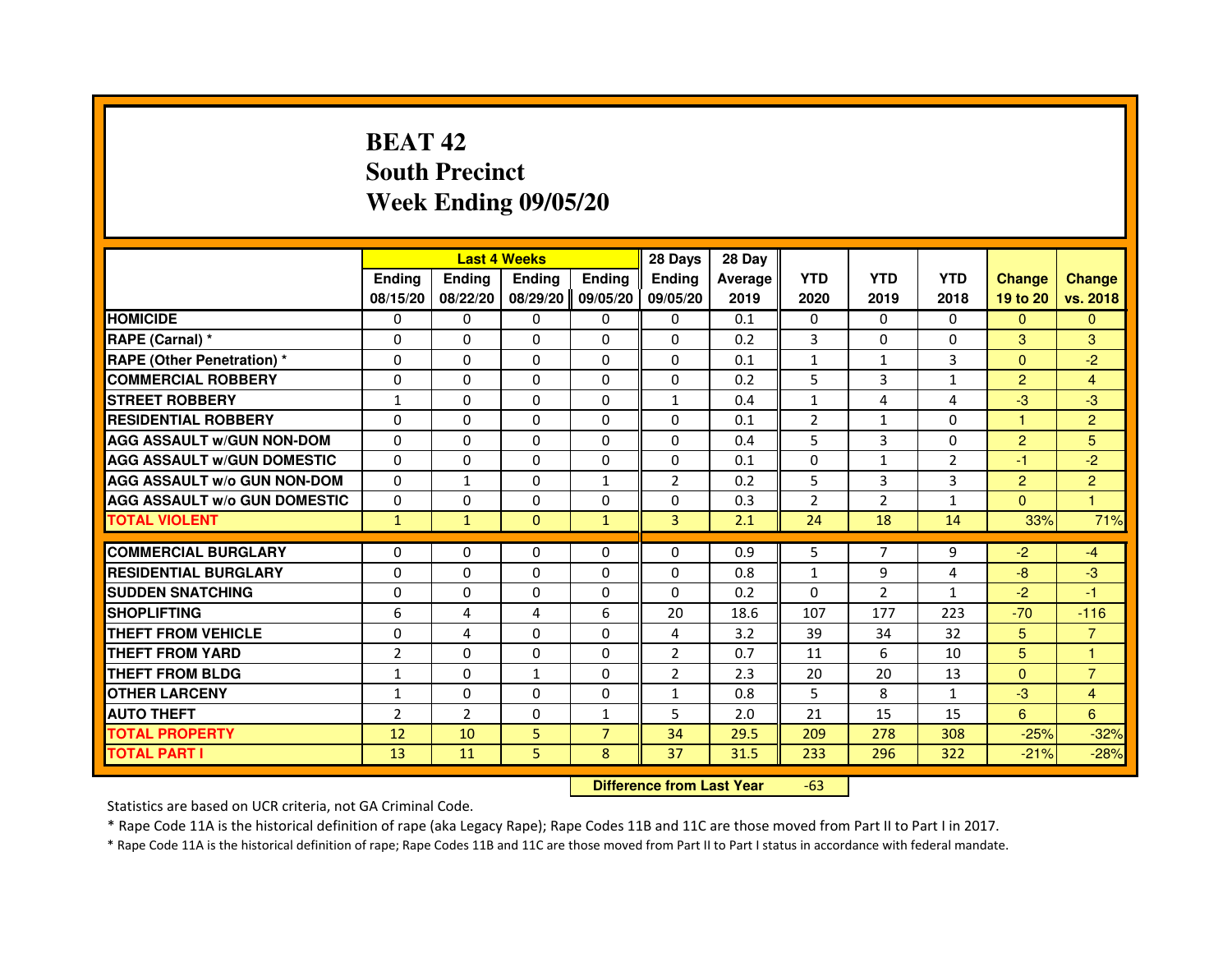# **BEAT 43 South PrecinctWeek Ending 09/05/20**

|                                     |                |               | <b>Last 4 Weeks</b> |                   | 28 Days        | 28 Day  |                |                |                |                |                |
|-------------------------------------|----------------|---------------|---------------------|-------------------|----------------|---------|----------------|----------------|----------------|----------------|----------------|
|                                     | <b>Endina</b>  | <b>Endina</b> | <b>Endina</b>       | <b>Ending</b>     | <b>Endina</b>  | Average | <b>YTD</b>     | <b>YTD</b>     | <b>YTD</b>     | <b>Change</b>  | <b>Change</b>  |
|                                     | 08/15/20       | 08/22/20      |                     | 08/29/20 09/05/20 | 09/05/20       | 2019    | 2020           | 2019           | 2018           | 19 to 20       | vs. 2018       |
| <b>HOMICIDE</b>                     | 0              | 0             | $\mathbf{0}$        | 0                 | 0              | 0.2     | $\mathbf{0}$   | 1              | 1              | $-1$           | $-1$           |
| RAPE (Carnal) *                     | 0              | $\Omega$      | $\Omega$            | $\Omega$          | $\Omega$       | 0.2     | $\overline{2}$ | $\overline{2}$ | $\mathbf{1}$   | $\Omega$       | $\mathbf{1}$   |
| <b>RAPE (Other Penetration) *</b>   | 0              | $\Omega$      | 0                   | $\Omega$          | $\Omega$       | 0.1     | $\mathbf{1}$   | $\Omega$       | $\Omega$       | 1              | $\mathbf{1}$   |
| <b>COMMERCIAL ROBBERY</b>           | 0              | 0             | 1                   | 0                 | $\mathbf{1}$   | 0.3     | 7              | 3              | $\mathbf{1}$   | $\overline{4}$ | 6              |
| <b>STREET ROBBERY</b>               | 0              | 1             | 0                   | 0                 | $\mathbf{1}$   | 0.7     | 3              | $\overline{4}$ | 7              | $-1$           | $-4$           |
| <b>RESIDENTIAL ROBBERY</b>          | 0              | $\Omega$      | $\Omega$            | $\Omega$          | $\Omega$       | 0.1     | $\Omega$       | $\Omega$       | 3              | $\Omega$       | -3             |
| <b>AGG ASSAULT w/GUN ON-DOM</b>     | $\mathbf{1}$   | $\mathbf 0$   | $\Omega$            | $\mathbf{1}$      | $\overline{2}$ | 0.6     | 16             | 8              | $\mathbf{1}$   | 8              | 15             |
| <b>AGG ASSAULT W/GUN DOMESTIC</b>   | 0              | 0             | 0                   | 0                 | 0              | 0.2     | $\mathbf{1}$   | 2              | $\mathbf{1}$   | $-1$           | $\Omega$       |
| <b>AGG ASSAULT W/o GUN NON-DOM</b>  | $\mathbf{1}$   | 0             | 0                   | $\Omega$          | $\mathbf{1}$   | 0.6     | 5              | 5              | 4              | $\Omega$       | 1              |
| <b>AGG ASSAULT W/o GUN DOMESTIC</b> | $\Omega$       | $\Omega$      | 0                   | $\mathbf{1}$      | $\mathbf{1}$   | 0.6     | 12             | 6              | $\overline{2}$ | 6              | 10             |
| <b>TOTAL VIOLENT</b>                | $\overline{2}$ | $\mathbf{1}$  | $\mathbf{1}$        | $\overline{2}$    | 6              | 3.5     | 47             | 31             | 21             | 52%            | 124%           |
|                                     |                |               |                     |                   |                |         |                |                |                |                |                |
| <b>COMMERCIAL BURGLARY</b>          | 0              | 1             | 0                   | 0                 | $\mathbf{1}$   | 1.2     | 6              | 8              | 13             | $-2$           | $-7$           |
| <b>RESIDENTIAL BURGLARY</b>         | 0              | $\mathbf{1}$  | 1                   | 2                 | 4              | 2.1     | 17             | 21             | 28             | $-4$           | $-11$          |
| <b>SUDDEN SNATCHING</b>             | 0              | $\mathbf{1}$  | 0                   | 0                 | $\mathbf{1}$   | 0.2     | $\overline{2}$ | $\mathbf{1}$   | 3              | 1              | $-1$           |
| <b>SHOPLIFTING</b>                  | $\mathbf{1}$   | $\mathbf{1}$  | $\mathbf{1}$        | $\mathbf{1}$      | 4              | 6.8     | 25             | 59             | 35             | $-34$          | $-10$          |
| <b>THEFT FROM VEHICLE</b>           | 0              | 3             | 0                   | $\overline{2}$    | 5              | 2.7     | 40             | 25             | 28             | 15             | 12             |
| <b>THEFT FROM YARD</b>              | $\Omega$       | $\mathbf{1}$  | $\Omega$            | $\Omega$          | $\mathbf{1}$   | 1.2     | 10             | 10             | 16             | $\Omega$       | $-6$           |
| <b>THEFT FROM BLDG</b>              | 0              | 0             | 0                   | 1                 | 1              | 2.1     | 8              | 24             | 23             | $-16$          | $-15$          |
| <b>OTHER LARCENY</b>                | 0              | 0             | $\Omega$            | $\Omega$          | $\Omega$       | 0.5     | 5              | 4              | $\mathcal{P}$  | 1.             | 3              |
| <b>AUTO THEFT</b>                   | $\overline{2}$ | 0             | $\mathbf{1}$        | $\Omega$          | 3              | 1.8     | 19             | 14             | 17             | 5              | $\overline{2}$ |
| <b>TOTAL PROPERTY</b>               | 3              | 8             | 3                   | 6                 | 20             | 18.6    | 132            | 166            | 165            | $-20%$         | $-20%$         |
| <b>TOTAL PART I</b>                 | 5              | 9             | 4                   | 8                 | 26             | 22.1    | 179            | 197            | 186            | $-9%$          | $-4%$          |

 **Difference from Last Year**-18

Statistics are based on UCR criteria, not GA Criminal Code.

\* Rape Code 11A is the historical definition of rape (aka Legacy Rape); Rape Codes 11B and 11C are those moved from Part II to Part I in 2017.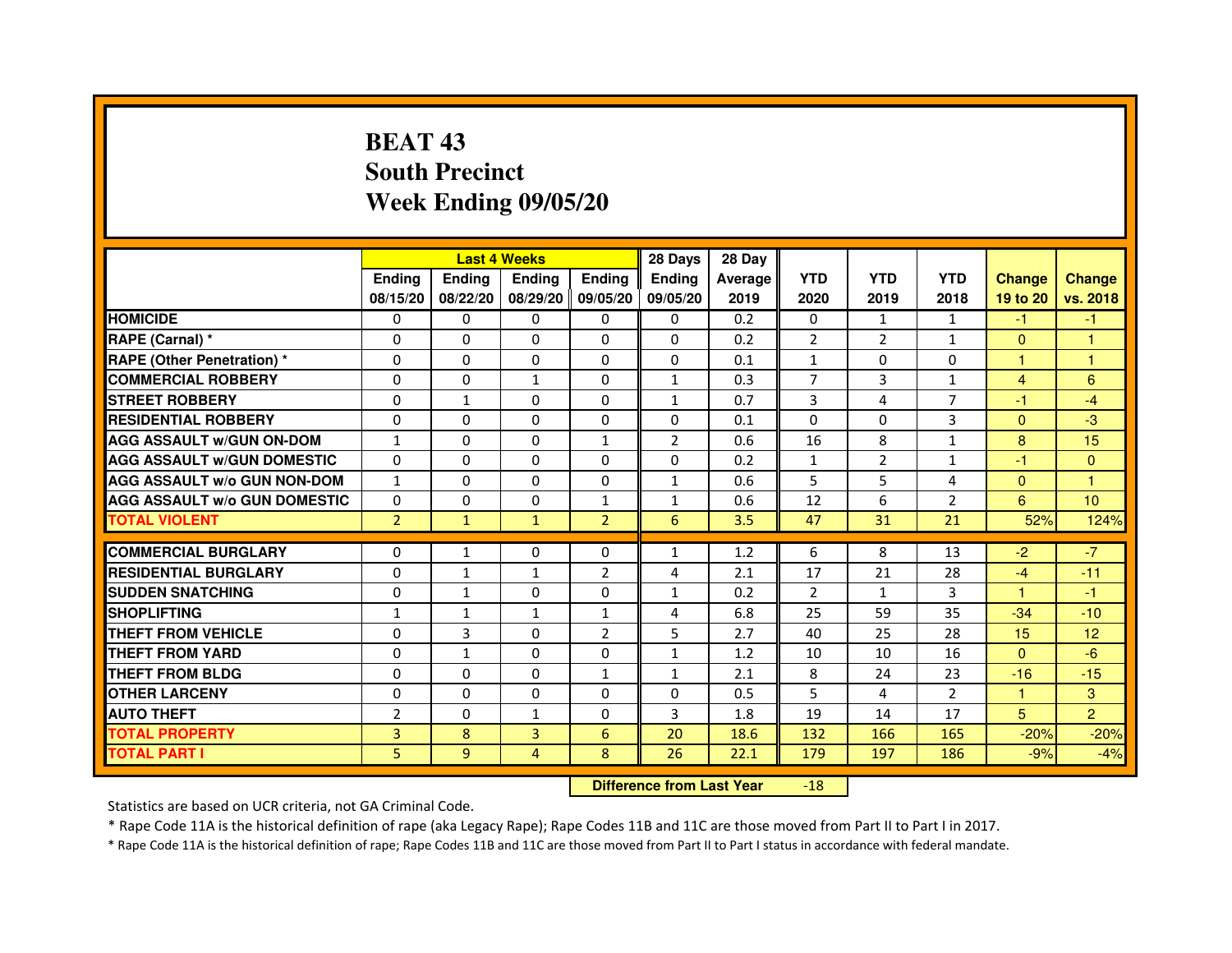# **BEAT 44 South PrecinctWeek Ending 09/05/20**

|                                     |                | <b>Last 4 Weeks</b> |                |                   | 28 Days        | 28 Day  |                |                |                |                |               |
|-------------------------------------|----------------|---------------------|----------------|-------------------|----------------|---------|----------------|----------------|----------------|----------------|---------------|
|                                     | <b>Endina</b>  | <b>Endina</b>       | <b>Endina</b>  | <b>Ending</b>     | <b>Endina</b>  | Average | <b>YTD</b>     | <b>YTD</b>     | <b>YTD</b>     | <b>Change</b>  | <b>Change</b> |
|                                     | 08/15/20       | 08/22/20            |                | 08/29/20 09/05/20 | 09/05/20       | 2019    | 2020           | 2019           | 2018           | 19 to 20       | vs. 2018      |
| <b>HOMICIDE</b>                     | 0              | 0                   | $\mathbf{0}$   | 0                 | 0              | 0.1     | 1              | 1              | 1              | $\mathbf{0}$   | $\mathbf{0}$  |
| RAPE (Carnal) *                     | $\Omega$       | $\Omega$            | $\Omega$       | $\Omega$          | $\Omega$       | 0.2     | $\overline{2}$ | 2              | $\mathbf{1}$   | $\Omega$       | $\mathbf{1}$  |
| <b>RAPE (Other Penetration) *</b>   | 0              | $\Omega$            | 0              | $\Omega$          | $\Omega$       | 0.0     | $\overline{2}$ | $\Omega$       | $\overline{2}$ | $\overline{2}$ | $\Omega$      |
| <b>COMMERCIAL ROBBERY</b>           | 0              | 0                   | 0              | 0                 | $\Omega$       | 0.0     | 1              | 0              | $\mathbf{1}$   | 1              | $\Omega$      |
| <b>STREET ROBBERY</b>               | 0              | 0                   | 0              | 0                 | 0              | 0.5     | 4              | 4              | $\overline{4}$ | $\Omega$       | $\Omega$      |
| <b>RESIDENTIAL ROBBERY</b>          | 1              | $\Omega$            | $\Omega$       | $\Omega$          | $\mathbf{1}$   | 0.0     | $\overline{2}$ | $\Omega$       | 4              | $\overline{2}$ | $-2$          |
| <b>AGG ASSAULT W/GUN NON-DOM</b>    | $\Omega$       | $\Omega$            | $\Omega$       | $\Omega$          | $\Omega$       | 0.8     | 9              | 8              | 4              | 1              | 5             |
| <b>AGG ASSAULT W/GUN DOMESTIC</b>   | 0              | 0                   | 0              | 0                 | $\Omega$       | 0.2     | $\mathbf{1}$   | 2              | $\overline{2}$ | $-1$           | $-1$          |
| <b>AGG ASSAULT W/o GUN NON-DOM</b>  | $\Omega$       | 0                   | $\Omega$       | $\Omega$          | $\Omega$       | 0.4     | 3              | 5              | 3              | $-2$           | $\Omega$      |
| <b>AGG ASSAULT W/o GUN DOMESTIC</b> | $\Omega$       | $\mathbf{1}$        | $\mathbf{1}$   | $\overline{2}$    | 4              | 1.2     | 11             | 12             | $\overline{2}$ | $-1$           | 9             |
| <b>TOTAL VIOLENT</b>                | $\mathbf{1}$   | $\mathbf{1}$        | $\mathbf{1}$   | $\overline{2}$    | 5              | 3.3     | 36             | 34             | 24             | 6%             | 50%           |
|                                     |                |                     |                |                   |                |         |                |                |                |                |               |
| <b>COMMERCIAL BURGLARY</b>          | 0              | 0                   | 0              | 0                 | $\Omega$       | 0.8     | 2              | 10             | $\mathbf{1}$   | -8             | 1             |
| <b>RESIDENTIAL BURGLARY</b>         | 0              | $\Omega$            | 0              | $\Omega$          | $\Omega$       | 1.5     | 17             | 16             | 23             | 1              | -6            |
| <b>SUDDEN SNATCHING</b>             | 0              | 0                   | 0              | 0                 | $\Omega$       | 0.2     | $\Omega$       | $\overline{2}$ | $\Omega$       | $-2$           | $\Omega$      |
| <b>SHOPLIFTING</b>                  | $\overline{2}$ | $\Omega$            | 0              | $\Omega$          | $\overline{2}$ | 2.7     | 13             | 22             | 48             | $-9$           | $-35$         |
| <b>THEFT FROM VEHICLE</b>           | 0              | $\Omega$            | $\mathbf{1}$   | $\Omega$          | $\mathbf{1}$   | 6.5     | 35             | 62             | 54             | $-27$          | $-19$         |
| <b>THEFT FROM YARD</b>              | $\Omega$       | $\Omega$            | $\Omega$       | $\Omega$          | $\Omega$       | 0.7     | 9              | 6              | 9              | 3              | $\Omega$      |
| <b>THEFT FROM BLDG</b>              | $\overline{2}$ | 1                   | 0              | 0                 | 3              | 1.4     | 15             | 15             | 9              | $\Omega$       | 6             |
| <b>OTHER LARCENY</b>                | 0              | 0                   | $\Omega$       | $\Omega$          | $\Omega$       | 0.8     | 6              | 8              | 6              | $-2$           | $\Omega$      |
| <b>AUTO THEFT</b>                   | $\mathbf 0$    | 0                   | $\mathbf{1}$   | $\Omega$          | $\mathbf{1}$   | 2.7     | 16             | 21             | 16             | $-5$           | $\Omega$      |
| <b>TOTAL PROPERTY</b>               | 4              | $\mathbf{1}$        | $\overline{2}$ | $\mathbf{0}$      | $\overline{7}$ | 17.3    | 113            | 162            | 166            | $-30%$         | $-32%$        |
| <b>TOTAL PART I</b>                 | 5              | $\overline{2}$      | 3              | $\overline{2}$    | 12             | 20.6    | 149            | 196            | 190            | $-24%$         | $-22%$        |

 **Difference from Last Year**-47

Statistics are based on UCR criteria, not GA Criminal Code.

\* Rape Code 11A is the historical definition of rape (aka Legacy Rape); Rape Codes 11B and 11C are those moved from Part II to Part I in 2017.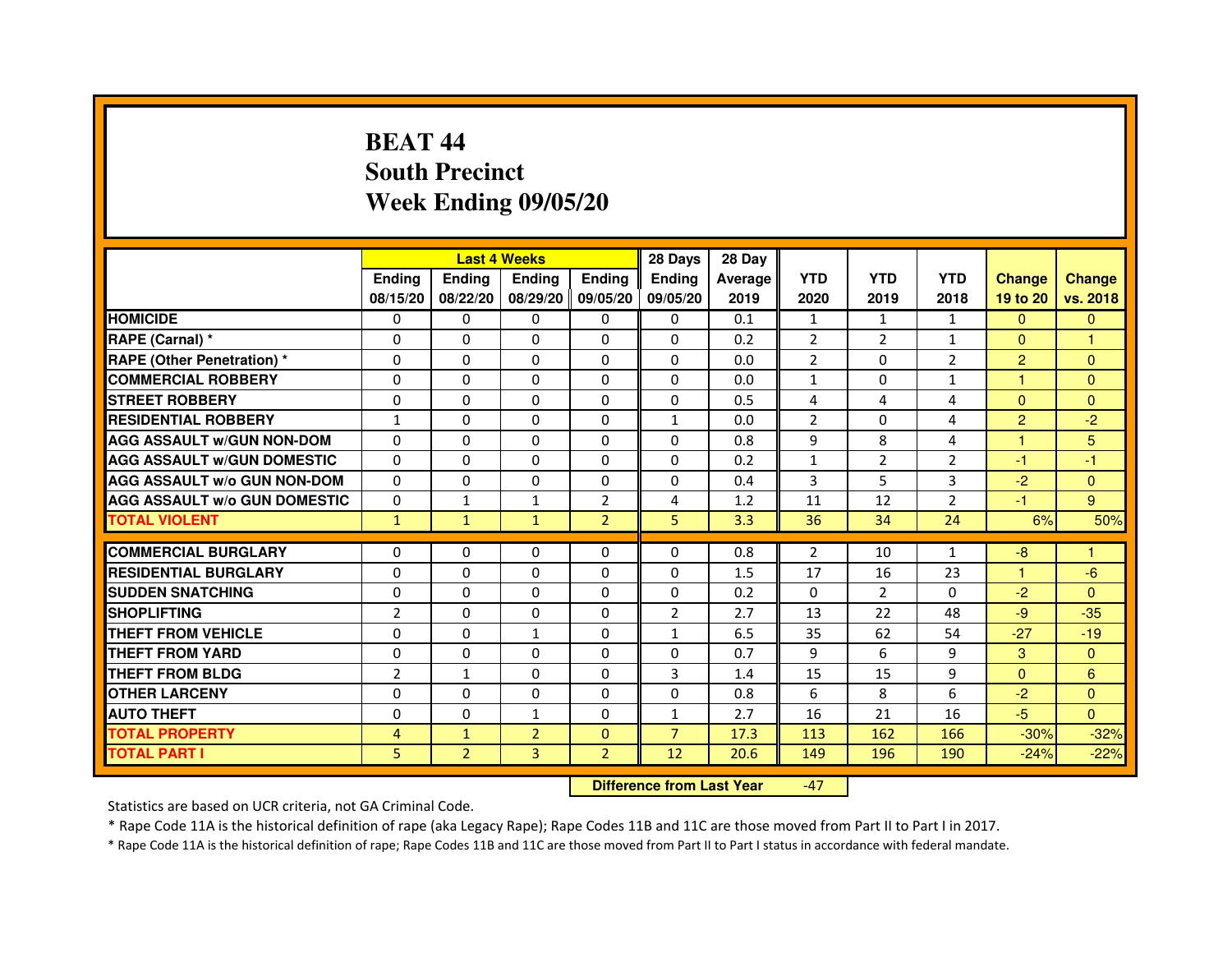# **BEAT 45 South PrecinctWeek Ending 09/05/20**

|                                     |                | <b>Last 4 Weeks</b> |                |                   | 28 Days        | 28 Day  |                |                |                |                  |                |
|-------------------------------------|----------------|---------------------|----------------|-------------------|----------------|---------|----------------|----------------|----------------|------------------|----------------|
|                                     | <b>Endina</b>  | <b>Endina</b>       | <b>Endina</b>  | <b>Ending</b>     | <b>Endina</b>  | Average | <b>YTD</b>     | <b>YTD</b>     | <b>YTD</b>     | <b>Change</b>    | <b>Change</b>  |
|                                     | 08/15/20       | 08/22/20            |                | 08/29/20 09/05/20 | 09/05/20       | 2019    | 2020           | 2019           | 2018           | 19 to 20         | vs. 2018       |
| <b>HOMICIDE</b>                     | 0              | 0                   | $\mathbf{0}$   | 0                 | 0              | 0.0     | 1              | 0              | 1              | 1                | $\mathbf{0}$   |
| RAPE (Carnal) *                     | $\Omega$       | $\Omega$            | $\Omega$       | $\Omega$          | $\Omega$       | 0.1     | 3              | $\Omega$       | 3              | 3                | $\Omega$       |
| <b>RAPE (Other Penetration) *</b>   | 0              | $\Omega$            | 0              | $\Omega$          | $\Omega$       | 0.0     | $\mathbf{1}$   | $\Omega$       | 3              | 1.               | $-2$           |
| <b>COMMERCIAL ROBBERY</b>           | 1              | 0                   | 0              | 0                 | $\mathbf{1}$   | 0.2     | 3              | $\mathbf{1}$   | 2              | $\overline{2}$   | 1              |
| <b>STREET ROBBERY</b>               | 0              | 0                   | 0              | 0                 | 0              | 0.3     | 3              | $\overline{2}$ | 3              | 1                | $\Omega$       |
| <b>RESIDENTIAL ROBBERY</b>          | 0              | $\Omega$            | $\Omega$       | $\Omega$          | $\Omega$       | 0.1     | $\Omega$       | $\mathbf{1}$   | $\Omega$       | $-1$             | $\Omega$       |
| <b>AGG ASSAULT W/GUN NON-DOM</b>    | $\Omega$       | $\mathbf 0$         | $\Omega$       | $\Omega$          | $\Omega$       | 0.5     | 4              | 3              | $\overline{2}$ | $\mathbf{1}$     | $\overline{2}$ |
| <b>AGG ASSAULT W/GUN DOMESTIC</b>   | 0              | 0                   | 0              | 0                 | $\Omega$       | 0.2     | $\overline{2}$ | $\mathbf{1}$   | $\mathbf{1}$   | 1                | 1              |
| <b>AGG ASSAULT W/o GUN NON-DOM</b>  | $\Omega$       | 0                   | 0              | $\Omega$          | $\Omega$       | 0.2     | $\overline{2}$ | $\mathbf{1}$   | 4              | 1                | $-2$           |
| <b>AGG ASSAULT W/o GUN DOMESTIC</b> | $\Omega$       | $\mathbf{1}$        | $\overline{2}$ | $\mathbf{1}$      | 4              | 0.5     | 6              | 4              | 3              | $\overline{2}$   | 3              |
| <b>TOTAL VIOLENT</b>                | $\mathbf{1}$   | $\mathbf{1}$        | $\overline{2}$ | $\mathbf{1}$      | 5              | 1.9     | 25             | 13             | 22             | 92%              | 14%            |
|                                     |                |                     |                |                   |                |         |                |                |                |                  |                |
| <b>COMMERCIAL BURGLARY</b>          | 0              | 0                   | 0              | 0                 | $\Omega$       | 0.2     | 2              | $\mathbf{1}$   | 3              | 1                | -1             |
| <b>RESIDENTIAL BURGLARY</b>         | 0              | $\Omega$            | 0              | $\Omega$          | $\Omega$       | 1.2     | 9              | 9              | 24             | $\Omega$         | $-15$          |
| <b>SUDDEN SNATCHING</b>             | 0              | 0                   | 0              | 0                 | $\Omega$       | 0.1     | $\Omega$       | $\mathbf{1}$   | $\Omega$       | -1               | $\Omega$       |
| <b>SHOPLIFTING</b>                  | $\mathbf{1}$   | $\mathbf{1}$        | 0              | $\Omega$          | $\overline{2}$ | 8.0     | 21             | 85             | 37             | $-64$            | $-16$          |
| <b>THEFT FROM VEHICLE</b>           | $\mathbf{1}$   | $\overline{2}$      | 0              | $\mathbf{0}$      | 3              | 3.1     | 36             | 26             | 35             | 10 <sup>10</sup> | $\mathbf{1}$   |
| <b>THEFT FROM YARD</b>              | $\Omega$       | $\mathbf{1}$        | $\mathbf{1}$   | $\Omega$          | $\overline{2}$ | 1.2     | 10             | 12             | 17             | $-2$             | $-7$           |
| <b>THEFT FROM BLDG</b>              | 0              | 0                   | 0              | 1                 | 1              | 1.2     | 9              | 12             | 12             | $-3$             | -3             |
| <b>OTHER LARCENY</b>                | 0              | 0                   | $\Omega$       | $\Omega$          | $\Omega$       | 0.5     | 4              | 2              | 4              | $\overline{2}$   | $\Omega$       |
| <b>AUTO THEFT</b>                   | $\mathbf 0$    | 1                   | 3              | $\Omega$          | 4              | 1.0     | 16             | 9              | 13             | $\overline{7}$   | 3              |
| <b>TOTAL PROPERTY</b>               | $\overline{2}$ | 5                   | 4              | $\mathbf{1}$      | 12             | 16.3    | 107            | 157            | 145            | $-32%$           | $-26%$         |
| <b>TOTAL PART I</b>                 | 3              | 6                   | 6              | $\overline{2}$    | 17             | 18.2    | 132            | 170            | 167            | $-22%$           | $-21%$         |

 **Difference from Last Year**-38

Statistics are based on UCR criteria, not GA Criminal Code.

\* Rape Code 11A is the historical definition of rape (aka Legacy Rape); Rape Codes 11B and 11C are those moved from Part II to Part I in 2017.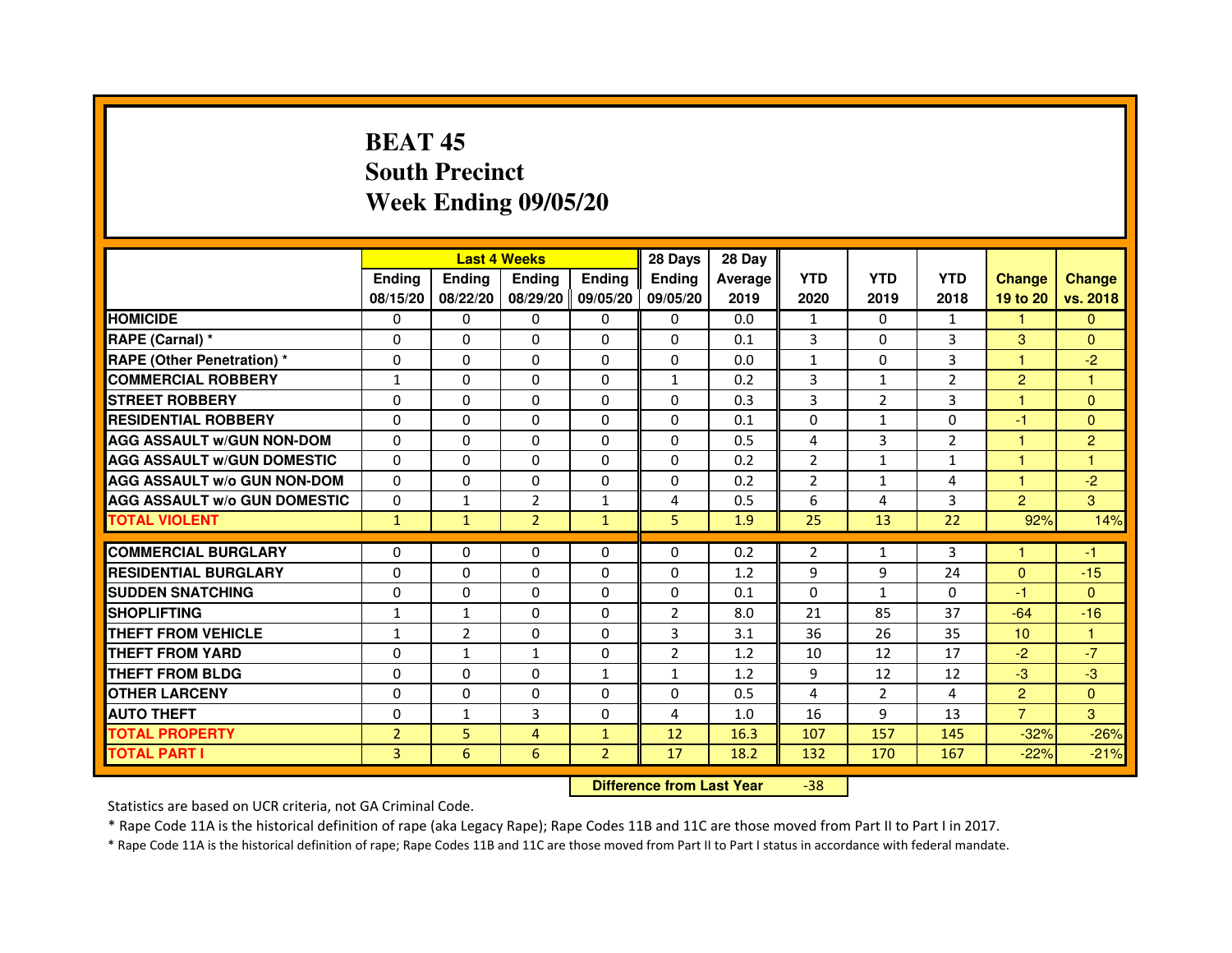# **BEAT 46 South PrecinctWeek Ending 09/05/20**

|                                     |                |                | <b>Last 4 Weeks</b> |               | 28 Days                          | 28 Day  |                |                |              |                |                |
|-------------------------------------|----------------|----------------|---------------------|---------------|----------------------------------|---------|----------------|----------------|--------------|----------------|----------------|
|                                     | <b>Ending</b>  | Ending         | <b>Ending</b>       | <b>Ending</b> | <b>Ending</b>                    | Average | <b>YTD</b>     | <b>YTD</b>     | <b>YTD</b>   | <b>Change</b>  | <b>Change</b>  |
|                                     | 08/15/20       | 08/22/20       | 08/29/20            | 09/05/20      | 09/05/20                         | 2019    | 2020           | 2019           | 2018         | 19 to 20       | vs. 2019       |
| <b>HOMICIDE</b>                     | 0              | 0              | $\Omega$            | 0             | 0                                | 0.2     | 0              | $\overline{2}$ | $\mathbf{1}$ | $-2$           | $-1$           |
| RAPE (Carnal) *                     | 0              | 0              | 0                   | 1             | $\mathbf{1}$                     | 0.2     | 3              | $\overline{2}$ | 1            | 1              | $\overline{2}$ |
| RAPE (Other Penetration) *          | $\Omega$       | 0              | $\Omega$            | $\Omega$      | $\Omega$                         | 0.0     | $\Omega$       | $\Omega$       | 3            | $\Omega$       | $-3$           |
| <b>COMMERCIAL ROBBERY</b>           | $\Omega$       | $\Omega$       | $\Omega$            | $\Omega$      | $\Omega$                         | 0.2     | $\mathbf{1}$   | $\overline{2}$ | 3            | $-1$           | $-2$           |
| <b>STREET ROBBERY</b>               | $\Omega$       | $\mathbf{1}$   | $\Omega$            | $\Omega$      | $\mathbf{1}$                     | 0.2     | 4              | $\overline{2}$ | 5            | $\overline{2}$ | $-1$           |
| <b>RESIDENTIAL ROBBERY</b>          | 0              | 0              | $\Omega$            | 0             | 0                                | 0.0     | 0              | 0              | $\Omega$     | $\Omega$       | $\mathbf{0}$   |
| <b>AGG ASSAULT W/GUN NON-DOM</b>    | $\Omega$       | $\Omega$       | $\Omega$            | $\Omega$      | $\Omega$                         | 0.3     | 8              | 4              | 3            | $\overline{4}$ | 5              |
| <b>AGG ASSAULT W/GUN DOMESTIC</b>   | $\Omega$       | $\Omega$       | $\Omega$            | $\Omega$      | $\Omega$                         | 0.2     | $\mathbf{1}$   | 3              | $\Omega$     | $-2$           | $\mathbf{1}$   |
| <b>AGG ASSAULT W/o GUN NON-DOM</b>  | $\Omega$       | $\Omega$       | $\Omega$            | $\Omega$      | $\Omega$                         | 0.4     | 5              | 4              | $\Omega$     | $\mathbf{1}$   | 5              |
| <b>AGG ASSAULT w/o GUN DOMESTIC</b> | $\Omega$       | $\mathbf{1}$   | 0                   | $\Omega$      | $\mathbf{1}$                     | 0.9     | 3              | $\overline{7}$ | 8            | $-4$           | $-5$           |
| <b>TOTAL VIOLENT</b>                | $\mathbf{0}$   | $\overline{2}$ | $\mathbf{0}$        | $\mathbf{1}$  | 3                                | 2.5     | 25             | 26             | 24           | $-4%$          | 4%             |
| <b>COMMERCIAL BURGLARY</b>          | 0              | 0              | 0                   | 0             | 0                                | 0.8     | 3              | 8              | 8            | $-5$           | $-5$           |
| <b>RESIDENTIAL BURGLARY</b>         | 0              | $\Omega$       | $\Omega$            | 1             | $\mathbf{1}$                     | 2.2     | 8              | 19             | 38           | $-11$          | $-30$          |
| <b>SUDDEN SNATCHING</b>             | $\Omega$       | $\Omega$       | $\Omega$            | $\Omega$      | $\Omega$                         | 0.3     | $\overline{2}$ | $\overline{2}$ | $\mathbf{1}$ | $\Omega$       | $\mathbf{1}$   |
| <b>SHOPLIFTING</b>                  | 0              | 3              | $\mathbf{1}$        | 1             | 5                                | 9.6     | 42             | 91             | 88           | $-49$          | $-46$          |
| THEFT FROM VEHICLE                  | $\overline{2}$ | 0              | 0                   | 3             | 5                                | 4.1     | 27             | 41             | 52           | $-14$          | $-25$          |
| <b>THEFT FROM YARD</b>              | $\Omega$       | $\mathbf{1}$   | $\Omega$            | $\Omega$      | $\mathbf{1}$                     | 0.6     | 8              | 5              | 8            | 3              | $\Omega$       |
| <b>THEFT FROM BLDG</b>              | $\Omega$       | $\Omega$       | $\Omega$            | $\Omega$      | $\Omega$                         | 2.1     | 15             | 17             | 24           | $-2$           | -9             |
| <b>OTHER LARCENY</b>                | 0              | $\Omega$       | 0                   | 0             | 0                                | 0.8     | $\overline{2}$ | 6              | 4            | $-4$           | $-2$           |
| <b>AUTO THEFT</b>                   | $\mathbf{1}$   | $\Omega$       | $\Omega$            | $\Omega$      | $\mathbf{1}$                     | 1.9     | 6              | 20             | 28           | $-14$          | $-22$          |
| <b>TOTAL PROPERTY</b>               | $\overline{3}$ | $\overline{4}$ | $\mathbf{1}$        | 5             | 13                               | 22.3    | 113            | 209            | 251          | $-46%$         | $-55%$         |
| <b>TOTAL PART I</b>                 | 3              | 6              | $\mathbf{1}$        | 6             | 16                               | 24.8    | 138            | 235            | 275          | $-41%$         | $-50%$         |
|                                     |                |                |                     |               | <b>Difference from Last Year</b> |         | $-97$          |                |              |                |                |

 **Difference from Last Year**

Statistics are based on UCR criteria, not GA Criminal Code.

\* Rape Code 11A is the historical definition of rape (aka Legacy Rape); Rape Codes 11B and 11C are those moved from Part II to Part I in 2017.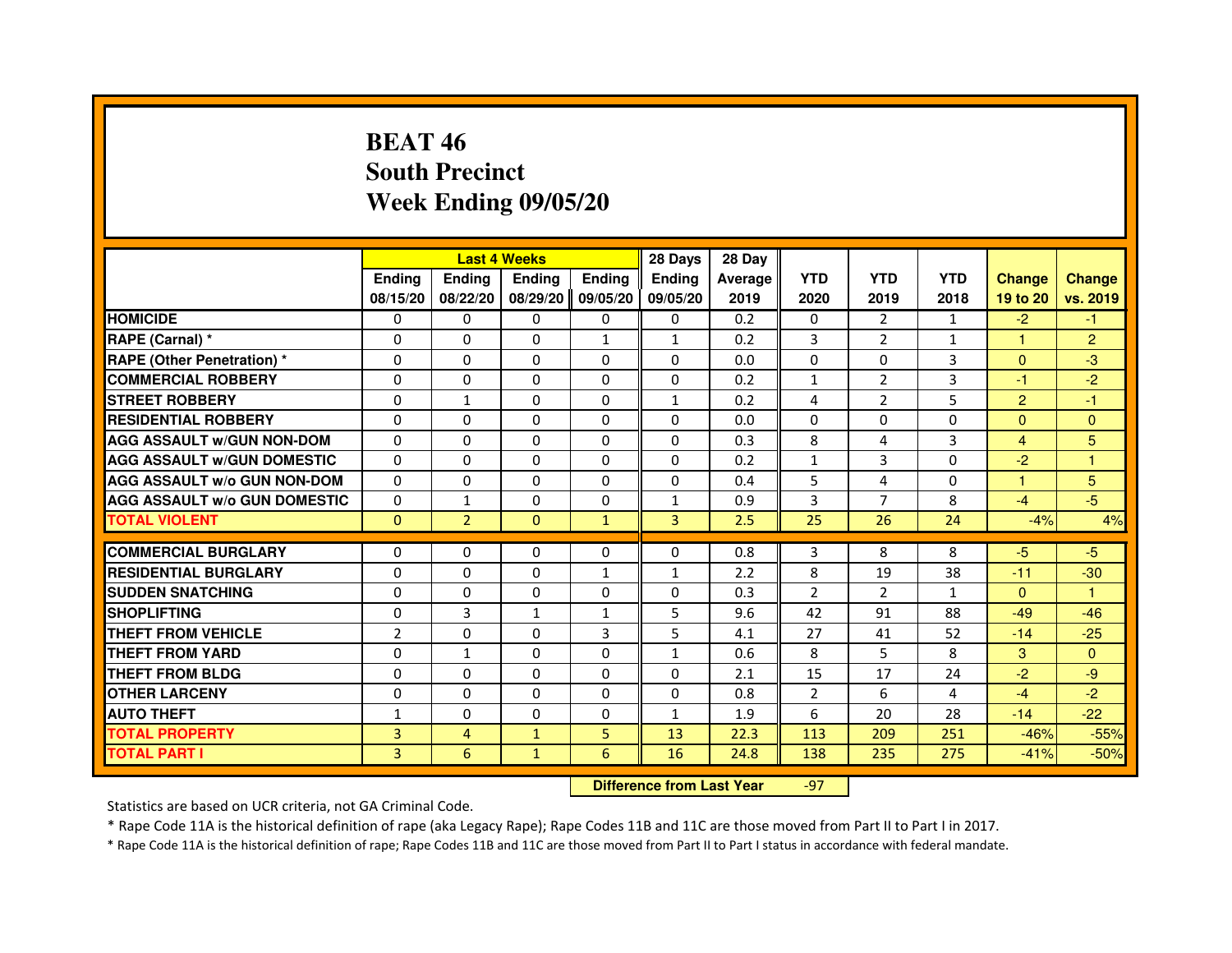# **BEAT 47 South PrecinctWeek Ending 09/05/20**

|                                     |               |                | <b>Last 4 Weeks</b> |               | 28 Days                          | 28 Day  |                |              |              |                |                |
|-------------------------------------|---------------|----------------|---------------------|---------------|----------------------------------|---------|----------------|--------------|--------------|----------------|----------------|
|                                     | <b>Ending</b> | <b>Ending</b>  | <b>Ending</b>       | <b>Ending</b> | <b>Ending</b>                    | Average | <b>YTD</b>     | <b>YTD</b>   | <b>YTD</b>   | <b>Change</b>  | <b>Change</b>  |
|                                     | 08/15/20      | 08/22/20       | 08/29/20            | 09/05/20      | 09/05/20                         | 2019    | 2020           | 2019         | 2018         | 19 to 20       | vs. 2018       |
| <b>HOMICIDE</b>                     | 0             | 0              | $\mathbf{0}$        | 0             | 0                                | 0.0     | $\mathbf{0}$   | $\Omega$     | $\Omega$     | $\Omega$       | $\mathbf{0}$   |
| RAPE (Carnal) *                     | 0             | 0              | 0                   | 0             | 0                                | 0.0     | 0              | 0            | 0            | $\mathbf{0}$   | $\mathbf{0}$   |
| <b>RAPE (Other Penetration) *</b>   | $\Omega$      | $\Omega$       | $\Omega$            | $\Omega$      | $\Omega$                         | 0.0     | $\Omega$       | $\Omega$     | $\mathbf{1}$ | $\Omega$       | -1             |
| <b>COMMERCIAL ROBBERY</b>           | 0             | $\Omega$       | $\Omega$            | $\Omega$      | 0                                | 0.0     | 0              | 0            | $\Omega$     | $\overline{0}$ | $\mathbf{0}$   |
| <b>STREET ROBBERY</b>               | $\Omega$      | $\Omega$       | $\Omega$            | $\Omega$      | $\Omega$                         | 0.1     | $\Omega$       | $\mathbf{1}$ | $\Omega$     | $-1$           | $\mathbf{0}$   |
| <b>RESIDENTIAL ROBBERY</b>          | 0             | 0              | $\Omega$            | 0             | $\Omega$                         | 0.0     | $\mathbf{1}$   | 0            | $\Omega$     | $\mathbf{1}$   | 1              |
| <b>AGG ASSAULT W/GUN NON-GUN</b>    | $\Omega$      | $\Omega$       | 0                   | $\Omega$      | $\Omega$                         | 0.2     | $\Omega$       | $\mathbf{1}$ | 0            | -1             | $\mathbf{0}$   |
| <b>AGG ASSAULT W/GUN DOMESTIC</b>   | $\Omega$      | $\Omega$       | $\Omega$            | $\Omega$      | $\Omega$                         | 0.1     | $\Omega$       | $\mathbf{1}$ | 0            | $-1$           | $\Omega$       |
| <b>AGG ASSAULT W/o GUN NON-DOM</b>  | $\Omega$      | $\Omega$       | $\Omega$            | $\Omega$      | $\Omega$                         | 0.3     | $\Omega$       | 3            | $\Omega$     | $-3$           | $\mathbf{0}$   |
| <b>AGG ASSAULT W/o GUN DOMESTIC</b> | 0             | $\Omega$       | 0                   | $\Omega$      | $\Omega$                         | 0.4     | $\mathbf{1}$   | 3            | 0            | $-2$           | $\overline{1}$ |
| <b>TOTAL VIOLENT</b>                | $\mathbf{0}$  | $\mathbf{0}$   | $\mathbf{0}$        | $\mathbf{0}$  | $\mathbf{0}$                     | 1.1     | $\overline{2}$ | 9            | $\mathbf{1}$ | $-78%$         | 100%           |
| <b>COMMERCIAL BURGLARY</b>          | 0             | 0              | 0                   | 0             | 0                                | 0.1     | 0              | 1            | 0            | $-1$           | $\mathbf{0}$   |
| <b>RESIDENTIAL BURGLARY</b>         | $\Omega$      | $\Omega$       | $\Omega$            | $\Omega$      | 0                                | 0.3     | 3              | $\mathbf{1}$ | 10           | $\overline{2}$ | $-7$           |
| <b>SUDDEN SNATCHING</b>             | $\Omega$      | $\Omega$       | $\Omega$            | $\Omega$      | $\Omega$                         | 0.0     | $\Omega$       | $\Omega$     | $\mathbf{0}$ | $\Omega$       | $\mathbf{0}$   |
| <b>SHOPLIFTING</b>                  | 0             | $\mathbf{0}$   | 0                   | $\mathbf{0}$  | 0                                | 0.1     | $\mathbf{0}$   | 0            | $\mathbf{1}$ | $\mathbf{0}$   | -1             |
| THEFT FROM VEHICLE                  | 0             | $\mathbf{1}$   | $\mathbf{1}$        | $\Omega$      | $\overline{2}$                   | 1.3     | 10             | 13           | 17           | $-3$           | $-7$           |
| <b>THEFT FROM YARD</b>              | $\Omega$      | $\Omega$       | $\Omega$            | $\Omega$      | $\Omega$                         | 0.7     | 5              | 8            | 3            | $-3$           | $\overline{2}$ |
| <b>THEFT FROM BLDG</b>              | $\Omega$      | $\Omega$       | $\Omega$            | $\Omega$      | $\Omega$                         | 0.5     | $\overline{2}$ | 5            | 5            | $-3$           | $-3$           |
| <b>OTHER LARCENY</b>                | $\Omega$      | $\Omega$       | 0                   | $\Omega$      | $\Omega$                         | 0.8     | $\mathbf{1}$   | 8            | 1            | $-7$           | $\Omega$       |
| <b>AUTO THEFT</b>                   | $\Omega$      | $\mathbf{1}$   | $\Omega$            | $\mathbf{1}$  | $\overline{2}$                   | 0.5     | 8              | 5            | 5            | 3              | 3              |
| <b>TOTAL PROPERTY</b>               | $\Omega$      | $\overline{2}$ | $\mathbf{1}$        | $\mathbf{1}$  | $\overline{4}$                   | 4.2     | 29             | 41           | 42           | $-29%$         | $-31%$         |
| <b>TOTAL PART I</b>                 | $\mathbf{0}$  | $\overline{2}$ | $\mathbf{1}$        | $\mathbf{1}$  | $\overline{4}$                   | 5.3     | 31             | 50           | 43           | $-38%$         | $-28%$         |
|                                     |               |                |                     |               | <b>Difference from Last Year</b> |         | $-19$          |              |              |                |                |

 **Difference from Last Year**

Statistics are based on UCR criteria, not GA Criminal Code.

\* Rape Code 11A is the historical definition of rape (aka Legacy Rape); Rape Codes 11B and 11C are those moved from Part II to Part I in 2017.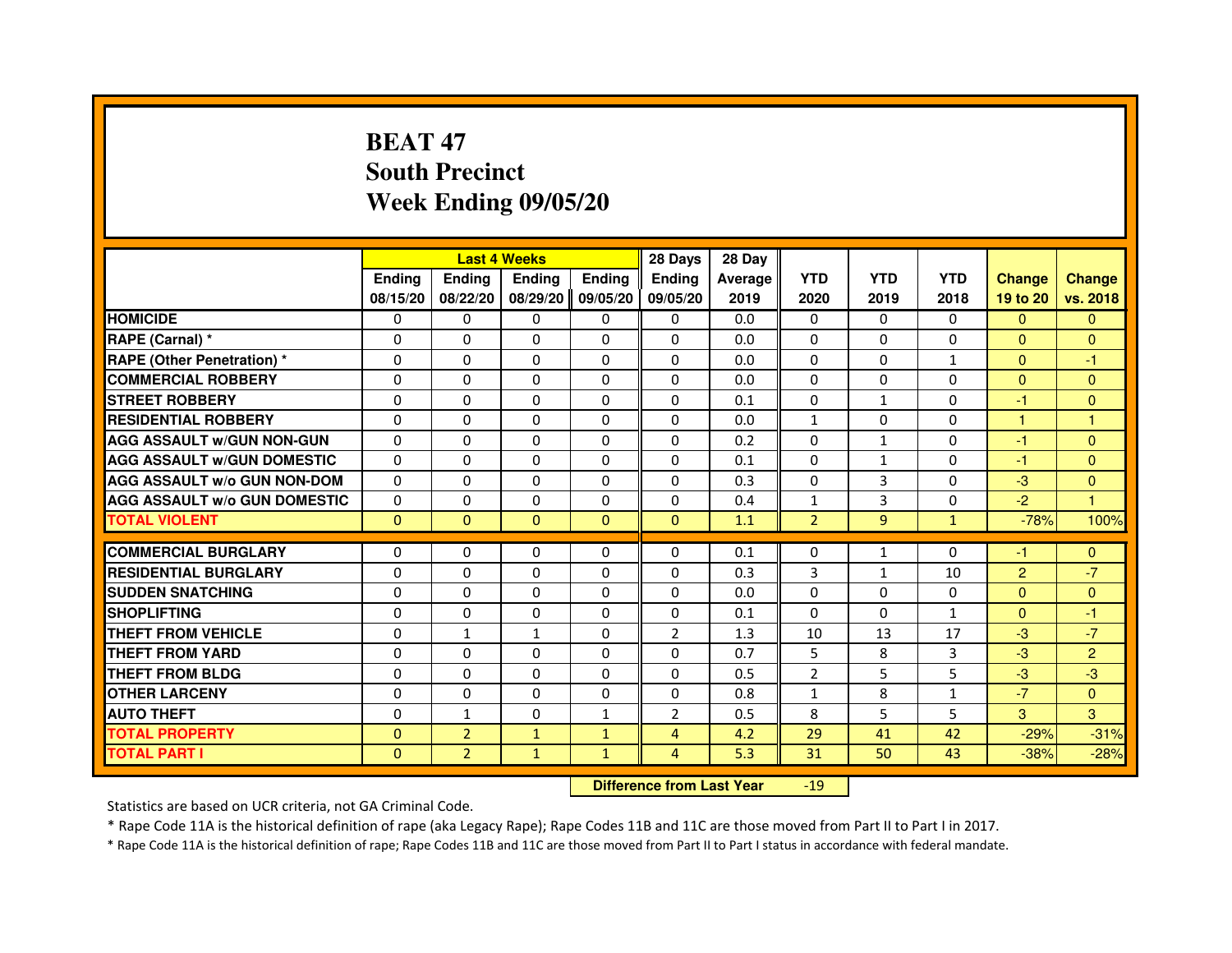#### **BEAT 51 East PrecinctWeek Ending 09/05/20**

|                                     |                |                | <b>Last 4 Weeks</b> |                   | 28 Days                          | 28 Day  |                |                |                |                      |                |
|-------------------------------------|----------------|----------------|---------------------|-------------------|----------------------------------|---------|----------------|----------------|----------------|----------------------|----------------|
|                                     | <b>Ending</b>  | <b>Ending</b>  | Ending              | <b>Ending</b>     | <b>Ending</b>                    | Average | <b>YTD</b>     | <b>YTD</b>     | <b>YTD</b>     | <b>Change</b>        | <b>Change</b>  |
|                                     | 08/15/20       | 08/22/20       |                     | 08/29/20 09/05/20 | 09/05/20                         | 2019    | 2020           | 2019           | 2018           | 19 to 20             | vs. 2018       |
| <b>HOMICIDE</b>                     | 0              | 0              | $\Omega$            | $\mathbf{0}$      | 0                                | 0.2     | $\overline{2}$ | $\mathbf{1}$   | $\overline{2}$ | $\mathbf{1}$         | $\Omega$       |
| RAPE (Carnal) *                     | 0              | 0              | 0                   | 0                 | 0                                | 0.2     | 0              | $\mathbf{1}$   | 3              | $-1$                 | $-3$           |
| <b>RAPE (Other Penetration) *</b>   | 0              | $\Omega$       | 0                   | $\Omega$          | $\Omega$                         | 0.1     | $\mathbf{1}$   | $\Omega$       | $\overline{2}$ | 1                    | $-1$           |
| <b>COMMERCIAL ROBBERY</b>           | $\Omega$       | $\Omega$       | $\Omega$            | $\Omega$          | $\Omega$                         | 0.1     | $\Omega$       | $\Omega$       | $\mathbf{1}$   | $\Omega$             | $-1$           |
| <b>STREET ROBBERY</b>               | 0              | $\Omega$       | $\Omega$            | 0                 | $\Omega$                         | 1.2     | 3              | 10             | 6              | $-7$                 | $-3$           |
| <b>RESIDENTIAL ROBBERY</b>          | 0              | 0              | 0                   | 0                 | 0                                | 0.2     | 1              | $\mathbf{1}$   | $\Omega$       | $\mathbf{0}$         | $\overline{1}$ |
| <b>AGG ASSAULT w/GUN NON-DOM</b>    | $\Omega$       | $\Omega$       | $\overline{2}$      | $\Omega$          | $\overline{2}$                   | 1.7     | 14             | 12             | 12             | $\overline{2}$       | $\overline{2}$ |
| <b>AGG ASSAULT W/GUN DOMESTIC</b>   | $\Omega$       | 0              | $\Omega$            | $\Omega$          | $\Omega$                         | 0.5     | $\overline{2}$ | 3              | $\mathbf{1}$   | $-1$                 | $\overline{1}$ |
| <b>AGG ASSAULT w/o GUN NON-DOM</b>  | $\mathbf{0}$   | 0              | 0                   | 0                 | 0                                | 1.5     | 11             | 14             | 11             | $-3$                 | $\overline{0}$ |
| <b>AGG ASSAULT W/o GUN DOMESTIC</b> | $\Omega$       | 0              | 0                   | 0                 | 0                                | 0.8     | 12             | 10             | 6              | 2 <sup>1</sup>       | 6              |
| <b>TOTAL VIOLENT</b>                | $\Omega$       | $\mathbf{0}$   | $\overline{2}$      | $\mathbf{0}$      | $\overline{2}$                   | 6.4     | 46             | 52             | 44             | $-12%$               | 5%             |
| <b>COMMERCIAL BURGLARY</b>          | 0              | 0              | 0                   | 0                 | 0                                | 0.2     | 3              | $\overline{2}$ | 4              |                      | $-1$           |
| <b>RESIDENTIAL BURGLARY</b>         | $\Omega$       | $\Omega$       | $\overline{2}$      | $\mathbf{1}$      | 3                                | 2.8     | 16             | 29             | 15             | $-13$                | $\overline{1}$ |
| <b>SUDDEN SNATCHING</b>             | 0              | $\Omega$       | $\Omega$            | $\Omega$          | $\Omega$                         | 0.0     | $\mathbf{1}$   | $\Omega$       | 4              | $\blacktriangleleft$ | $-3$           |
| <b>SHOPLIFTING</b>                  | 0              | 0              | 1                   | 0                 | $\mathbf{1}$                     | 2.0     | 13             | 21             | 19             | $-8-$                | $-6$           |
| THEFT FROM VEHICLE                  | 0              | $\mathbf{1}$   | $\mathbf{1}$        | $\overline{2}$    | 4                                | 2.2     | 22             | 18             | 40             | $\overline{4}$       | $-18$          |
| <b>THEFT FROM YARD</b>              | $\mathbf{1}$   | $\Omega$       | $\Omega$            | $\mathbf{1}$      | $\overline{2}$                   | 1.2     | 13             | 12             | 12             | $\mathbf{1}$         | $\mathbf{1}$   |
| THEFT FROM BLDG                     | 0              | $\Omega$       | 0                   | $\Omega$          | $\Omega$                         | 1.3     | 17             | 11             | 16             | 6                    | $\overline{1}$ |
| <b>OTHER LARCENY</b>                | 1              | $\Omega$       | $\mathbf{1}$        | $\Omega$          | $\overline{2}$                   | 1.4     | 8              | 13             | 10             | $-5$                 | $-2$           |
| <b>AUTO THEFT</b>                   | 0              | $\mathbf{1}$   | 0                   | $\mathbf{1}$      | $\overline{2}$                   | 2.3     | 11             | 22             | 21             | $-11$                | $-10$          |
| <b>TOTAL PROPERTY</b>               | $\overline{2}$ | $\overline{2}$ | 5                   | 5                 | 14                               | 13.3    | 104            | 128            | 141            | $-19%$               | $-26%$         |
| <b>TOTAL PART I</b>                 | $\overline{2}$ | $\overline{2}$ | $\overline{7}$      | 5                 | 16                               | 19.8    | 150            | 180            | 185            | $-17%$               | $-19%$         |
|                                     |                |                |                     |                   | <b>Difference from Last Year</b> |         | $-30$          |                |                |                      |                |

 **Difference from Last Year**

Statistics are based on UCR criteria, not GA Criminal Code.

\* Rape Code 11A is the historical definition of rape (aka Legacy Rape); Rape Codes 11B and 11C are those moved from Part II to Part I in 2017.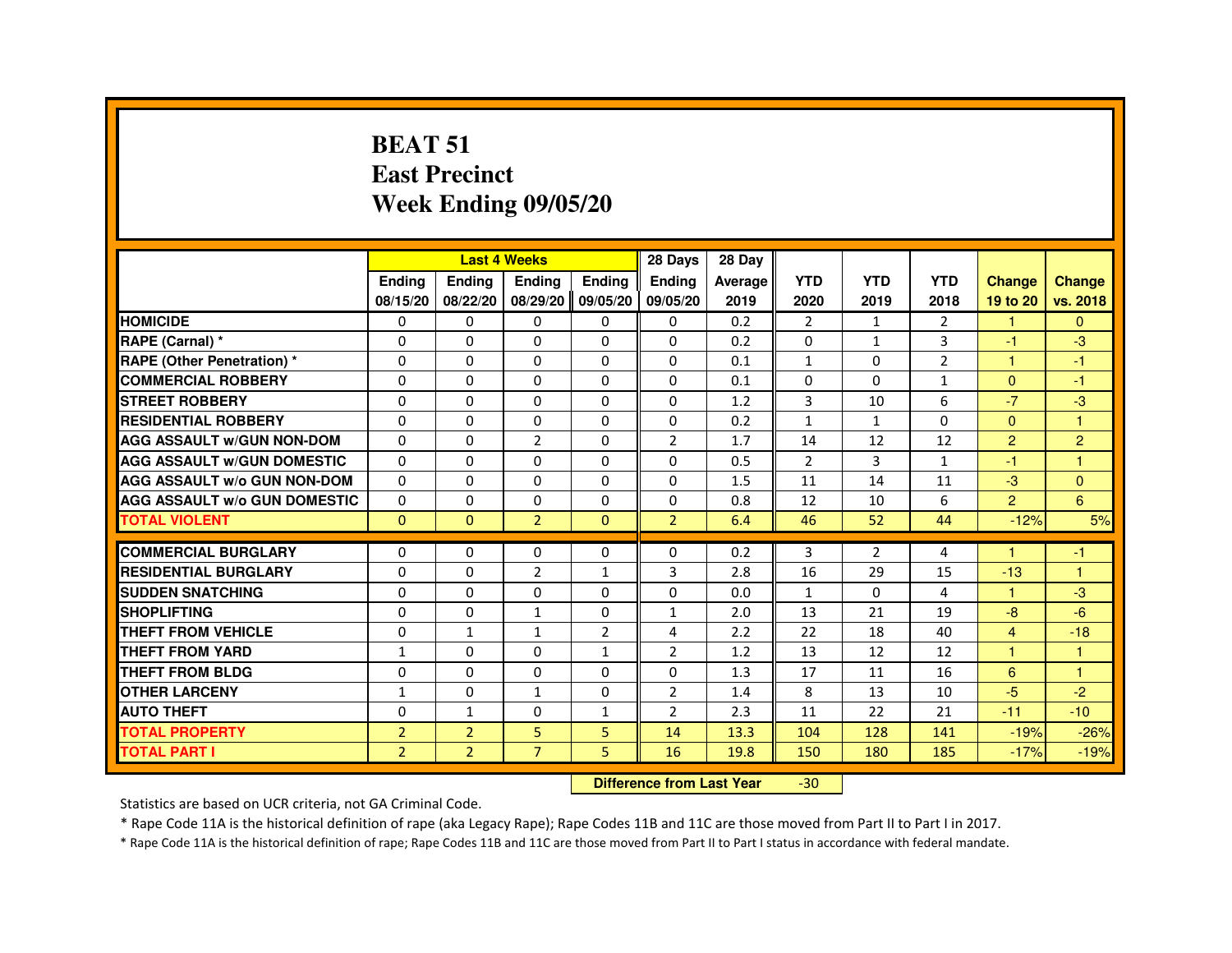# **BEAT 52 East PrecinctWeek Ending 09/05/20**

|                                     |                | <b>Last 4 Weeks</b> |                |                   | 28 Days        | 28 Day  |                |                |                |                |                |
|-------------------------------------|----------------|---------------------|----------------|-------------------|----------------|---------|----------------|----------------|----------------|----------------|----------------|
|                                     | <b>Endina</b>  | Ending              | <b>Endina</b>  | <b>Ending</b>     | <b>Endina</b>  | Average | <b>YTD</b>     | <b>YTD</b>     | <b>YTD</b>     | <b>Change</b>  | <b>Change</b>  |
|                                     | 08/15/20       | 08/22/20            |                | 08/29/20 09/05/20 | 09/05/20       | 2019    | 2020           | 2019           | 2018           | 19 to 20       | vs. 2018       |
| <b>HOMICIDE</b>                     | 0              | 0                   | 0              | 0                 | 0              | 0.1     | $\mathbf{0}$   | $\mathbf{1}$   | $\mathbf{1}$   | -1             | -1             |
| RAPE (Carnal) *                     | $\Omega$       | $\Omega$            | 1              | $\Omega$          | $\mathbf{1}$   | 0.3     | $\mathbf{1}$   | 4              | $\overline{2}$ | $-3$           | $-1$           |
| <b>RAPE (Other Penetration) *</b>   | 0              | 0                   | $\Omega$       | $\Omega$          | $\Omega$       | 0.0     | $\Omega$       | $\Omega$       | $\Omega$       | $\Omega$       | $\Omega$       |
| <b>COMMERCIAL ROBBERY</b>           | 0              | 0                   | 0              | $\mathbf{1}$      | $\mathbf{1}$   | 0.2     | $\mathbf{1}$   | $\mathbf{1}$   | 1              | $\Omega$       | $\Omega$       |
| <b>STREET ROBBERY</b>               | 0              | $\Omega$            | 0              | $\Omega$          | $\Omega$       | 0.9     | 3              | 7              | 4              | $-4$           | $-1$           |
| <b>RESIDENTIAL ROBBERY</b>          | 0              | $\Omega$            | 0              | $\Omega$          | 0              | 0.2     | 0              | 2              | $\Omega$       | $-2$           | $\Omega$       |
| <b>AGG ASSAULT W/GUN NON-DOM</b>    | $\Omega$       | $\mathbf 0$         | $\Omega$       | $\Omega$          | $\Omega$       | 1.1     | $\overline{7}$ | 10             | $\overline{7}$ | $-3$           | $\mathbf{0}$   |
| <b>AGG ASSAULT W/GUN DOMESTIC</b>   | $\Omega$       | $\Omega$            | 0              | 0                 | $\Omega$       | 0.2     | $\overline{4}$ | 2              | $\mathbf{1}$   | $\overline{2}$ | 3              |
| <b>AGG ASSAULT W/o GUN NON-DOM</b>  | $\Omega$       | 0                   | $\Omega$       | 0                 | $\Omega$       | 0.8     | 11             | 8              | 6              | 3              | 5              |
| <b>AGG ASSAULT W/o GUN DOMESTIC</b> | $\Omega$       | 0                   | 0              | $\Omega$          | $\Omega$       | 0.8     | 10             | 8              | 6              | $\overline{2}$ | $\overline{4}$ |
| <b>TOTAL VIOLENT</b>                | $\Omega$       | $\Omega$            | $\mathbf{1}$   | $\mathbf{1}$      | $\overline{2}$ | 4.6     | 37             | 43             | 28             | $-14%$         | 32%            |
|                                     |                |                     |                |                   |                |         |                |                |                |                |                |
| <b>COMMERCIAL BURGLARY</b>          | 0              | 0                   | $\Omega$       | 0                 | $\Omega$       | 0.1     | $\overline{2}$ | $\Omega$       | $\overline{2}$ | $\overline{2}$ | $\Omega$       |
| <b>RESIDENTIAL BURGLARY</b>         | 1              | 0                   | 1              | $\mathbf{0}$      | $\overline{2}$ | 4.4     | 18             | 40             | 37             | $-22$          | $-19$          |
| <b>SUDDEN SNATCHING</b>             | 0              | 0                   | $\Omega$       | $\Omega$          | $\Omega$       | 0.2     | $\overline{2}$ | $\overline{2}$ | $\mathbf{1}$   | $\Omega$       | 1              |
| <b>SHOPLIFTING</b>                  | $\mathbf 0$    | 0                   | $\mathbf{1}$   | $\mathbf{0}$      | $\mathbf{1}$   | 0.5     | 8              | 5              | $\overline{2}$ | 3              | 6              |
| <b>THEFT FROM VEHICLE</b>           | 0              | $\mathbf{1}$        | $\mathbf{1}$   | 3                 | 5              | 4.9     | 45             | 40             | 32             | 5              | 13             |
| <b>THEFT FROM YARD</b>              | 0              | 0                   | $\Omega$       | $\mathbf{1}$      | $\mathbf{1}$   | 2.5     | 21             | 24             | 14             | $-3$           | $\overline{7}$ |
| <b>THEFT FROM BLDG</b>              | 0              | 0                   | $\overline{2}$ | 0                 | $\overline{2}$ | 2.8     | 16             | 27             | 16             | $-11$          | $\Omega$       |
| <b>OTHER LARCENY</b>                | 0              | 0                   | 1              | $\mathbf{1}$      | $\overline{2}$ | 0.8     | 11             | 6              | 8              | 5              | 3              |
| <b>AUTO THEFT</b>                   | $\mathbf{1}$   | 1                   | $\mathbf{1}$   | $\mathbf{1}$      | 4              | 2.0     | 13             | 21             | 20             | $-8$           | $-7$           |
| <b>TOTAL PROPERTY</b>               | $\overline{2}$ | $\overline{2}$      | $\overline{7}$ | 6                 | 17             | 18.3    | 136            | 165            | 132            | $-18%$         | 3%             |
| <b>TOTAL PART I</b>                 | $\overline{2}$ | $\overline{2}$      | 8              | $\overline{7}$    | 19             | 22.9    | 173            | 208            | 160            | $-17%$         | 8%             |

#### **Difference from Last Year**-35

Statistics are based on UCR criteria, not GA Criminal Code.

\* Rape Code 11A is the historical definition of rape (aka Legacy Rape); Rape Codes 11B and 11C are those moved from Part II to Part I in 2017.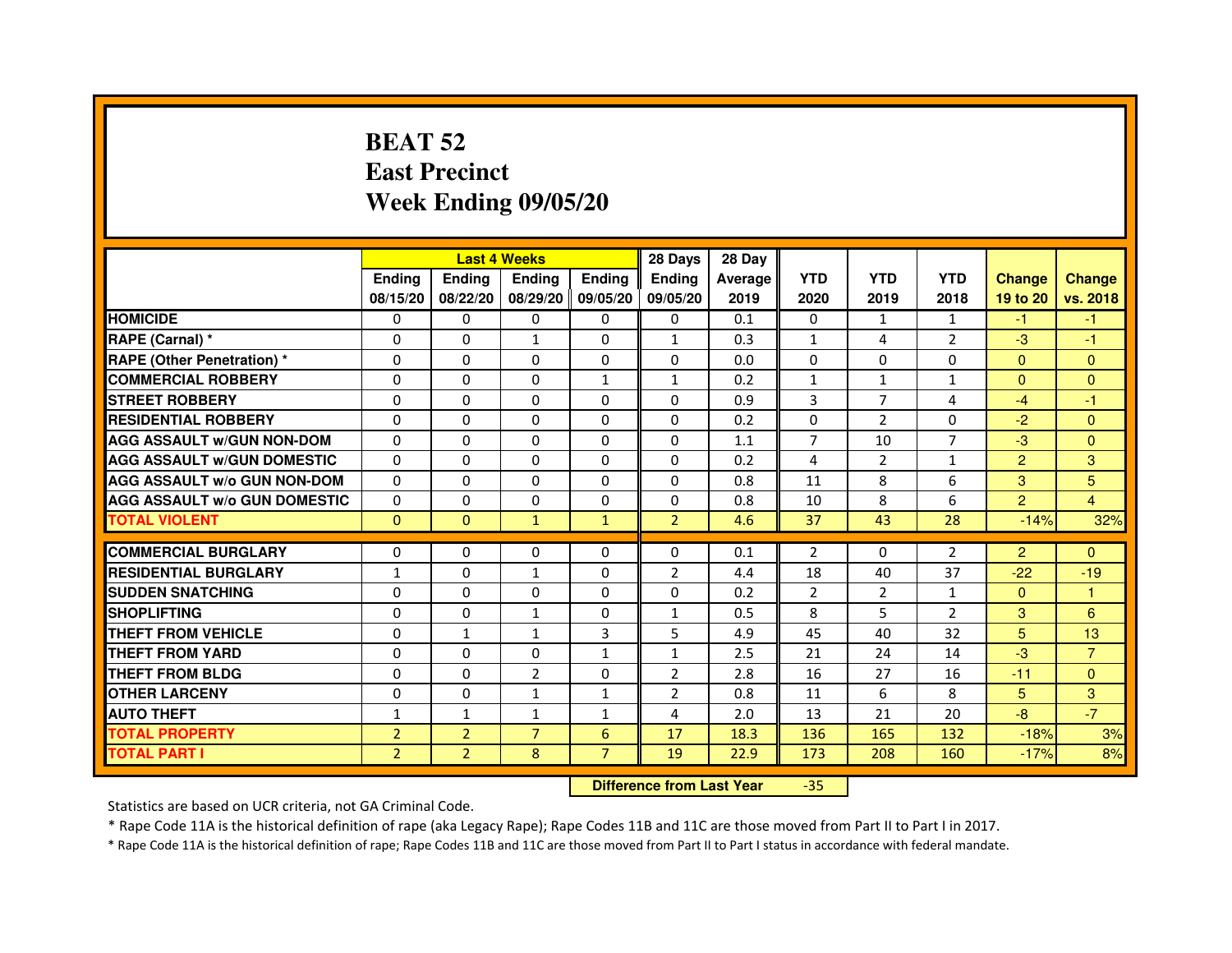# **BEAT 53 East PrecinctWeek Ending 09/05/20**

|                                     |                |                | <b>Last 4 Weeks</b> |                | 28 Days                          | 28 Day  |            |                |              |                |                |
|-------------------------------------|----------------|----------------|---------------------|----------------|----------------------------------|---------|------------|----------------|--------------|----------------|----------------|
|                                     | <b>Ending</b>  | Ending         | Ending              | Ending         | Ending                           | Average | <b>YTD</b> | <b>YTD</b>     | <b>YTD</b>   | <b>Change</b>  | <b>Change</b>  |
|                                     | 08/15/20       | 08/22/20       | 08/29/20            | 09/05/20       | 09/05/20                         | 2019    | 2020       | 2019           | 2018         | 19 to 20       | vs. 2018       |
| <b>HOMICIDE</b>                     | 0              | 0              | 0                   | 0              | $\mathbf{0}$                     | 0.0     | $\Omega$   | 0              | $\Omega$     | $\mathbf{0}$   | $\Omega$       |
| RAPE (Carnal) *                     | 0              | 0              | 0                   | 0              | 0                                | 0.0     | 0          | 0              | 2            | $\mathbf{0}$   | $-2$           |
| RAPE (Other Penetration) *          | $\Omega$       | $\Omega$       | $\Omega$            | $\Omega$       | $\Omega$                         | 0.1     | 1          | $\Omega$       | $\Omega$     | $\mathbf{1}$   | 1              |
| <b>COMMERCIAL ROBBERY</b>           | 0              | $\Omega$       | $\Omega$            | $\Omega$       | $\Omega$                         | 0.0     | 0          | $\Omega$       | $\Omega$     | $\Omega$       | $\overline{0}$ |
| <b>STREET ROBBERY</b>               | $\mathbf{1}$   | $\Omega$       | $\Omega$            | $\Omega$       | $\mathbf{1}$                     | 0.8     | 5          | $\overline{7}$ | 4            | $-2$           | 1              |
| <b>RESIDENTIAL ROBBERY</b>          | 0              | 0              | 0                   | 0              | 0                                | 0.0     | 1          | 0              | $\Omega$     | $\mathbf{1}$   | 1              |
| <b>AGG ASSAULT w/GUN NON-DOM</b>    | $\Omega$       | $\mathbf{1}$   | 0                   | $\Omega$       | $\mathbf{1}$                     | 1.3     | 11         | 9              | 8            | $\overline{2}$ | 3              |
| <b>AGG ASSAULT W/GUN DOMESTIC</b>   | $\Omega$       | $\Omega$       | $\Omega$            | $\Omega$       | $\Omega$                         | 0.2     | 4          | $\overline{2}$ | $\mathbf{1}$ | $\overline{2}$ | 3              |
| <b>AGG ASSAULT W/o GUN NON-DOM</b>  | $\Omega$       | $\Omega$       | $\Omega$            | $\Omega$       | $\Omega$                         | 0.6     | 11         | 6              | 6            | 5              | 5              |
| <b>AGG ASSAULT w/o GUN DOMESTIC</b> | $\Omega$       | $\mathbf{1}$   | 0                   | $\mathbf{1}$   | $\overline{2}$                   | 1.7     | 13         | 17             | 5            | $-4$           | 8              |
| <b>TOTAL VIOLENT</b>                | $\mathbf{1}$   | $\overline{2}$ | $\mathbf{0}$        | $\mathbf{1}$   | $\overline{4}$                   | 4.7     | 46         | 41             | 26           | 12%            | 77%            |
| <b>COMMERCIAL BURGLARY</b>          | 0              | 0              | 0                   | $\mathbf{0}$   | 0                                | 0.2     | 2          | 2              | 3            | $\Omega$       | $-1$           |
| <b>RESIDENTIAL BURGLARY</b>         | 0              | $\overline{2}$ | 1                   | $\Omega$       | 3                                | 3.8     | 19         | 32             | 31           | $-13$          | $-12$          |
| <b>SUDDEN SNATCHING</b>             | $\Omega$       | $\Omega$       | $\Omega$            | $\Omega$       | $\Omega$                         | 0.2     | $\Omega$   | $\mathbf{1}$   | $\mathbf{1}$ | $-1$           | $-1$           |
| <b>SHOPLIFTING</b>                  | 0              | $\Omega$       | 0                   | $\mathbf{0}$   | 0                                | 0.3     | 1          | 4              | 10           | $-3$           | $-9$           |
| THEFT FROM VEHICLE                  | 0              | $\Omega$       | $\mathbf{1}$        | $\overline{2}$ | 3                                | 3.7     | 26         | 36             | 46           | $-10$          | $-20$          |
| <b>THEFT FROM YARD</b>              | $\Omega$       | $\Omega$       | $\mathbf{1}$        | $\Omega$       | $\mathbf{1}$                     | 1.4     | 11         | 9              | 22           | $\overline{2}$ | $-11$          |
| <b>THEFT FROM BLDG</b>              | $\Omega$       | $\overline{3}$ | $\Omega$            | $\mathbf{1}$   | 4                                | 2.7     | 24         | 25             | 28           | $-1$           | $-4$           |
| <b>OTHER LARCENY</b>                | 0              | $\Omega$       | 1                   | $\mathbf{0}$   | 1                                | 1.1     | 4          | 11             | 9            | $-7$           | $-5$           |
| <b>AUTO THEFT</b>                   | $\mathbf{1}$   | $\Omega$       | $\mathbf{1}$        | $\mathbf{1}$   | 3                                | 1.3     | 14         | 13             | 19           | $\mathbf{1}$   | $-5$           |
| <b>TOTAL PROPERTY</b>               | $\mathbf{1}$   | 5              | 5                   | 4              | 15                               | 14.6    | 101        | 133            | 169          | $-24%$         | $-40%$         |
| <b>TOTAL PART I</b>                 | $\overline{2}$ | $\overline{7}$ | 5                   | 5              | 19                               | 19.3    | 147        | 174            | 195          | $-16%$         | $-25%$         |
|                                     |                |                |                     |                | <b>Difference from Last Year</b> |         | $-27$      |                |              |                |                |

 **Difference from Last Year**

Statistics are based on UCR criteria, not GA Criminal Code.

\* Rape Code 11A is the historical definition of rape (aka Legacy Rape); Rape Codes 11B and 11C are those moved from Part II to Part I in 2017.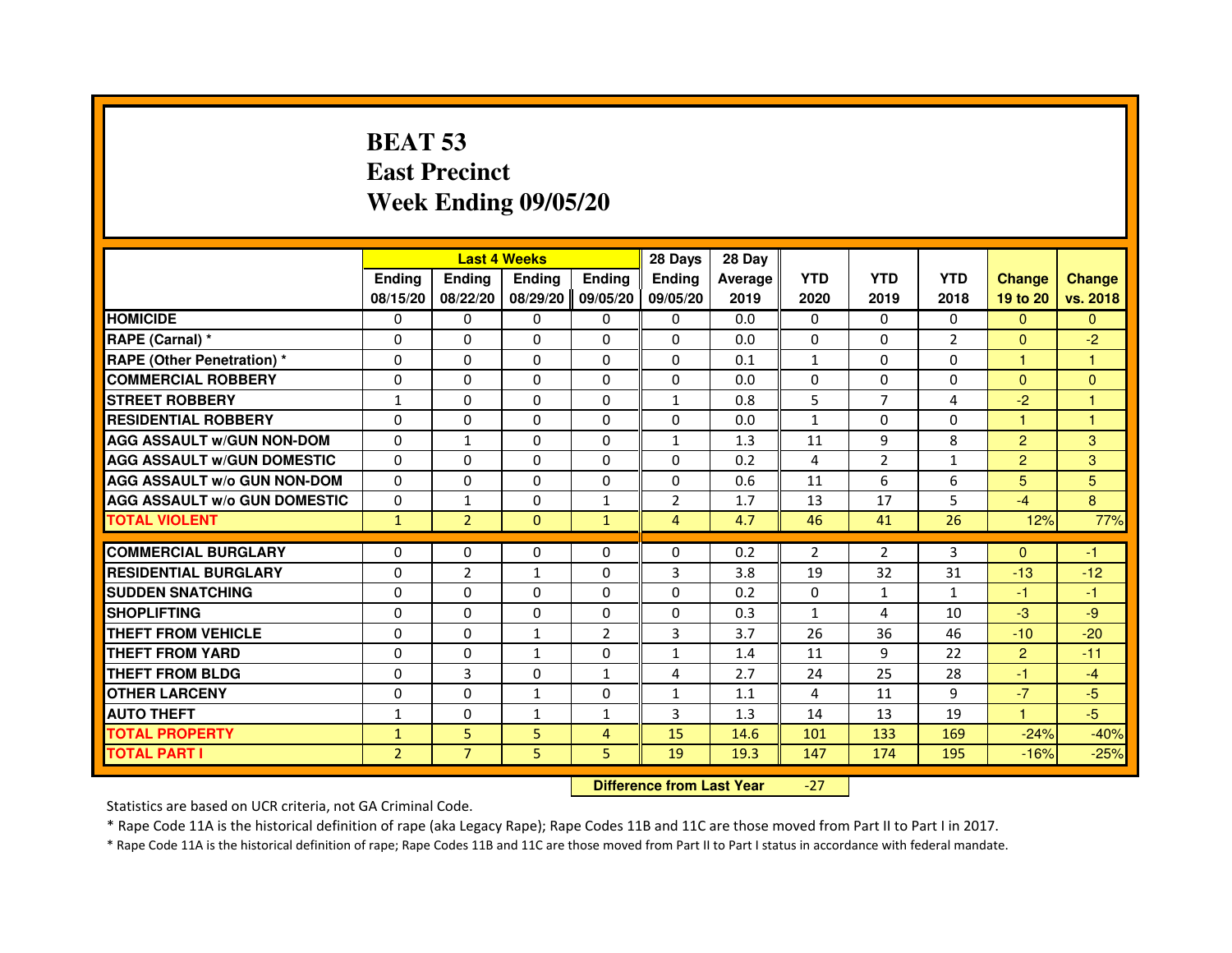# **BEAT 54 East PrecinctWeek Ending 09/05/20**

|                                     |               | <b>Last 4 Weeks</b> |                |                   | 28 Days        | 28 Day  |                |              |                |                |                |
|-------------------------------------|---------------|---------------------|----------------|-------------------|----------------|---------|----------------|--------------|----------------|----------------|----------------|
|                                     | <b>Endina</b> | Ending              | <b>Endina</b>  | <b>Ending</b>     | <b>Endina</b>  | Average | <b>YTD</b>     | <b>YTD</b>   | <b>YTD</b>     | <b>Change</b>  | <b>Change</b>  |
|                                     | 08/15/20      | 08/22/20            |                | 08/29/20 09/05/20 | 09/05/20       | 2019    | 2020           | 2019         | 2018           | 19 to 20       | vs. 2018       |
| <b>HOMICIDE</b>                     | 0             | 0                   | 0              | 0                 | 0              | 0.0     | $\mathbf{0}$   | $\Omega$     | 4              | $\mathbf{0}$   | $-4$           |
| RAPE (Carnal) *                     | $\Omega$      | $\Omega$            | $\Omega$       | $\Omega$          | $\Omega$       | 0.2     | $\Omega$       | 2            | $\Omega$       | $-2$           | $\Omega$       |
| <b>RAPE (Other Penetration) *</b>   | 0             | $\mathbf{1}$        | $\Omega$       | $\Omega$          | $\mathbf{1}$   | 0.0     | 3              | $\Omega$     | $\mathbf{1}$   | 3              | $\overline{2}$ |
| <b>COMMERCIAL ROBBERY</b>           | 1             | 0                   | $\Omega$       | $\Omega$          | $\mathbf{1}$   | 0.3     | 6              | 2            | 3              | 4              | 3              |
| <b>STREET ROBBERY</b>               | 0             | $\Omega$            | 0              | $\Omega$          | $\Omega$       | 0.7     | $\overline{2}$ | 6            | 6              | $-4$           | $-4$           |
| <b>RESIDENTIAL ROBBERY</b>          | 0             | $\Omega$            | 0              | $\Omega$          | 0              | 0.2     | 0              | $\mathbf{1}$ | $\overline{2}$ | $-1$           | $-2$           |
| <b>AGG ASSAULT W/GUN NON-DOM</b>    | $\Omega$      | $\mathbf 0$         | $\Omega$       | $\Omega$          | $\Omega$       | 1.7     | 9              | 15           | $\overline{7}$ | $-6$           | $\overline{2}$ |
| <b>AGG ASSAULT W/GUN DOMESTIC</b>   | $\Omega$      | $\Omega$            | 0              | 0                 | 0              | 0.2     | $\mathbf{1}$   | $\mathbf{1}$ | $\mathbf{1}$   | $\mathbf{0}$   | $\Omega$       |
| <b>AGG ASSAULT W/o GUN NON-DOM</b>  | $\Omega$      | $\mathbf{1}$        | $\Omega$       | 0                 | 1              | 0.8     | 5              | 8            | 8              | $-3$           | -3             |
| <b>AGG ASSAULT W/o GUN DOMESTIC</b> | $\Omega$      | $\Omega$            | 0              | $\Omega$          | $\Omega$       | 0.2     | 6              | 9            | 4              | $-3$           | $\overline{2}$ |
| <b>TOTAL VIOLENT</b>                | $\mathbf{1}$  | $\overline{2}$      | $\Omega$       | $\mathbf{0}$      | 3              | 4.2     | 32             | 44           | 36             | $-27%$         | $-11%$         |
|                                     |               |                     |                |                   |                |         |                |              |                |                |                |
| <b>COMMERCIAL BURGLARY</b>          | 0             | 0                   | $\Omega$       | 0                 | $\Omega$       | 0.5     | $\mathbf{1}$   | 3            | $\overline{2}$ | $-2$           | $-1$           |
| <b>RESIDENTIAL BURGLARY</b>         | 1             | 0                   | 1              | $\Omega$          | $\overline{2}$ | 2.9     | 24             | 27           | 42             | $-3$           | $-18$          |
| <b>SUDDEN SNATCHING</b>             | $\mathbf{1}$  | 0                   | $\Omega$       | $\mathbf{1}$      | $\overline{2}$ | 0.3     | $\overline{2}$ | 3            | $\Omega$       | $-1$           | $\overline{2}$ |
| <b>SHOPLIFTING</b>                  | 0             | 0                   | 3              | $\overline{2}$    | 5              | 3.1     | 38             | 29           | 51             | 9              | $-13$          |
| <b>THEFT FROM VEHICLE</b>           | 0             | $\Omega$            | $\mathbf{1}$   | $\mathbf{1}$      | $\overline{2}$ | 6.4     | 31             | 63           | 40             | $-32$          | $-9$           |
| <b>THEFT FROM YARD</b>              | 1             | $\mathbf{1}$        | $\Omega$       | $\mathbf{1}$      | 3              | 2.1     | 12             | 19           | 23             | $-7$           | $-11$          |
| <b>THEFT FROM BLDG</b>              | 0             | 1                   | 1              | 0                 | $\overline{2}$ | 2.2     | 19             | 16           | 23             | 3              | $-4$           |
| <b>OTHER LARCENY</b>                | 0             | 0                   | 1              | 0                 | $\mathbf{1}$   | 0.5     | 11             | 4            | 9              | $\overline{7}$ | $\overline{2}$ |
| <b>AUTO THEFT</b>                   | $\mathbf 0$   | $\overline{2}$      | $\Omega$       | $\Omega$          | $\overline{2}$ | 2.4     | 18             | 22           | 24             | $-4$           | $-6$           |
| <b>TOTAL PROPERTY</b>               | 3             | 4                   | $\overline{7}$ | 5                 | 19             | 20.6    | 156            | 186          | 214            | $-16%$         | $-27%$         |
| <b>TOTAL PART I</b>                 | 4             | 6                   | $\overline{7}$ | 5                 | 22             | 24.8    | 188            | 230          | 250            | $-18%$         | $-25%$         |

 **Difference from Last Year**-42

Statistics are based on UCR criteria, not GA Criminal Code.

\* Rape Code 11A is the historical definition of rape (aka Legacy Rape); Rape Codes 11B and 11C are those moved from Part II to Part I in 2017.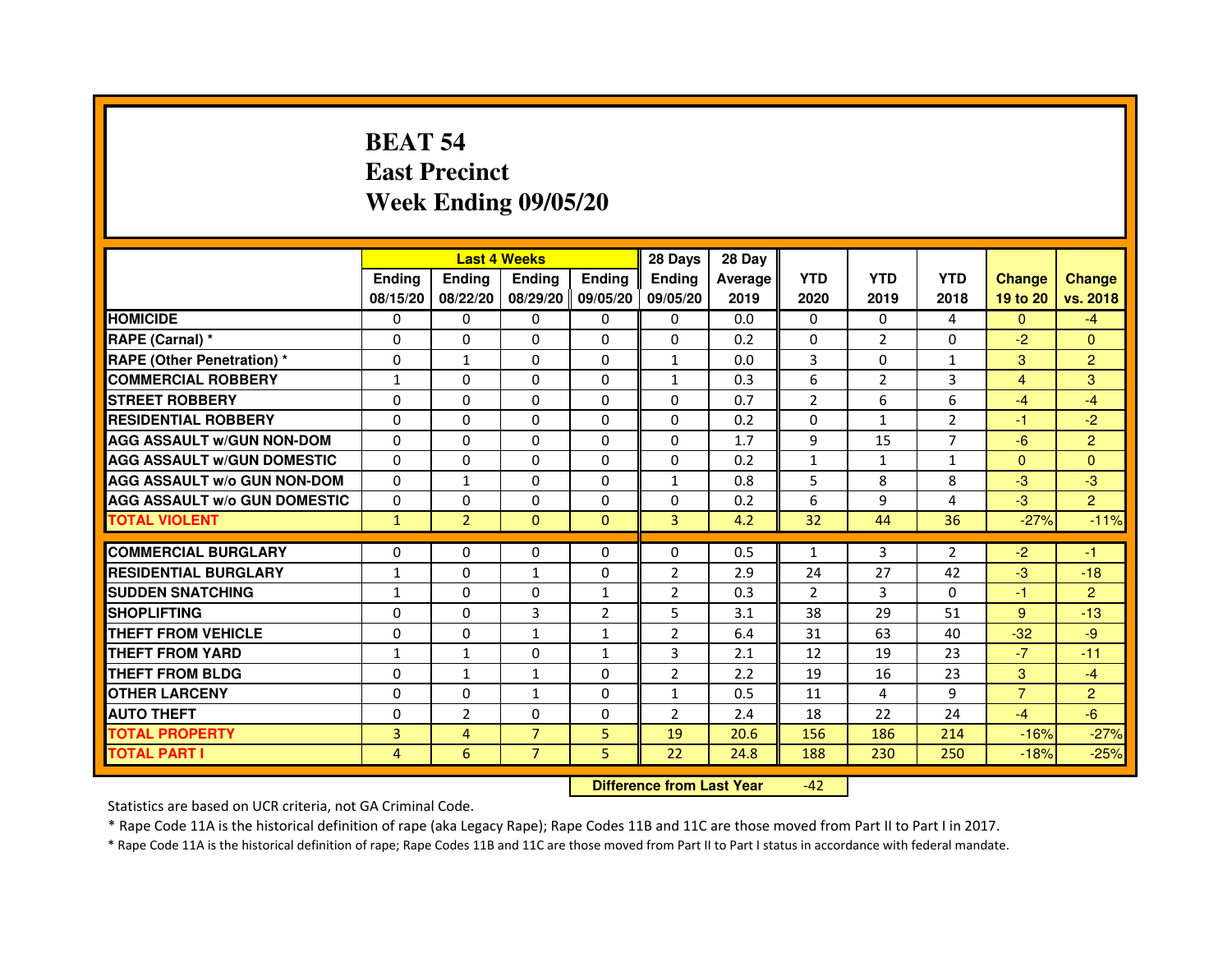# **BEAT 55 East PrecinctWeek Ending 09/05/20**

|                                     |                |                | <b>Last 4 Weeks</b> |                | 28 Days                          | 28 Day  |                |                |                |               |                |
|-------------------------------------|----------------|----------------|---------------------|----------------|----------------------------------|---------|----------------|----------------|----------------|---------------|----------------|
|                                     | <b>Ending</b>  | <b>Ending</b>  | <b>Ending</b>       | <b>Ending</b>  | Ending                           | Average | <b>YTD</b>     | <b>YTD</b>     | <b>YTD</b>     | <b>Change</b> | <b>Change</b>  |
|                                     | 08/15/20       | 08/22/20       | 08/29/20            | 09/05/20       | 09/05/20                         | 2019    | 2020           | 2019           | 2018           | 19 to 20      | vs. 2018       |
| <b>HOMICIDE</b>                     | $\Omega$       | $\Omega$       | 0                   | $\Omega$       | $\mathbf{0}$                     | 0.0     | $\mathbf{1}$   | 0              | $\mathbf{1}$   | $\mathbf{1}$  | $\mathbf{0}$   |
| RAPE (Carnal) *                     | $\mathbf{0}$   | $\Omega$       | $\Omega$            | $\Omega$       | $\Omega$                         | 0.2     | $\Omega$       | 3              | 0              | $-3$          | $\Omega$       |
| <b>RAPE (Other Penetration) *</b>   | $\Omega$       | $\Omega$       | $\Omega$            | $\Omega$       | $\Omega$                         | 0.0     | $\Omega$       | $\Omega$       | $\Omega$       | $\Omega$      | $\overline{0}$ |
| <b>COMMERCIAL ROBBERY</b>           | $\Omega$       | $\Omega$       | $\mathbf{1}$        | $\Omega$       | $\mathbf{1}$                     | 0.1     | $\mathbf{1}$   | $\Omega$       | $\Omega$       | $\mathbf{1}$  | $\mathbf{1}$   |
| <b>STREET ROBBERY</b>               | $\Omega$       | $\Omega$       | $\Omega$            | $\Omega$       | $\Omega$                         | 0.3     | 3              | 3              | 4              | $\Omega$      | $-1$           |
| <b>RESIDENTIAL ROBBERY</b>          | $\Omega$       | $\Omega$       | $\Omega$            | $\Omega$       | $\Omega$                         | 0.1     | $\mathbf{1}$   | $\mathbf{1}$   | $\Omega$       | $\mathbf{0}$  | 1              |
| <b>AGG ASSAULT w/GUN NON- DOM</b>   | $\Omega$       | $\Omega$       | $\Omega$            | $\Omega$       | $\Omega$                         | 0.2     | $\overline{2}$ | 3              | $\overline{4}$ | $-1$          | $-2$           |
| <b>AGG ASSAULT w/GUN DOMESTIC</b>   | $\Omega$       | $\Omega$       | $\Omega$            | $\Omega$       | $\Omega$                         | 0.3     | $\Omega$       | $\overline{a}$ | $\mathbf{1}$   | $-4$          | $-1$           |
| <b>AGG ASSAULT W/o GUN NON-DOM</b>  | $\Omega$       | 0              | $\Omega$            | 0              | $\Omega$                         | 0.4     | $\overline{2}$ | 4              | $\mathbf{1}$   | $-2$          | 1              |
| <b>AGG ASSAULT W/o GUN DOMESTIC</b> | $\Omega$       | $\Omega$       | $\Omega$            | $\Omega$       | $\Omega$                         | 0.4     | 4              | 4              | $\overline{2}$ | $\Omega$      | $\overline{2}$ |
| <b>TOTAL VIOLENT</b>                | $\mathbf{0}$   | $\mathbf{0}$   | $\mathbf{1}$        | $\mathbf{0}$   | $\mathbf{1}$                     | 2.0     | 14             | 22             | 13             | $-36%$        | 8%             |
| <b>COMMERCIAL BURGLARY</b>          | $\Omega$       | $\Omega$       | $\Omega$            | 0              | 0                                | 0.5     | 3              | 6              | 4              | $-3$          | $-1$           |
| <b>RESIDENTIAL BURGLARY</b>         | $\Omega$       | $\Omega$       | $\Omega$            | $\Omega$       | $\Omega$                         | 1.8     | 6              | 15             | 15             | $-9$          | $-9$           |
| <b>SUDDEN SNATCHING</b>             | $\Omega$       | $\Omega$       | $\Omega$            | $\Omega$       | $\Omega$                         | 0.2     | $\Omega$       | $\mathbf{1}$   | $\mathbf{1}$   | $-1$          | $-1$           |
| <b>SHOPLIFTING</b>                  | $\overline{2}$ | 3              | 1                   | 0              | 6                                | 16.0    | 94             | 152            | 135            | $-58$         | $-41$          |
| <b>THEFT FROM VEHICLE</b>           | $\overline{2}$ | $\Omega$       | $\mathbf{1}$        | $\mathbf{1}$   | 4                                | 3.6     | 23             | 32             | 36             | $-9$          | $-13$          |
| <b>THEFT FROM YARD</b>              | 0              | $\Omega$       | $\Omega$            | 0              | 0                                | 1.3     | 11             | 13             | 19             | $-2$          | $-8$           |
| <b>THEFT FROM BLDG</b>              | $\Omega$       | $\Omega$       | $\Omega$            | $\mathbf{1}$   | $\mathbf{1}$                     | 1.8     | 12             | 13             | 13             | $-1$          | $-1$           |
| <b>OTHER LARCENY</b>                | $\mathbf{0}$   | $\Omega$       | $\Omega$            | $\Omega$       | $\Omega$                         | 0.3     | $\overline{2}$ | 3              | 3              | $-1$          | $-1$           |
| <b>AUTO THEFT</b>                   | $\Omega$       | $\mathbf{1}$   | $\Omega$            | $\overline{2}$ | 3                                | 0.8     | 10             | $\overline{7}$ | 11             | 3             | $-1$           |
| <b>TOTAL PROPERTY</b>               | 4              | $\overline{4}$ | $\overline{2}$      | $\overline{4}$ | 14                               | 26.2    | 161            | 242            | 237            | $-33%$        | $-32%$         |
| <b>TOTAL PART I</b>                 | $\overline{4}$ | $\overline{4}$ | $\overline{3}$      | 4              | 15                               | 28.2    | 175            | 264            | 250            | $-34%$        | $-30%$         |
|                                     |                |                |                     |                | <b>Difference from Last Year</b> |         | $-89$          |                |                |               |                |

Statistics are based on UCR criteria, not GA Criminal Code.

\* Rape Code 11A is the historical definition of rape (aka Legacy Rape); Rape Codes 11B and 11C are those moved from Part II to Part I in 2017.